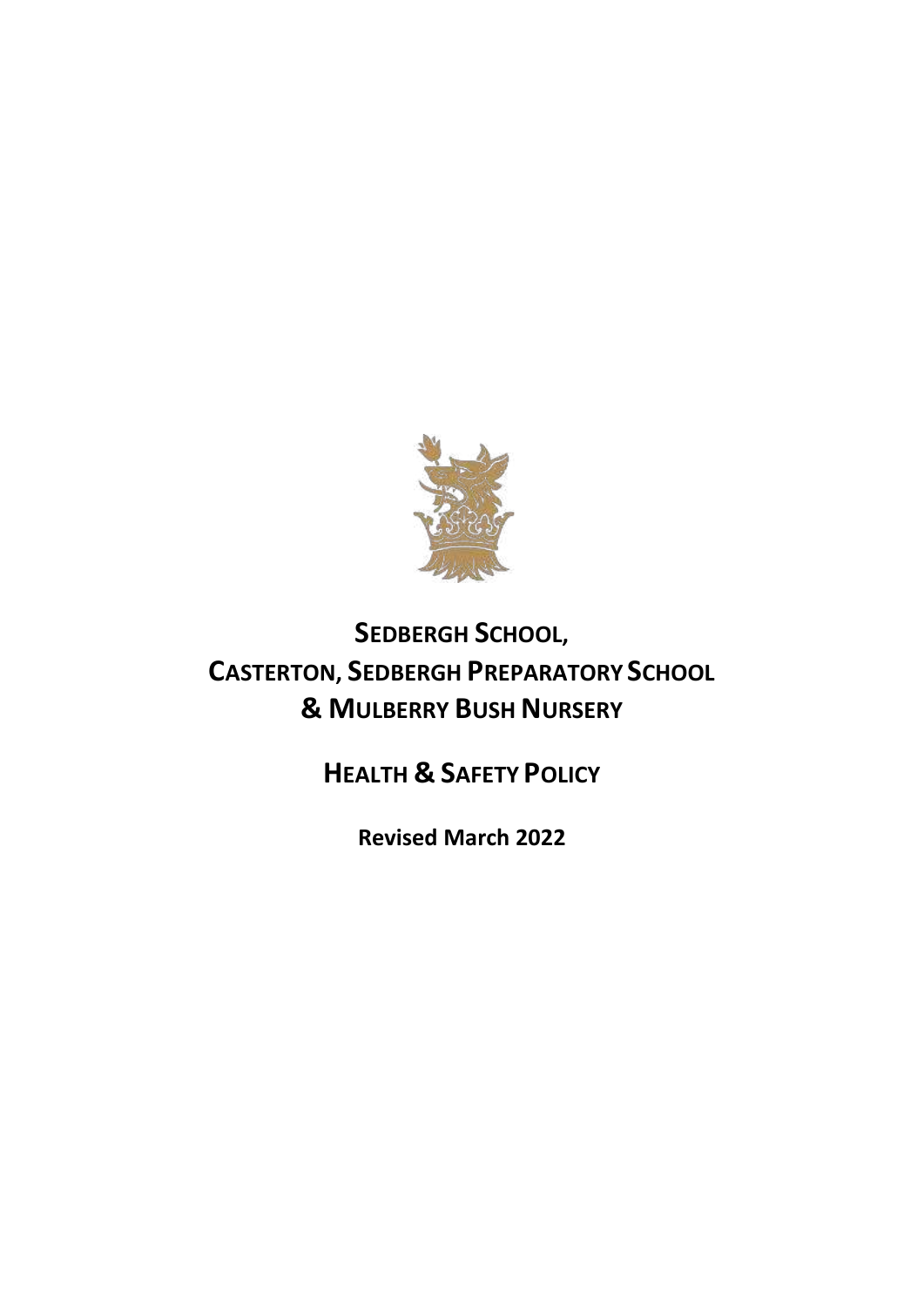# **PART 1. STATEMENT OF INTENT**

Sedbergh School, Casterton, Sedbergh Prep School, the Mulberry Bush Nursery, Sedbergh School Developments Ltd, Sedbergh School International Ltd, the Old Sedberghian Club, Sedbergh School Foundation and Brown of Sedbergh which will be described collectively as the "School":

- 1. will take all reasonable steps to provide and maintain safe and healthy conditions for pupils, employees and others who may be affected by the School's activities;
- 2. will ensure that appropriate systems are developed and maintained for the effective communication of health and safety matters throughout the School;
- 3. will consult with employees on matters affecting their health and safety;
- 4. will regularly evaluate and review the Health & Safety Policy to ensure its objectives are met and, as necessary, to modify the policy in light of new legislation or other changing circumstances;
- 5. will ensure that the necessary information, instruction and training is given to employees and others, including temporary staff, to ensure their competence with respect to health and safety;
- 6. will take steps to ensure, as a minimum, compliance with all relevant health and safety legislation and seek to exceed these where there is a demonstrable benefit;
- 7. will provide the necessary resources in the form of finance, equipment, personnel and time to implement this policy. Expert advice and assistance will be obtained where the necessary skills are not available within the School;
- 8. will ensure that health and safety is fully integrated into the management and decision-making processes within the School, as it is recognised that health and safety rates equal to all other School functions;
- 9. expects all employees and pupils to co-operate in complying with all legal obligations and to take reasonable care of their own health and safety and have regard for the health and safety of others. The School will ensure that health and safety is an integral part of every role and will monitor health and safety performance along with other duties;
- 10. will ensure procedures are established for the safe use and handling of substances and ensure that safe equipment and plant are provided for employees and non-employees; and
- 11. will ensure a system is in place for investigating accidents and near miss events and take appropriate action to reduce the likelihood of their occurrence.

All Governors will take an active role in the interest in health and safety matters and the Chairman of Governors will appoint a member or members of the Governing Body to carry out an annual audit of the School's health and safety policies and procedures and report back to the Board with its findings.

Ran Juedin

Signed:

R J Gledhill **D** J Harrison Chairman of the Board of Governors Headmaster

Date: March 2022

 $\ell$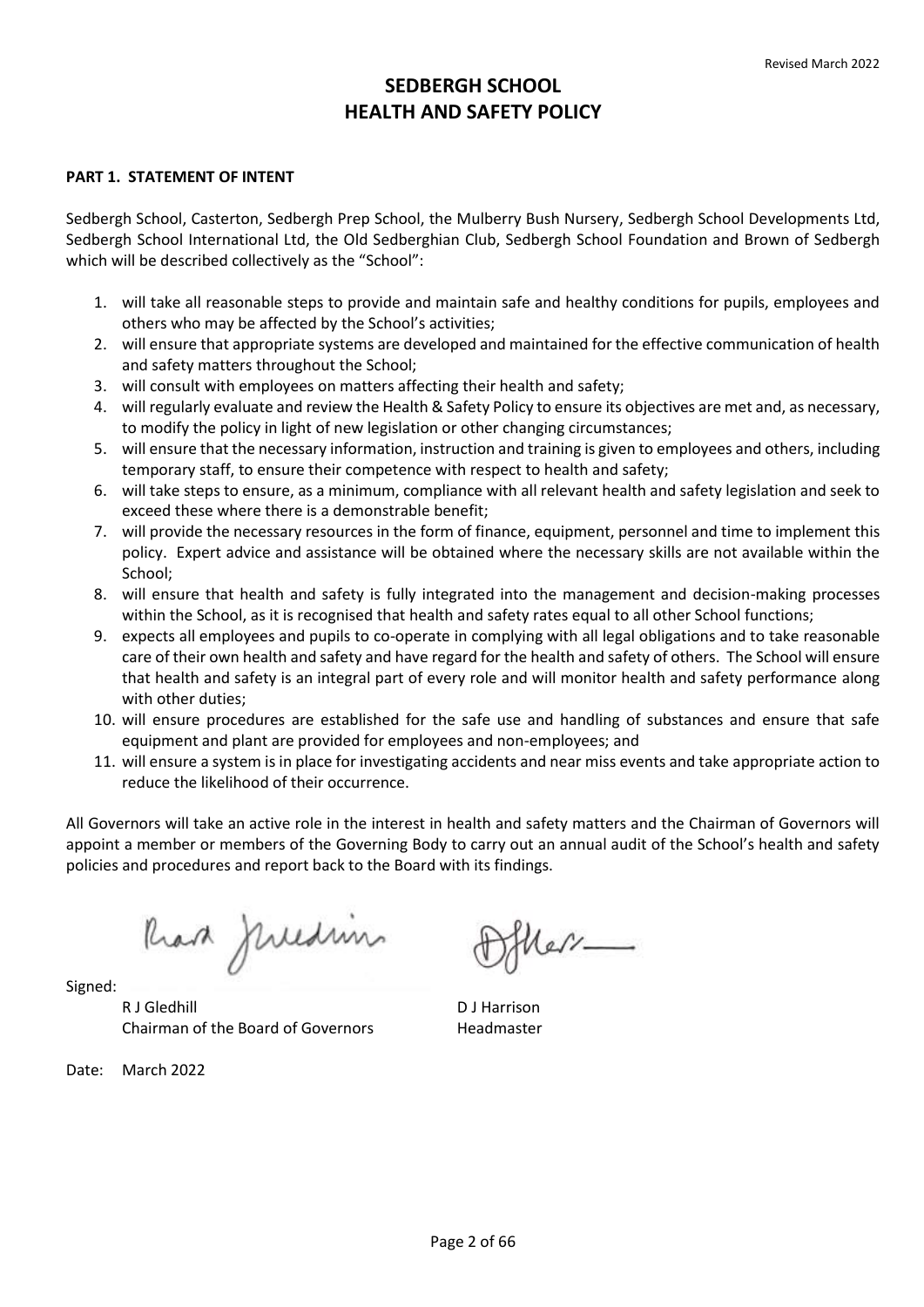### **PART 2. POLICY OBJECTIVES**

These are the School's objectives:

- 1. To work towards the prevention of occupational injury or ill health to all involved in or affected by the School's activities.
- 2. To ensure that those using premises are not subjected to unacceptable risk as a result of activities of those working for the School.
- 3. To actively manage health and safety, and to encourage constant awareness amongst all employees with regards to health and safety and safeguarding.
- 4. To ensure that contractors and agents of the School are aware of, and work towards, the standards set out in the School's policies.
- 5. To maintain an annual formal review by Governors.
- 6. To carry out regular audits and reports on any deficiencies found in the School's policies and procedures.
- 7. To co-operate fully in the appointment of Safety Representatives and to provide such facilities and assistance as they may reasonably require to fulfil their functions.
- 8. To develop and maintain a proactive health and safety culture and set standards for continuous improvement in matters of health and safety and safeguarding. The School will achieve this by:
	- a. Maintaining effective systems of communication on health and safety matters with the support of the Health and Safety Coordinator;
	- b. Ensuring that there is sufficient competency within the organisation in terms of health and safety support and advice;
	- c. Establishing and maintaining control by setting clear health and safety objectives and providing strong leadership; and
	- d. Securing co-operation between individuals, safety representatives and working groups.

It should be noted that the Mulberry Bush Nursery at Casterton, Sedbergh Prep School should follow the overall direction of the School Health & Safety Policy and provide a separate annex with nursery specific health and safety items.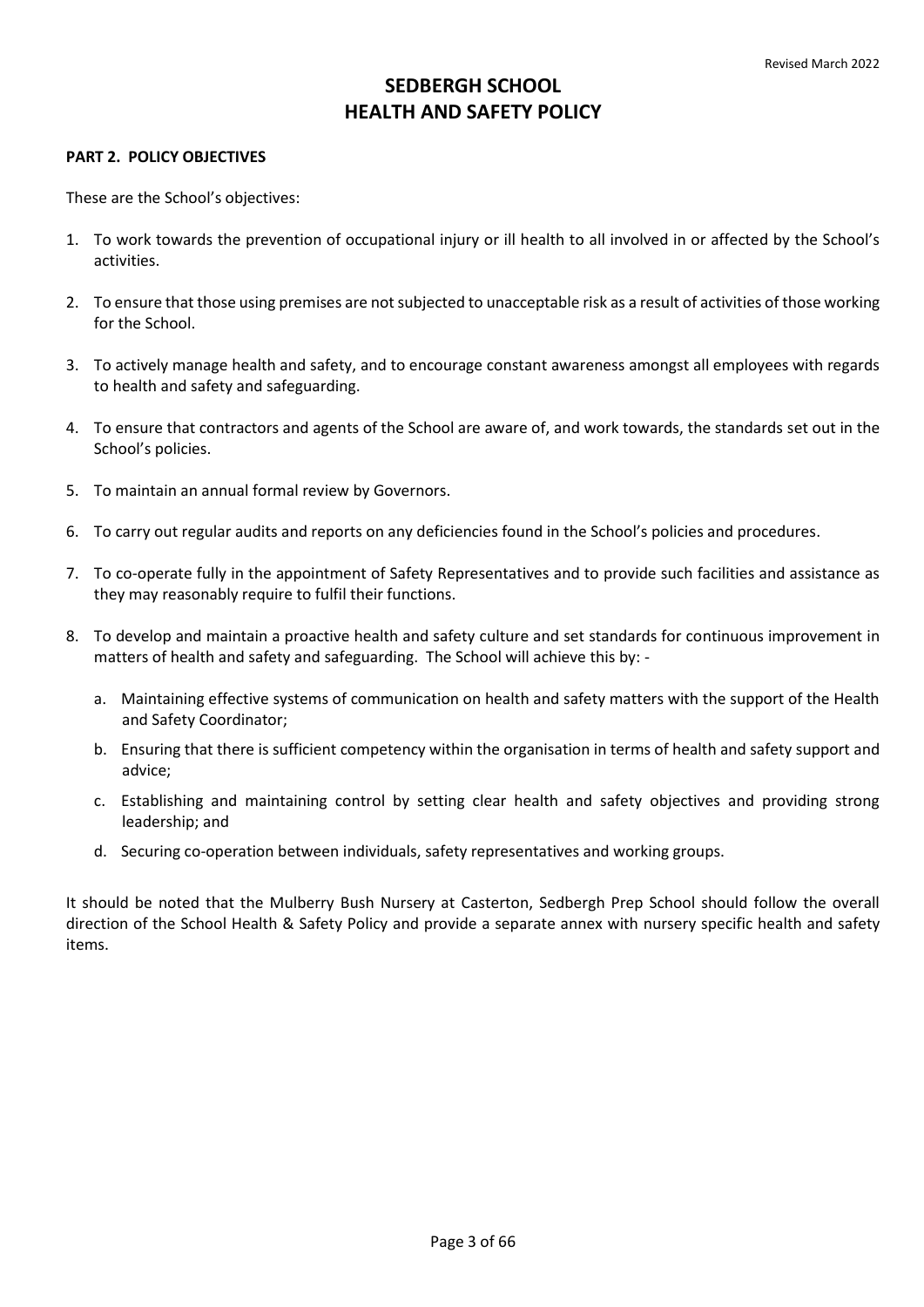### **PART 3. ORGANISATION**

### **DUTIES OF THE GOVERNING BODY**

- 1. In the discharge of their duty the Governors, in consultation with the Headmaster, will:
	- a. Seek sufficient training to make themselves familiar with the requirements of the Health and Safety at Work, etc, Act 1974 and any other health and safety legislation and codes of practices which are relevant to the work of the School, in particular the management of Health and Safety at Work Regulations 1999.
	- b. Ensure that there is an effective and enforceable policy for the provision of health and safety throughout the School.
	- c. Annually assess the effectiveness of this policy and ensure that any necessary changes are made.
	- d. Ensure that the School is taking the necessary measures to identify and evaluate risks relating to:
		- i. accidents;
		- ii. health and safety;
		- iii. School-sponsored activities (including work experience);
	- e. Ensure that the School has suitable measures to identify and evaluate risk control measures in order to select the most appropriate means of minimising risk to pupils, staff and others;
	- f. Provide oversight to support the School in creating and monitoring the management structure relating to health and safety.
- 2. In particular, the Governors undertake to ensure that the School provides:
	- a. A safe place for pupils and staff to work including safe means of entry and exit;
	- b. Plant, equipment and systems of work which are safe;
	- c. Safe arrangements for the handling, storage and transport of articles and substances;
	- d. Safe and healthy working conditions which take account of all appropriate:
		- i. statutory requirements;
		- ii. codes of practice whether statutory or advisory; and
		- iii. guidance whether statutory or advisory.
	- e. Supervision, training and instruction so that all pupils and staff can perform their School-related activities in a healthy and safe manner. All staff will be offered the opportunity to receive health and safety training which is appropriate to their duties and responsibilities and which will be given at induction or as soon as practically possible before an employee commences any relevant work requiring specialist training. Wherever training is required by statute or considered necessary for the safety of pupils, staff and others then the Governors will ensure that such training is provided. Pupils will receive such training as is considered appropriate to the School-related activities which they are carrying out. All training will be regularly updated;
	- f. Necessary safety and protective equipment and clothing together with any necessary guidance, instruction and supervision;
	- g. Adequate welfare facilities; and
	- h. Professional consultant advice if required to support existing resources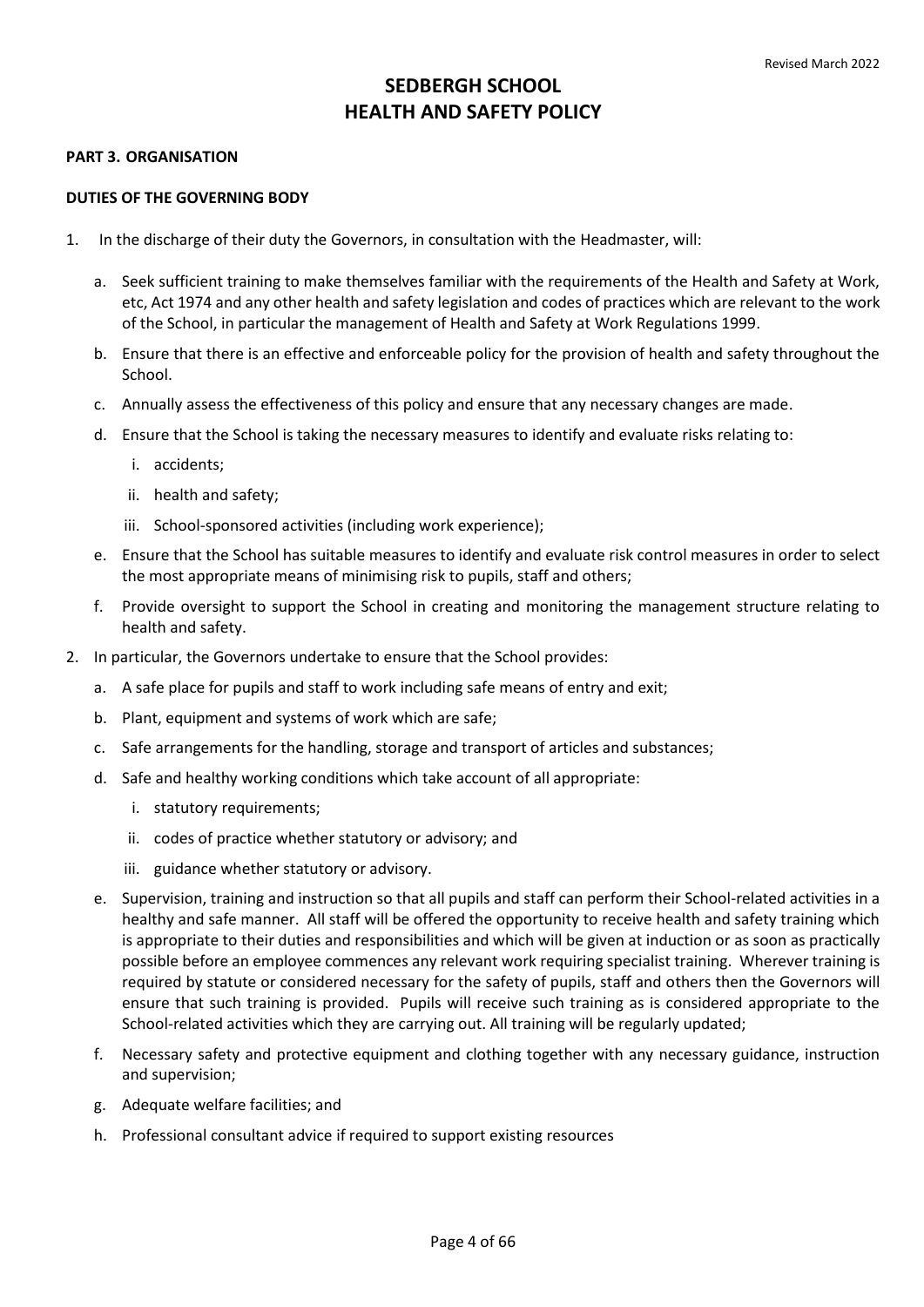- 3. So far as is reasonably practicable the Governors, through the Headmaster, will advise on the provision of adequate resources to implement this policy, making arrangements for all categories of staff, including temporary and voluntary staff and helpers, to receive comprehensive information on:
	- a. this policy;
	- b. all other relevant health and safety matters; and
	- c. the instruction and training that will be given to all employees so that they may carry out their duties in a safe manner without placing themselves or others at risk.

# *Key Action Points for Governors*

*The Governing Body should make itself familiar with the Health & Safety at Work Act 1974 and have an overview of the various regulations/pieces of legislation which affect School activities and operations. In addition to this, the Chairman of Governors should ensure that through audit, the School's officers are implementing and complying with the Health and Safety Regulations and relevant pieces of legislation.* 

# **RESPONSIBILITIES OF THE HEADMASTER & CHIEF OPERATING OFFICER**

- 1. The Headmaster and Chief Operating Officer have overall responsibility for organising health and safety and welfare. As well as the general duties which all members of staff have, the Headmaster and COO have responsibility for the day-to-day maintenance and development of safe working practices and conditions for teaching staff, non-teaching staff, ancillary staff, pupils, visitors and any other person using the premises or engaged in activities sponsored by the School (other than independent contractors and those under their control) and will take all reasonably practicable steps to achieve this end through the Headmasters of Senior and Prep Schools, Bursar (Operations), Heads of the appropriate departments, senior members of staff, teachers and others as appropriate.
- 2. The Headmaster and COO are required to take all necessary and appropriate action to ensure that the requirements of all relevant legislation, codes of practice and guidelines are met in full at all times. The Headmasters of the Senior and Prep Schools are responsible for health and safety within their School, as are the heads of the School commercial entities supported by the Bursar (Operations).
- 3. In particular, the Headmaster and COO will, as far as is reasonably practicable:
	- a. be aware of the basic requirements of the Health and Safety at Work, etc, Act 1974 and any other health and safety legislation and codes of practices relevant to the work of the School;
	- b. ensure, at all times, the health, safety, safeguarding and welfare of pupils, staff and others using the School's premises or facilities or services or attending or taking part in School-sponsored activities;
	- c. ensure safe working conditions for the health, safety and welfare of pupils, staff and others using the School's premises and facilities;
	- d. Ensure safe working practices and procedures throughout the School including those relating to the provision and use of machinery and other apparatus and any hazardous substances, so that each task is carried out to the required standards and so that risks are properly controlled;
	- e. Consult with members of staff, including safety representatives, on health and safety issues;
	- f. Ensure that annual site audits are carried out to update risk assessments, and any defects or omissions are rectified by the relevant department;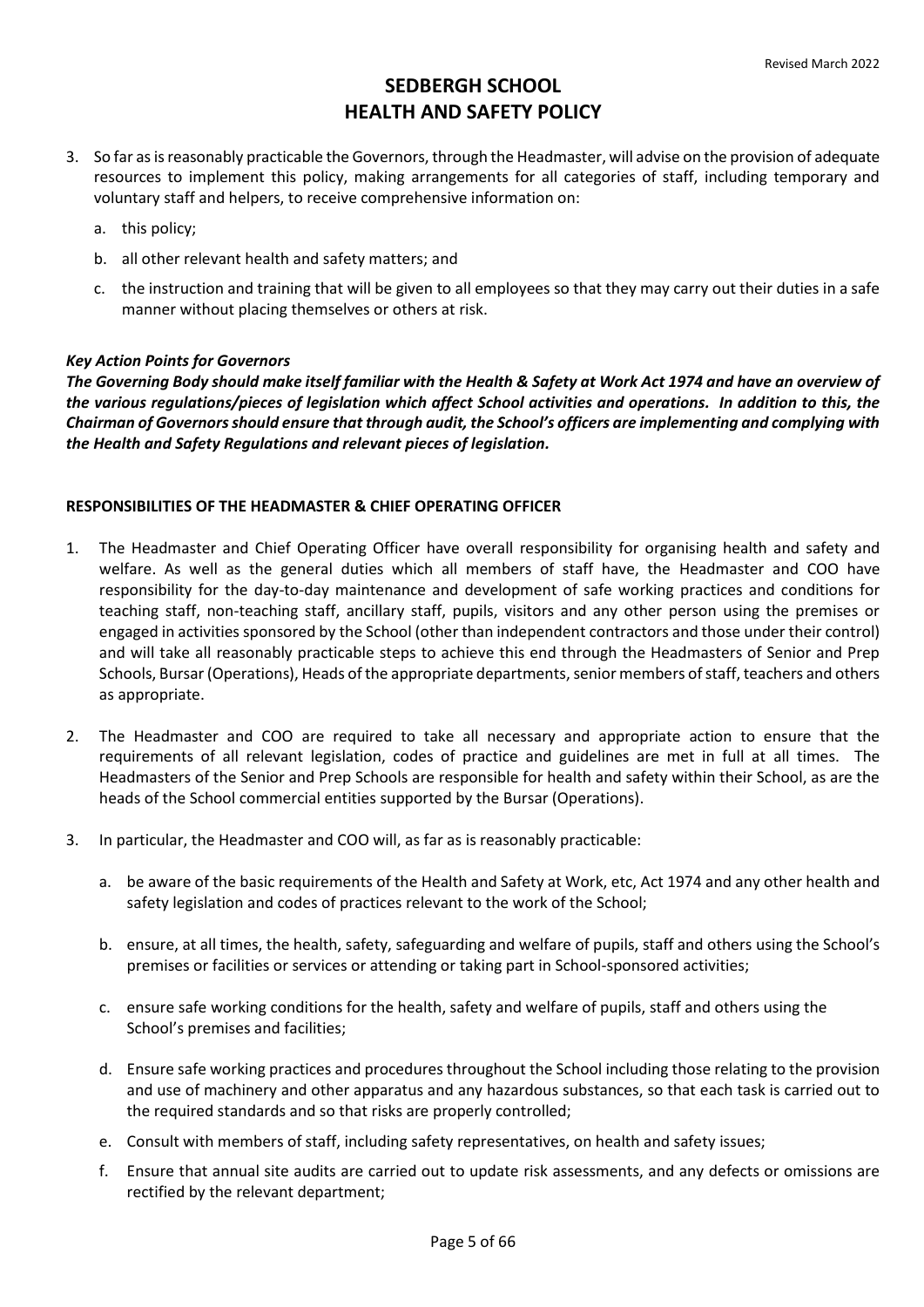- g. Ensure that periodic reviews and safety audits are conducted on the findings of the risk assessments;
- h. Identify the training needs of pupils and staff and ensure, within the financial resources available, that all members of staff and pupils who have identified training needs receive adequate and appropriate training and instruction in health and safety matters;
- i. Encourage pupils, staff and others to promote health and safety;
- j. Ensure that any defects in the premises, its plant, equipment or facilities which relate to or may affect the health and safety of pupils, staff and others are made safe without delay;
- k. Encourage all employees to suggest ways and means of reducing risks;
- l. Collate accident and incident information and, when necessary, carry out accident and incident investigations;
- m. Monitor the standard of health and safety throughout the School, including all School-based activities, encourage pupils, staff and others to achieve the highest possible standards, and discipline those who consistently fail to consider their own well-being or the health and safety of others;
- n. Monitor first aid and welfare provision;
- o. With the Governors, monitor the management structure relating to health and safety;
- p. The Bursar (Operations) will ensure a Health & Safety Committee meeting is called at least once per term and provide a brief on the minutes and recommendations to the Headmaster and COO.

# **Key Action Points for the Headmaster and COO**

*Ensure that there are sufficient human resources who are suitably trained to enable the School to fulfil its health and safety obligations. Ensure that regular Health & Safety Committee meetings are held and staff informed of the outputs and actions required.* 

# **RESPONSIBILITIES OF THE HEALTH AND SAFETY COMMITTEE**

- 1. The Health and Safety Committee is responsible for the practical implementation of this policy throughout all the entities of the School. The membership of the committee comprises the senior line managers in the School who are responsible for ensuring that all aspects of health and safety are being carried out in their areas of responsibility.
- 2. The Health and Safety Committee comprises:
	- Headmaster Sedbergh School
	- Headmaster, Casterton, Sedbergh Prep School
	- Bursar (Operations) (Chairman)
	- Senior Deputy Head, Sedbergh School
	- Senior Deputy Head (Pastoral), Sedbergh School
	- Deputy Head (Academic), Sedbergh School
	- Head of SSDL representing all commercial departments
	- School Nurse Manager
- 3. The School health and safety structure is at **[Appendix 31](#page-63-0)**.

# **RESPONSIBILITIES OF THE HEADMASTERS**

1. On a "day to day" basis, the Headmasters are directly responsible for the safe functioning of their School's activities. The Headmasters will: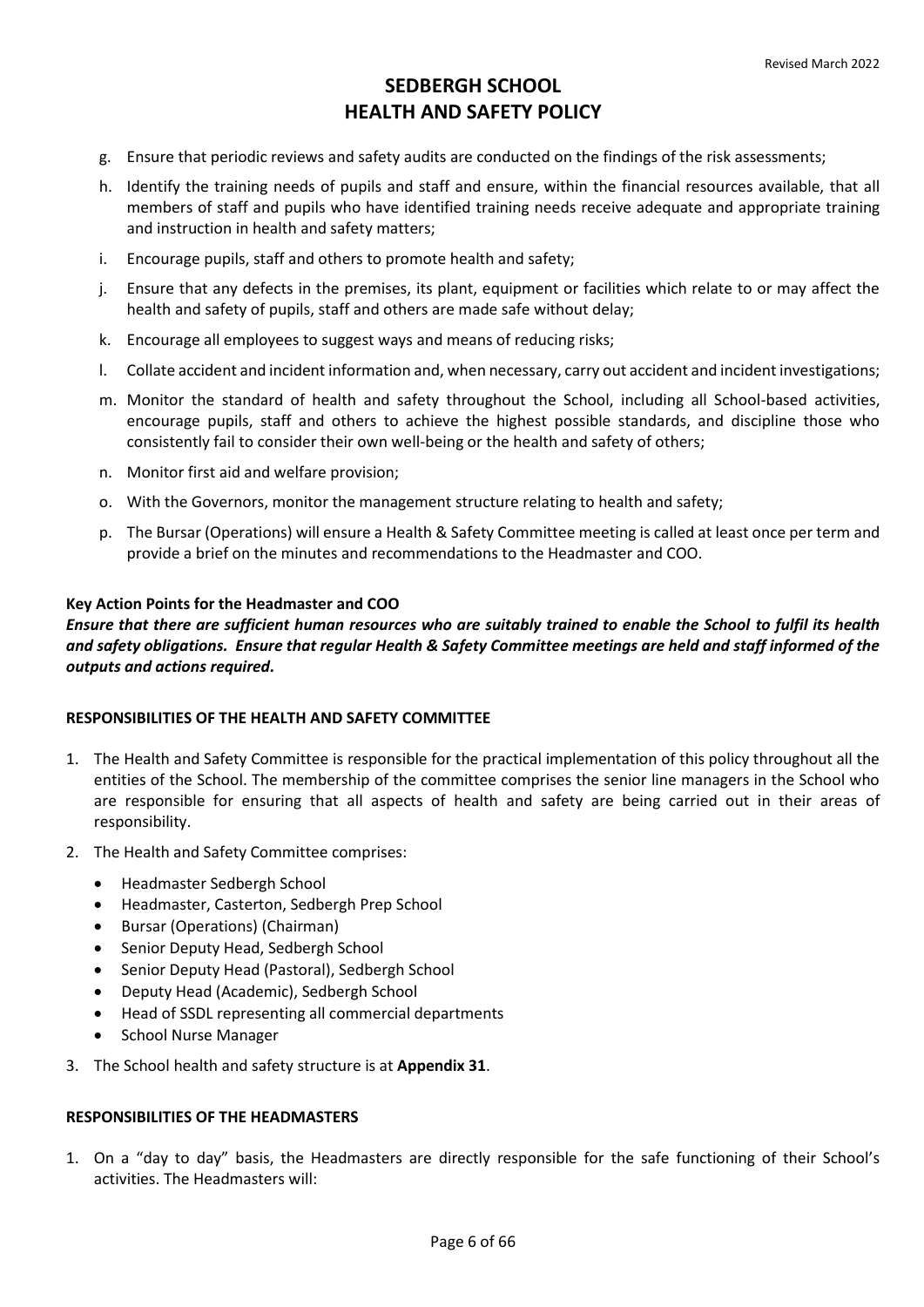- a. Be supported by the Bursar (Operations) for all aspects of health and safety in his area of responsibility and in his role as School Health and Safety Coordinator;
- b. Ensure that the objectives outlined within the School Health and Safety Policy are fully understood and implemented by persons under their control;
- c. Be responsible for ensuring that suitable risk assessments are completed covering all processes and activities carried out with adequate records maintained and available for inspection. The risk assessment formats are held in the health and safety site on the School intranet;
- d. Ensure that all persons under their control are adequately trained to carry out any task required of them is conducted in a safe manner;
- e. Monitor the effectiveness of this Health and Safety Policy as regards academic, pastoral, sport and activities and report to the Health and Safety Committee with recommendations;
- f. Ensure the cooperation of all staff at all levels as regards working to this policy;
- g. Are responsible for ensuring that in their Schools, the Deputy Heads, Heads of Department, teachers, employees and volunteers fully understand their responsibilities and are given both the time and encouragement to pursue them;
- h. Take steps to ensure that changes in curriculum are considered for their health and safety implications; and
- i. Ensure that they implement the School requirements with respect to Fire Matters.

# **RESPONSIBILITIES OF THE BURSAR (OPERATIONS)**

- 1. The Bursar (Operations) is appointed the School Health and Safety Coordinator and Chairman of the Health and Safety Committee. The Bursar (Operations) is responsible for:
	- a. Monitoring the overall the effectiveness of the School Health and Safety Policy and procedures and reporting to the Headmaster and COO;
	- b. Ensuring that the School Health & Safety Policy and its annexes is brought to the attention of all employees in the School and that copies of the School's Heath and Safety Policy statement of intent are displayed in prominent locations such as office notice boards, science preparation rooms, workshops, kitchens and sports buildings
	- c. Informing the Headmaster, COO and Headmaster Prep School of any problems or unsatisfactory practices immediately;
	- d. Receiving accident and near miss reports for the whole School; informing the HSE of all reportable RIDDOR events and advising the Headmaster, COO and Headmaster of the Prep School of the event, investigating the cause and putting in place any preventative post incident action;
	- e. Monitoring accident and near miss reporting to look for trends;
	- f. Acting as Chairman of the School Health & Safety Committee, ensuring that that the committee meets once each term;
	- g. Collecting departmental returns through committee members and presenting statistical analysis to the meeting;
	- h. Producing minutes of the Health & Safety Committee and briefing the Headmaster and COO of any serious trends and the recommendations from the meeting;
	- i. Acting as the point of liaison with the School health and safety consultants;
	- j. Ensuring that all those employees in the operations departments are aware of their health and safety responsibilities in their areas of responsibility;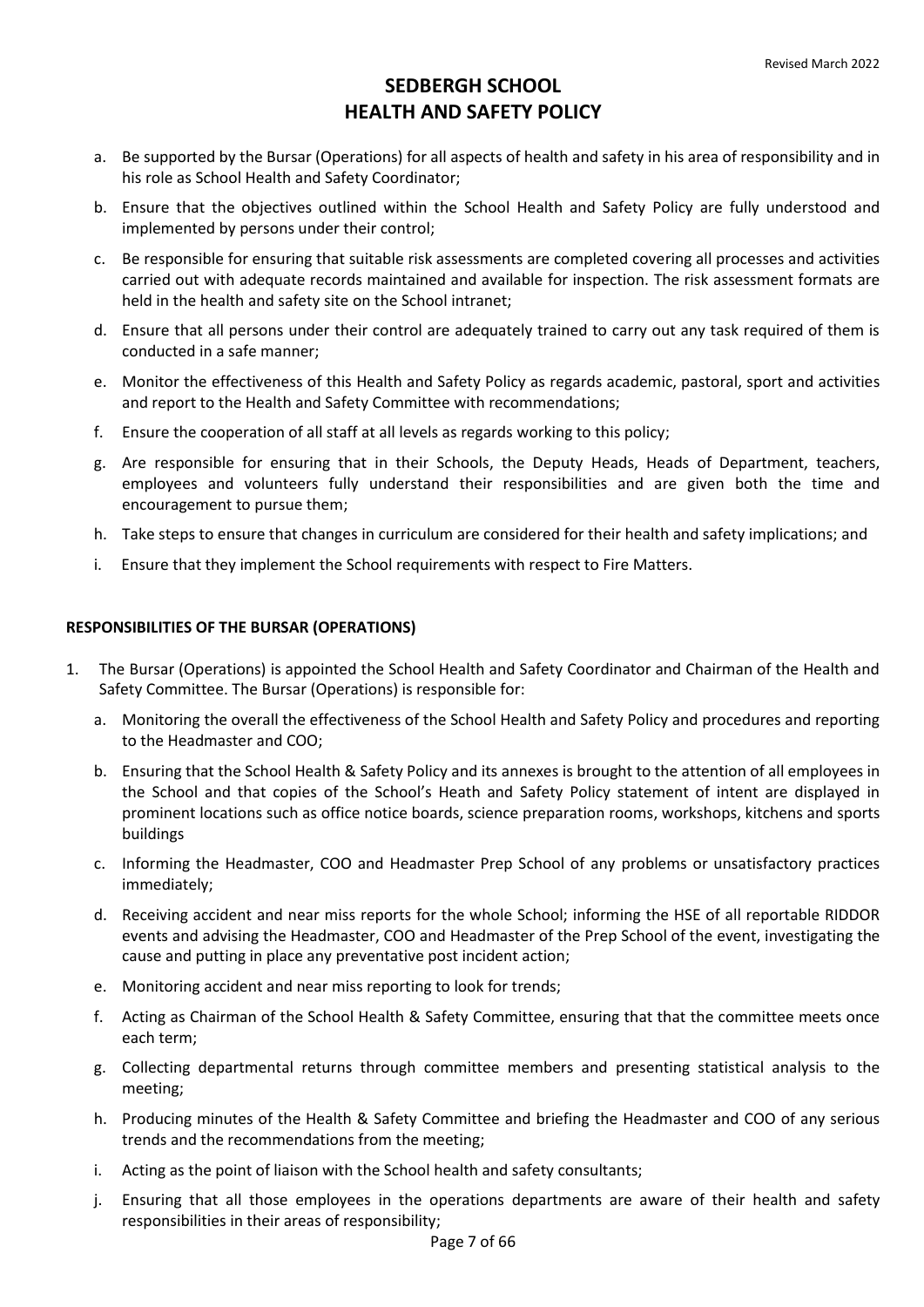- k. Keeping Health & Safety Policy and procedures are kept up to date;
- l. Coordinating health and safety monitoring activities across the School; and
- m. Developing the School's active monitoring inspection plan in agreed timescales.

# **Key action points for the Bursar (Operations)**

# *Report RIDDOR events in a timely fashion; monitor accident and near miss reporting.*

# **RESPONSIBILITIES OF THE DEPUTY HEADS AND SSDL COMMERCIAL MANAGER**

- 1. The Deputy Heads and SSDL Commercial Manager have responsibility for the conduct of all health and safety in the departments and organisations in their areas of line reporting; this includes:
	- a. Ensuring that the departments and organisations in their departments are run to the standards laid out in the School Health & Safety Policy and procedures and other appropriate standards which may be set by individual departments;
	- b. Ensuring that all those employees in their departments are aware of their health and safety responsibilities and the various legal requirements that apply in their areas of responsibility;
	- c. Overseeing the preparation and maintenance of risk assessments related to the departments in their areas;
	- d. Collating the health and safety returns in their areas, identifying any risks or trends;
	- e. Ensuring that the staff in their departments are aware of the degree of priority that health and safety carries and ensuring that they are given the time and encouragement to ensure that they are fully compliant;
	- f. Notifying the School Health and Safety Coordinator of any accidents, incidents and near misses or damage for appropriate investigation;
	- g. Ensuring that accidents, near misses and defects are reported in a timely manner and that follow up action in the form of changes of maintenance, equipment or procedures is carried out; and
	- h. Ensuring that staff for whom they are responsible, cooperate fully with any fire practices and other emergencies as specified in the School fire procedures

# **Key action points for the Deputy Heads and SSDL Commercial Manager**

# *Ensure that all staff in their areas are aware of their responsibilities for health and safety, particularly in the production of risk assessments and timely reporting of incidents and defects.*

# **OPERATIONS DEPARTMENTS**

# **RESPONSIBILITIES OF THE ESTATES MANAGER**

- 1. The Estates Manager has responsibility for a wide area of higher risk activities which require detailed understanding of health and safety legislation and guidance. The Estates Manager is responsible for ensuring the safe conduct of all activities are conducted in a safe and compliant manner. Specific activities include:
- a. Satisfactory provision and periodic checking of fire appliances, alarm systems, emergency lighting, smoke and heat detectors, fire doors and exits and the provision of satisfactory means of escape;
- b. The control of all possible fire hazards;
- c. Liaison from time to time with Cumbria Fire Service;
- d. Conduct of routine fire risk assessments and follow up action. This includes supervision and engagement with the School Fire Safety Advisor;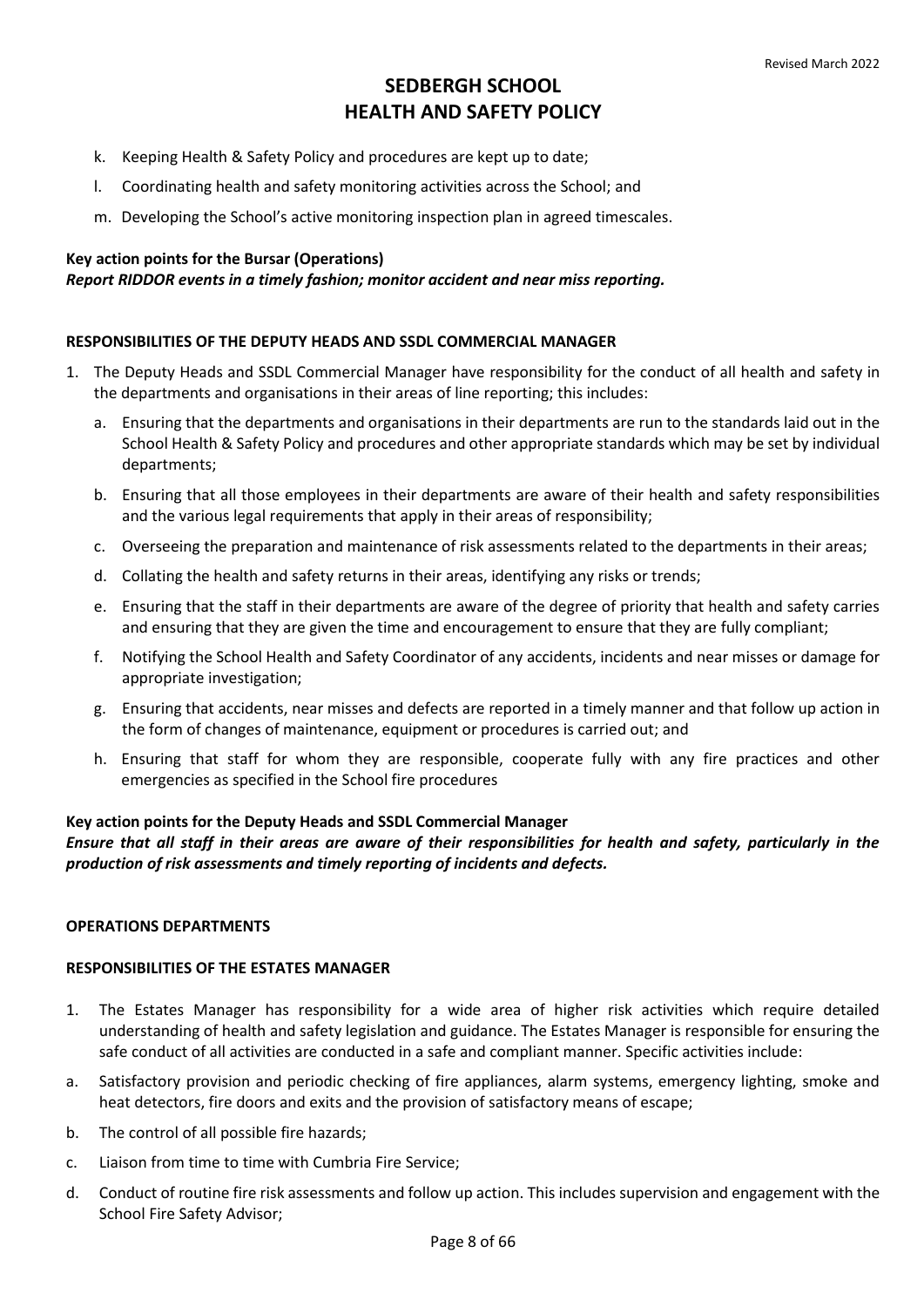- e. Safe conduct of all maintenance and grounds contract work on site with suitable supervision of contractor activities;
- f. Instruction of staff on safety precautions as and when necessary;
- g. Informing the Bursar (Operations) of any problems or unsatisfactory practices immediately;
- h. Ensuring all maintenance and grounds works are carried out safely;
- i. Annually reviewing the fire risk assessment;
- j. Monitoring the control of Legionella;
- k. Monitoring of Radon; and
- l. Monitoring the control of asbestos.

# **Key Action Points for the Estates Manager**  *Ensure all necessary legislative requirements are met and control all works with a significant hazard.*

# **RESPONSIBILITIES OF THE CHEF MANAGER**

- 1. The Chef Manager is responsible for overseeing all aspects of health and safety in the hospitality department in line with Environmental Health regulations, he is aided in this by the Hospitality Budget and Equipment Coordinator. Specific activities include:
	- a. Ensuring that kitchen equipment is inspected and serviced at regular intervals;
	- b. Frequently visiting kitchens and associated rooms in boarding houses and advising Housemasters/mistresses and the Bursar (Operations) or Estates Manager of any matters requiring attention in order to maintain proper standards of food preparation, hygiene, cleanliness and the observation of health and safety requirements;
	- c. Ensuring that instruction is provided to kitchen staff in the operation and handling of the equipment and materials they are required to use;
	- d. Ensuring that safe systems of work and the Food Safety Policy are followed at all times, including the identification and labelling of food containing allergens; and
	- e. Ensuring that all gas appliances are serviced by qualified gas servicing engineers in accordance with the manufacturer's instructions.

# **Key Action Points for the Chef Manager**

*Ensure all staff who handle food are trained to the relevant approved code of practice in accordance with the Food Hygiene Standards Agency* 

# **RESPONSIBILITIES OF THE CLERK OF WORKS**

- 1. The Clerk of Works is responsible for:
	- a. Equipment in use being inspected, and where necessary serviced, at regular intervals;
	- b. Staff in relevant departments receiving instruction, where applicable, on the equipment and materials they are required to use. Maximum use should be made of frequent toolbox talks to ensure that staff are reminded about safety in the workplace;
	- c. Safe systems of work being followed at all times;
	- d. Risk assessments being carried out for all hazardous activities;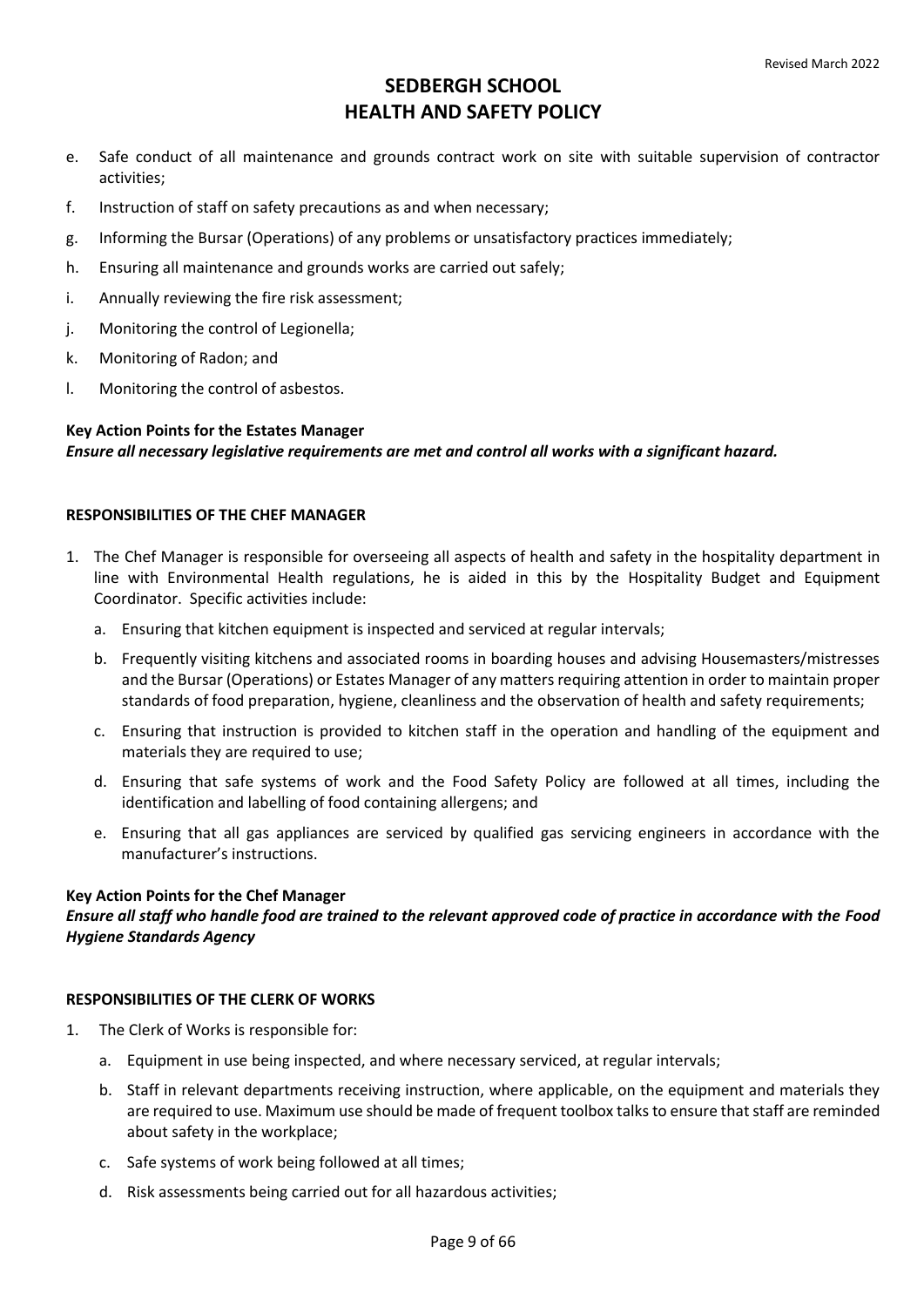- e. Ensuring that all works entered onto the School maintenance helpdesk are prioritised giving health and safety as the top priority; and
- f. Implementing a Planned Preventative Maintenance programme for Legionella, fire, gas boilers and electrical inspections.

# **Key Action Points for the Clerk of Works**

*Implement and record all legislative requirements, Legionella control, fire alarm servicing and maintenance, gas boiler servicing, five yearly electrical inspections and safe systems of work* 

# **RESPONSIBILITIES OF THE GROUNDS MANAGER**

- 1. The Grounds Manager is responsible for:
	- a. Equipment in use being inspected, and where necessary serviced, at regular intervals;
	- b. Staff in relevant departments receiving instruction and training, where applicable, on the equipment and materials they are required to use. Maximum use should be made of frequent toolbox talks to ensure that staff are reminded about safety in the workplace;
	- c. Safe systems of work being in place and followed at all times; and
	- d. Risk assessments being in place and carried out for all hazardous activities, including handling fertilizers, noise and vibration, working on slopes, lone working with machinery such as tractors, chainsaws and tree management.

# **Key Action Points for the Grounds Manager**

*Implement and record all legislative requirements, supervision of less experienced and casual staff and issuing reminders of procedures when working with hazardous equipment.* 

**THE FACILITIES MANAGER** is responsible for all health and safety matters in cleaning, laundry, portering and transport. The Support Services Manager is supported in this by the Cleaning Supervisors and Team Leaders, the Laundry Supervisor and the Transport Coordinator.

- 1. The Support Services Manager is responsible for:
	- a. Equipment in use being inspected, and where necessary serviced, at regular intervals;
	- b. Staff in relevant departments receiving instruction, where applicable, on the equipment and materials they are required to use. Maximum use should be made of frequent toolbox talks to ensure that staff are reminded about safety in the workplace. This includes slips, trips and falls, working at height and lifting. HSE leaflets on these subjects may be used as an aid;
	- c. Safe systems of work are always in place and being followed;
	- d. Risk assessments in place and being carried out for all hazardous activities;
	- e. Ensuring that all works entered onto the School portering helpdesk are prioritised giving health and safety as the top priority;
	- f. Ensuring all aspects of COSHH for cleaning materials are being followed and data sheets are maintained and up to date;
	- g. Ensuring School vehicles are maintained regularly, MOTs are in date and vehicles are serviceable and safe for transport of staff and pupils;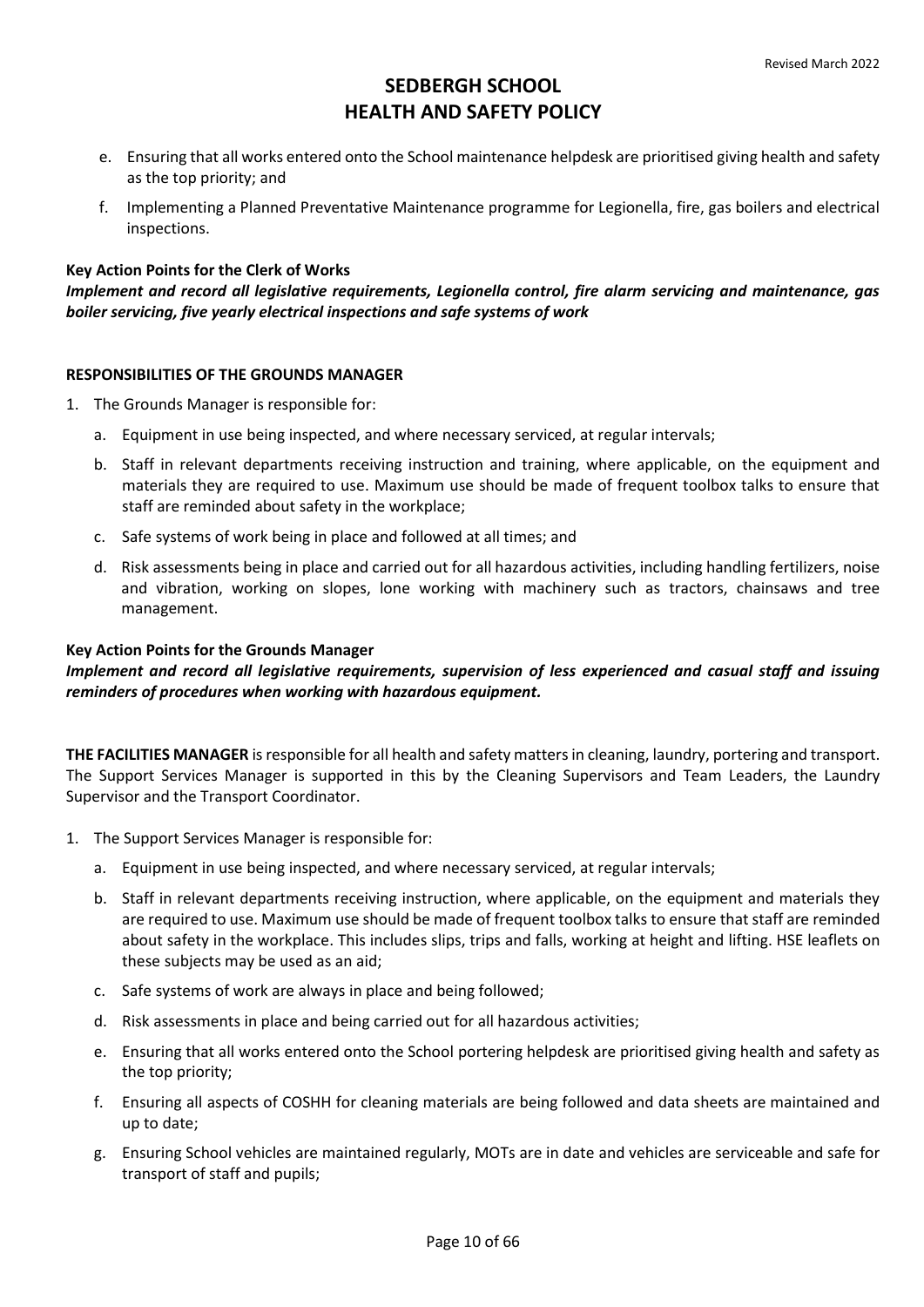- h. Maintaining a programme of MiDAS training for all permanent School drivers and developing a similar programme for part time drivers; and
- I. Ensuring drivers are appropriately qualified to drive the vehicle which they are allocated and that they are covered by the School transport insurance policy.

**STAFF MADE RESPONSIBLE FOR HAZARDOUS ACTIVITIES** (**BY THE HEADMASTERS)** are to ensure that risk assessments are drawn up and that safe systems of work are maintained and revised periodically:

- 1. In particular:
	- a. Outdoor activities, including sailing, climbing etc;
	- b. Sports, athletics, swimming and other associated activities;
	- c. Science laboratories; and
	- d. Workshop practices in the Design Centre, including pottery and ceramics, stage lighting and production.

### **Key Action Points for Activities**

*Ensure that a risk assessment is in place for every new activity or event and that risk assessments for routine sports or activities remain up to date. Safeguarding should be included in all external activity risk assessments.* 

**HOUSEMASTERS & MISTRESSES** are responsible for ensuring that any instructions or advice on matters of health and safety, and safeguarding, are properly followed in their House and that:

- a. They immediately make the situation safe, then inform the Bursar (Operations) of any unsatisfactory health and safety matters in their House;
- b. There is adequate supervision of pupils in their House;
- c. There is adequate supervision of pupils' electrical appliances in accordance with the School Electrical Rules which includes ensuring all electrical appliances are safe and PAT tested at the earliest opportunity after they have been brought into School;
- d. All pupils and House staff are made aware of the Fire Action Safety Plans;
- e. There is a proper method of taking roll call to establish that all persons resident in the House have been accounted for in the event of a fire;
- f. Any damage or use of fire appliances is reported to the Estates Manager immediately; and
- g. Fire practices are carried out in their House as pe[r Appendix 1.](#page-14-0)

#### **Key Action Points for Housemasters & Mistresses**

*Communicate and implement all health, safety and safeguarding matters to their staff and pupils and ensure compliance with the above issues, in particular fire safety training and fire drills in accordance with paragraph (g) above.* 

#### **THE OFFICER COMMANDING THE CCF** is responsible for:

- 1. All aspects of CCF training;
- 2. Ensuring that all such training is conducted in accordance with the instructions contained in the current MOD publications relating to Cadets; and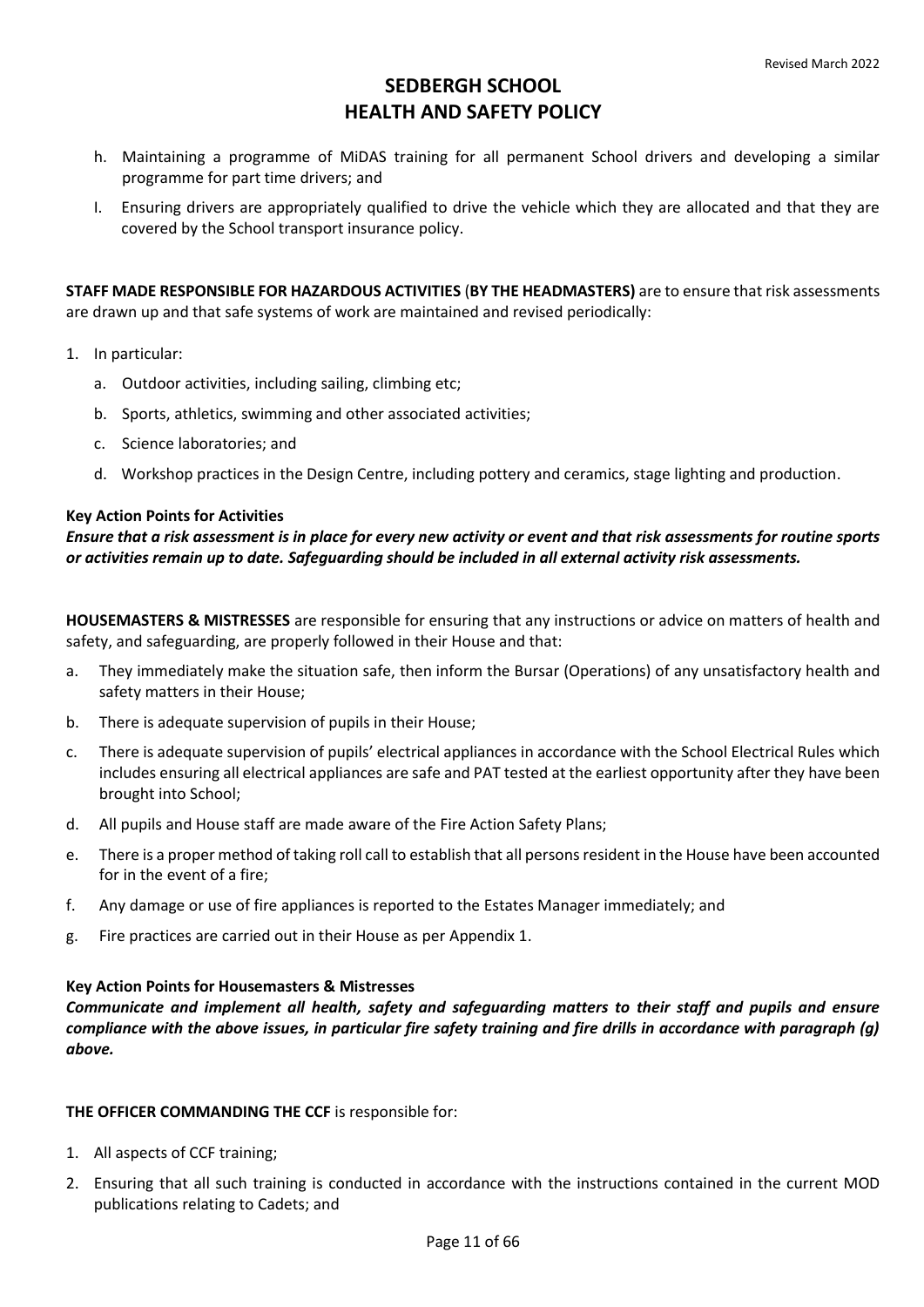**3.** The security and safe handling of all munitions, range procedures and weapons in line with current MOD safety requirements.

# **Key Action Points for the Officer Commanding the CCF**  *Ensure that MOD publications are updated regularly and all weapons and ammunitions are safeguarded at all times.*

# **SPECIALIST CONSULTANTS**

- 1. The School employs consultants to provide specialist Health and Safety advice as follows:
	- a. **Owen David Risk Management is** appointed as specialist health and safety advisors to the School. They will undertake policy and procedure reviews and audits on site, training, and provide advice at any time.
	- b. **Health & Safety Carlisle Ltd** is appointed for specific tasks such as health and safety training to operations staff and work on risk assessments.
	- c. **A S Fire Safety Services** is appointed as fire safety specialist advisors to the School. They undertake fire risk assessments and annual reviews thereof, project advice, training and general advice at any time.

# **SSIL, SSDL, BROWN OF SEDBERGH, SSF & OS CLUB**

- 1. The School organisations which fall outside the main School are included in the overall School Health & Safety Policy and are not required to have their own policies; they should follow the direction in this policy including:
	- a. Risk assessments in place or produced for each location, office, shop, etc, and all activities.
	- b. Equipment in use being inspected, and where necessary serviced, at regular intervals;
	- c. Staff in relevant departments receiving instruction, where applicable, on the equipment and materials they are required to use. Maximum use should be made of frequent toolbox talks to ensure that staff are reminded about safety in the workplace; and
	- d. Safe systems of work always being followed.

# **RESPONSIBILITIES OF EMPLOYEES**

Under the Health and Safety at Work Act, etc, 1974 all employees have general health and safety responsibilities. Staff must be aware that they are obliged to take care of their own health and safety whilst at work along with that of others who may be affected by their actions.

- 1. All employees of the School have responsibility to take reasonable care as regards themselves and other persons who may be affected by their acts or omissions and are reminded of their duties under the Health and Safety at work act 1974, Sections 7 & 8, and the Management of Health and Safety at Work Regulations 1999, Regulation 14 which are:
	- a. **HSW Act, Section 7**: It shall be the duty of every employee while at work:
		- i. to take reasonable care for the health and safety of himself and of other persons who may be affected by his acts or omissions at work; and
		- ii. as regards any duty or requirement imposed on his employer or any other person by or under any of the relevant statutory provisions, to co-operate with him so far as is necessary to enable that duty or requirement to be performed or complied with.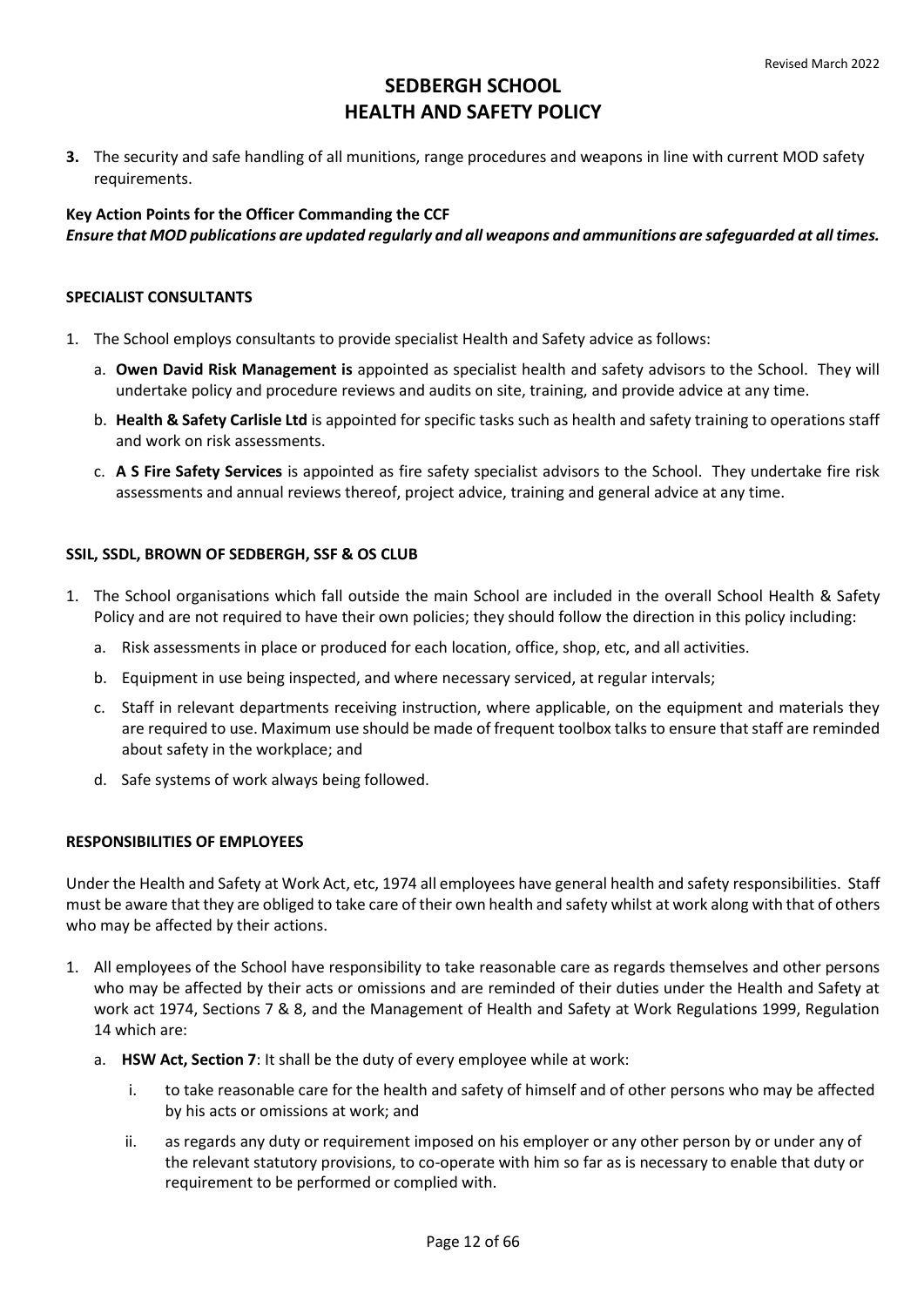#### b. **HSW Act, Section 8**:

i. No person shall intentionally or recklessly interfere with or misuse anything provided in the interests of health, safety or welfare in pursuance of any of the relevant statutory provisions.

### c. **Management of Health and Safety at Work Regulations 1999, Regulation 14, Employees' Duties**:

- i. Every employee shall use any machinery, equipment, dangerous substance, transport equipment, means of production or safety device provided to him by his employer in accordance both with any training in the use of the equipment concerned which has been received by him and the instructions respecting that use which have been provided to him by the said employer in compliance with the requirements and prohibitions imposed upon that employer by or under the relevant statutory provisions.
- ii. Every employee shall inform his employer or any other employee of that employer with specific responsibility for the health and safety of his fellow employees—
	- of any work situation which a person with the first-mentioned employee's training and instruction would reasonably consider represented a serious and immediate danger to health and safety; and
	- of any matter which a person with the first-mentioned employee's training and instruction would reasonably consider represented a shortcoming in the employer's protection arrangements for health and safety,

in so far as that situation or matter either affects the health and safety of that first mentioned employee or arises out of or in connection with his own activities at work, and has not previously been reported to his employer or to any other employee of that employer in accordance with this paragraph.

- d. To wear and use all personal protective equipment and safety devices that are provided by the School and the School's management for their protection and cooperate fully with their managers when the latter are pursuing their responsibilities under the above Act;
- e. To observe all the School's health and safety policy, rules, regulations and procedures at all times;
- f. To report all accidents and near miss incidents to their immediate supervisor and in line with the School reporting procedure;
- g. To co-operate with School management on all matters relating to health and safety;
- h. Not to intentionally interfere with or misuse any equipment or fittings provided in the interests of health, safety and welfare;
- i. To immediately make safe, then report all defects in condition of procedures, premises or equipment and any health and safety concerns immediately to their line manager;
- j. To immediately make safe, then report immediately to the Estates Manager any serious or immediate danger;
- k. To ensure that they only use equipment or machinery that they are competent to use or have been trained to use;
- l. To make use of all necessary control measures and personal protective equipment provided for safety or health reasons; and
- m. When required, to complete risk assessments for their areas of responsibility and provide health and safety returns on a termly basis.

# **Key Action Points for All Staff**

*Make themselves familiar with the Health & Safety at Work Act 1974 and pay particular attention to areas of significant risk, ie Sciences, DT use of machinery, outdoor activities, maintenance, ground works, etc.*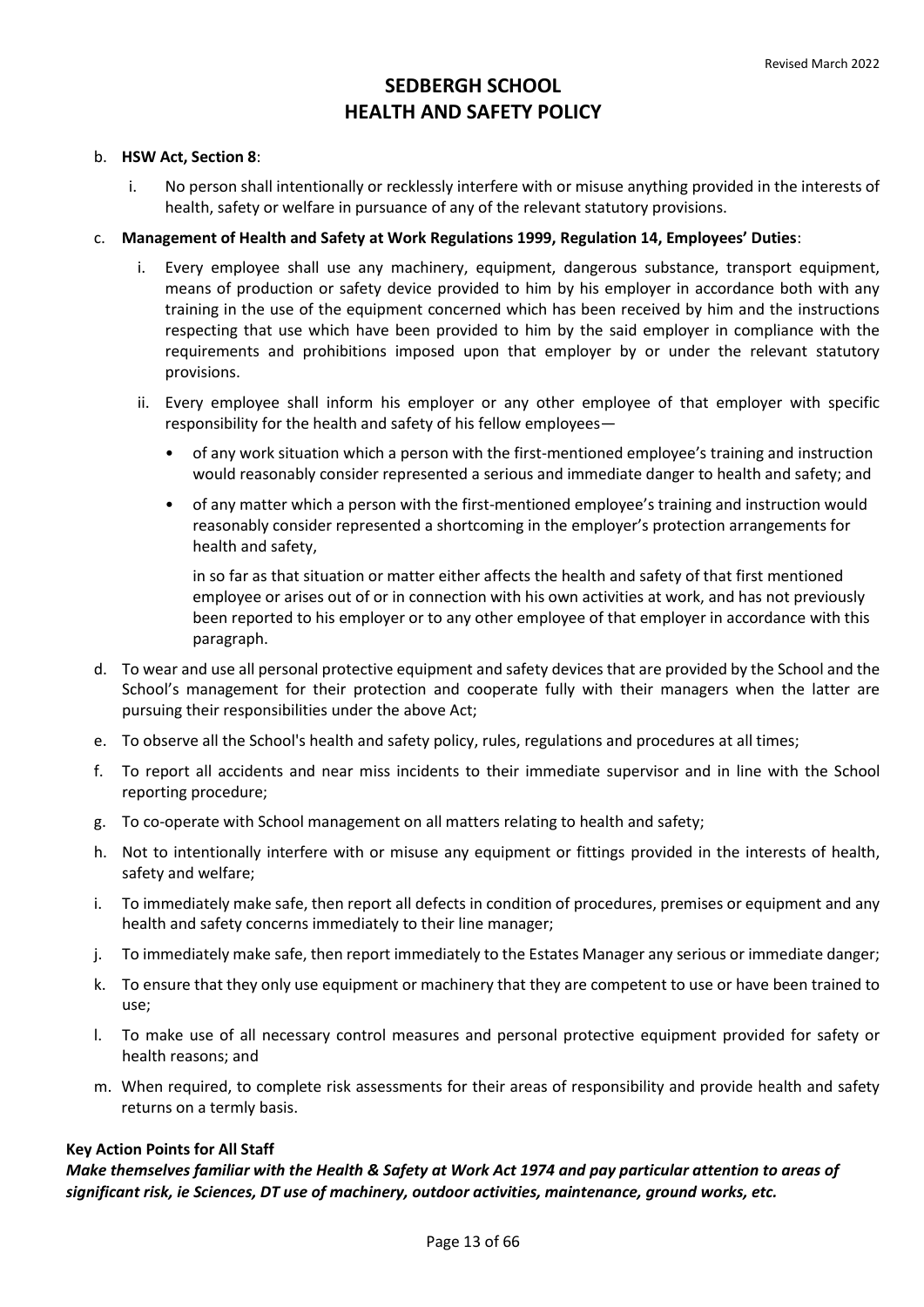# **PART 4 – APPENDICES**

| Appendix 1      |                          | <b>Fire Evacuation and other Emergency Arrangements</b>                                |
|-----------------|--------------------------|----------------------------------------------------------------------------------------|
| Appendix 1A     | $\qquad \qquad -$        | <b>Fire Practice Certificate</b>                                                       |
| Appendix 2      | $\overline{\phantom{a}}$ | <b>Inspection/Maintenance of Emergency Equipment</b>                                   |
| Appendix 3      | $\overline{\phantom{a}}$ | <b>First Aid and Medication</b>                                                        |
| Appendix 4      | $\overline{\phantom{a}}$ | <b>Accident Reporting Procedures</b>                                                   |
| Appendix 5      | $\overline{\phantom{a}}$ | Lone Working                                                                           |
| Appendix 6      | $\overline{\phantom{a}}$ | Health and Safety Information and Training                                             |
| Appendix 7      | $\overline{\phantom{a}}$ | <b>Work Equipment</b>                                                                  |
| Appendix 8      | $\overline{\phantom{a}}$ | Flammable and Hazardous Substances                                                     |
| Appendix 9      | $\overline{\phantom{a}}$ | <b>Lifting and Handling</b>                                                            |
| Appendix 9A     | $\overline{\phantom{a}}$ | <b>Guidance on Carrying Out a Manual Handling Risk Assessment</b>                      |
| Appendix 10     | $\overline{\phantom{a}}$ | Health and Safety Monitoring and Inspections                                           |
| Appendix 11     | $\overline{\phantom{a}}$ | Asbestos                                                                               |
| Appendix 12     |                          | <b>Risk Assessments</b>                                                                |
| Appendix 13     |                          | Offsite Visits & Travel                                                                |
| Appendix 14     |                          | Work at Height                                                                         |
| Appendix 15     | $\overline{\phantom{a}}$ | <b>Display Screen Equipment</b>                                                        |
| Appendix 15 A - |                          | Display Screen Equipment Self-Assessment                                               |
| Appendix 16     |                          | Vehicles on Site                                                                       |
| Appendix 17     | $\overline{\phantom{a}}$ | <b>Contractors/Visitors</b>                                                            |
| Appendix 18     |                          | <b>Stress</b>                                                                          |
| Appendix 19     | $\overline{\phantom{a}}$ | Legionella                                                                             |
| Appendix 20     | $\overline{\phantom{a}}$ | Members of Staff Responsible for Health and Safety and List of First Aid Trained Staff |
| Appendix 21     | $\overline{\phantom{a}}$ | Hirers, Contractors and Others                                                         |
| Appendix 22     | $\overline{\phantom{a}}$ | Pool                                                                                   |
| Appendix 23     | $\overline{\phantom{a}}$ | <b>Emergency Plans</b>                                                                 |
| Appendix 24     | $\overline{\phantom{a}}$ | <b>Security Arrangements</b>                                                           |
| Appendix 25     |                          | <b>Reporting of Defects</b>                                                            |
| Appendix 26     |                          | <b>Electrical Rules</b>                                                                |
| Appendix 27     | $\overline{\phantom{a}}$ | <b>Waste Disposal</b>                                                                  |
| Appendix 28     | $\overline{\phantom{a}}$ | Supporting Evidence Form Following an Accident/Incident                                |
| Appendix 29     | $\overline{\phantom{a}}$ | Significant Identified Risks - Prep School Site                                        |
| Appendix 30     | $\overline{\phantom{a}}$ | Significant Identified Risks - Senior School Site                                      |
| Appendix 31     |                          | <b>Access to High Risk Areas Policy</b>                                                |
| Appendix 32     | $\overline{\phantom{a}}$ | <b>School Health and Safety Structure</b>                                              |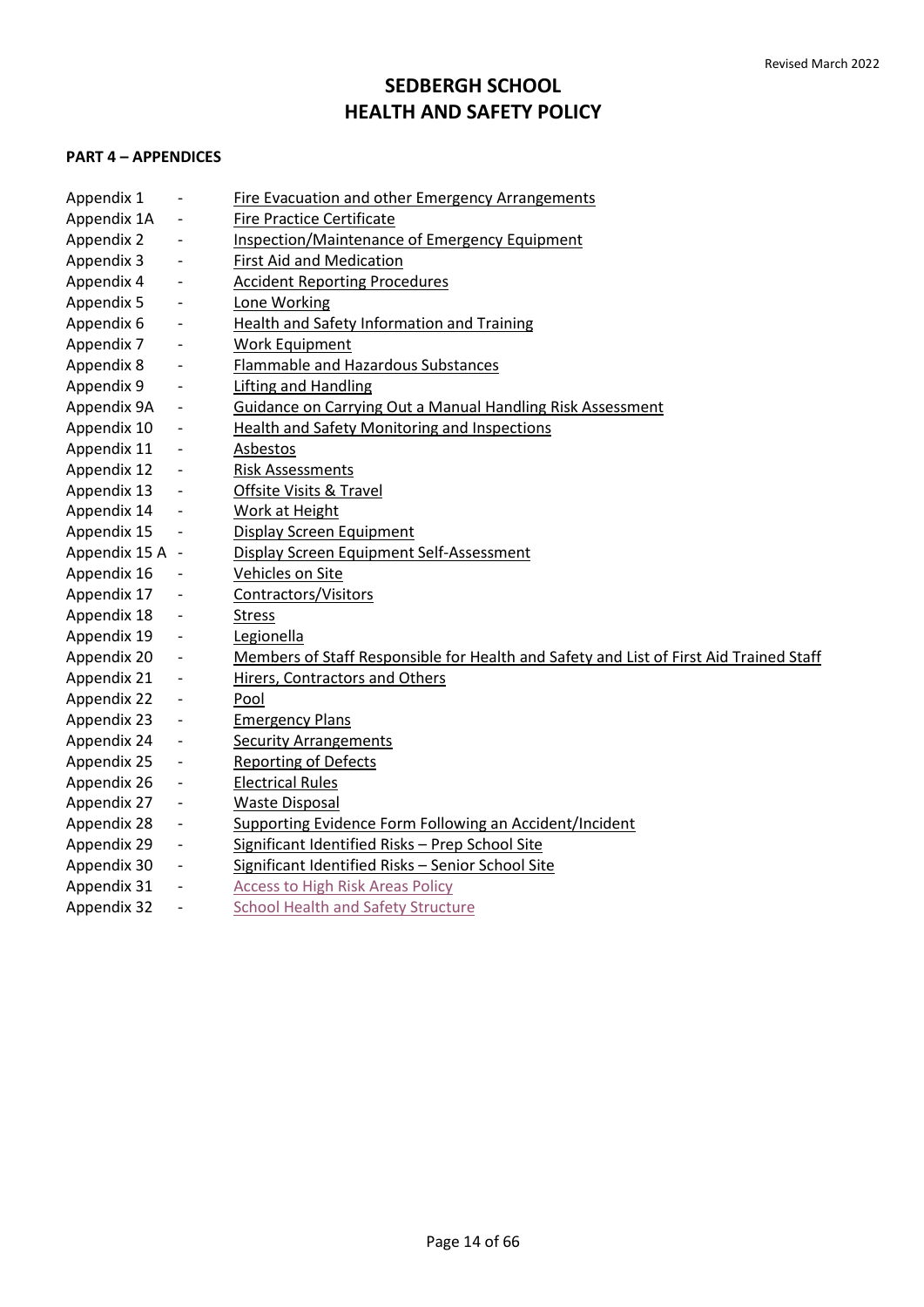# <span id="page-14-0"></span>**APPENDIX 1**

### **FIRE EVACUATION AND OTHER EMERGENCY ARRANGEMENTS**

The Headmaster is responsible for ensuring the fire risk assessment is undertaken and implemented. The fire risk assessment is located in the Estates Manager's office and reviewed on an annual basis.

This document including this Appendix is available to all staff and is included in the School's induction process.

An outline of evacuation procedures is to be briefed to all contractors / visitors.

Emergency exits, fire alarm call points, assembly points, etc, are clearly identified by safety signs and notices.

It is vitally important to maintain compartmentation of all areas by ensuring that fire doors are not wedged open. Fire doors contain the spread of smoke and fire and staff should at all times educate pupils under their care as to why doors should not be left wedged open. Fire extinguishers should not be used to hold doors open.

#### **EMERGENCY EVACUATION PROCEDURES**

**In case of a fire:** Dial 9-999 on an internal telephone and ask for the Fire and Rescue Service to come to --------- House/building etc.

### **Fire and Evacuation**

Fire and emergency evacuation procedures are posted in each classroom and around boarding accommodation; these procedures will be reviewed at least annually. An example of a suitable notice is:

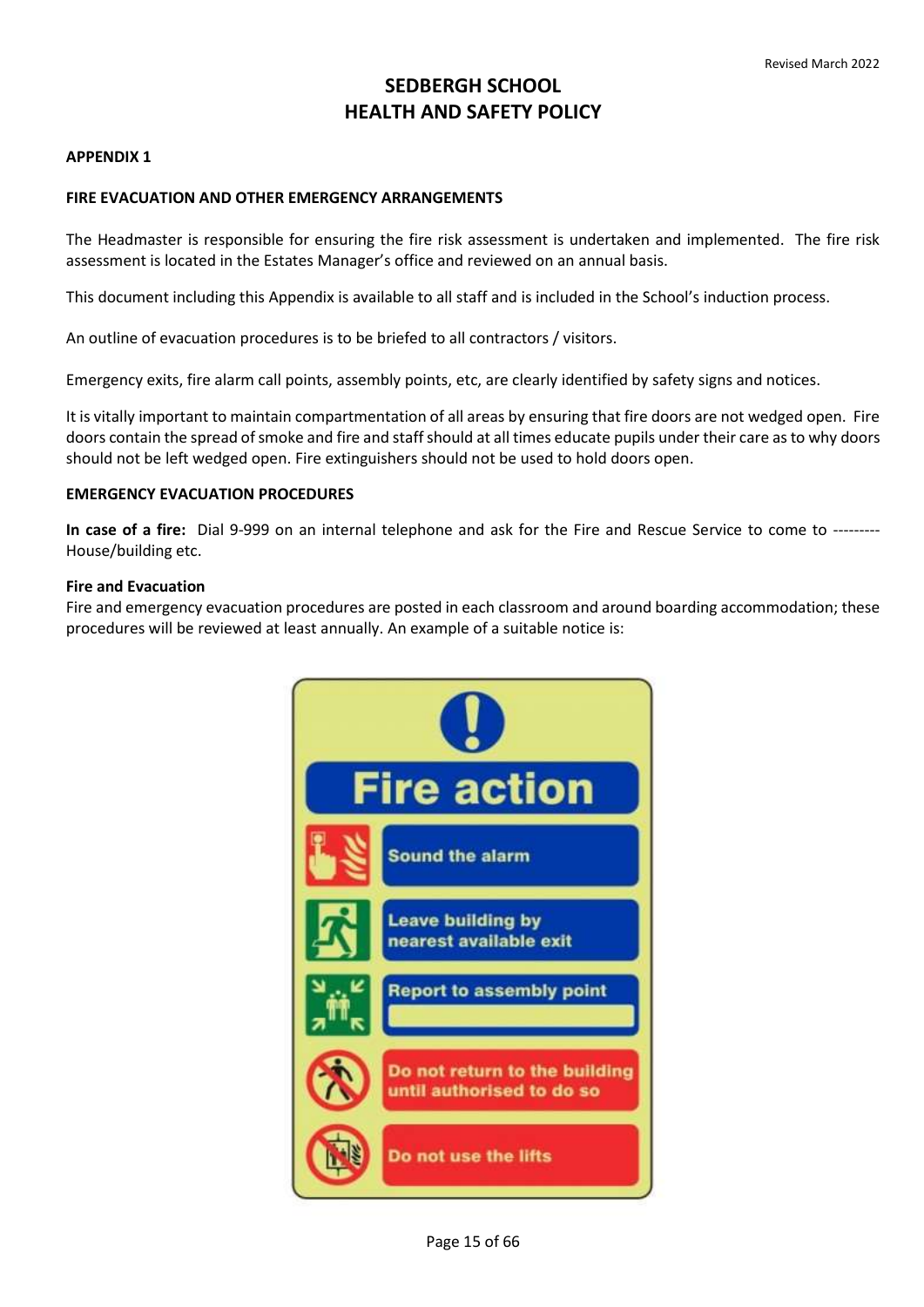Emergency contact and key holder details are maintained by the Estates Manager and included in the School Major Contingency Plan.

Each boarding house is provided with a grab bag including a house plan, instructions and a hi-viz jacket.

# **Fire Drills**

Boarding House must carry out:

- **One day** practice, between 6am and midnight, with warning, within 48 hours of the start of each term, principally to familiarise new pupils with the drill, audibility tone of the alarm and escape routes
- **One night** practice, between midnight and 6am, without warning, each term.

All boarding house fire practices must be recorded on the School "Certificate of Fire Practice" form and submitted to the Works Foreman [\(pek@sedberghschool.org\)](mailto:pek@sedberghschool.org), cc the Estates Manager (grd@sedberghschool.org) for inspection by the Fire Service or other Government inspectors.

Housemasters & Mistresses are strongly encouraged to involve the local Fire Service in at least one practice per year.

Fire drills in School buildings will be undertaken termly as directed by the Deputy Head, senior school /Prep School Headmaster, and a record kept in the fire log book.

# **Fire Fighting**

- The safe evacuation of persons is an absolute priority. Staff may only attempt to deal with small fires, **if it is safe to do so without putting themselves at risk**, using portable firefighting equipment.
- Ensure the alarm is raised BEFORE attempting to tackle a fire.

Staff should make themselves aware of the nearest location and type of portable firefighting equipment and receive basic instruction in its correct use.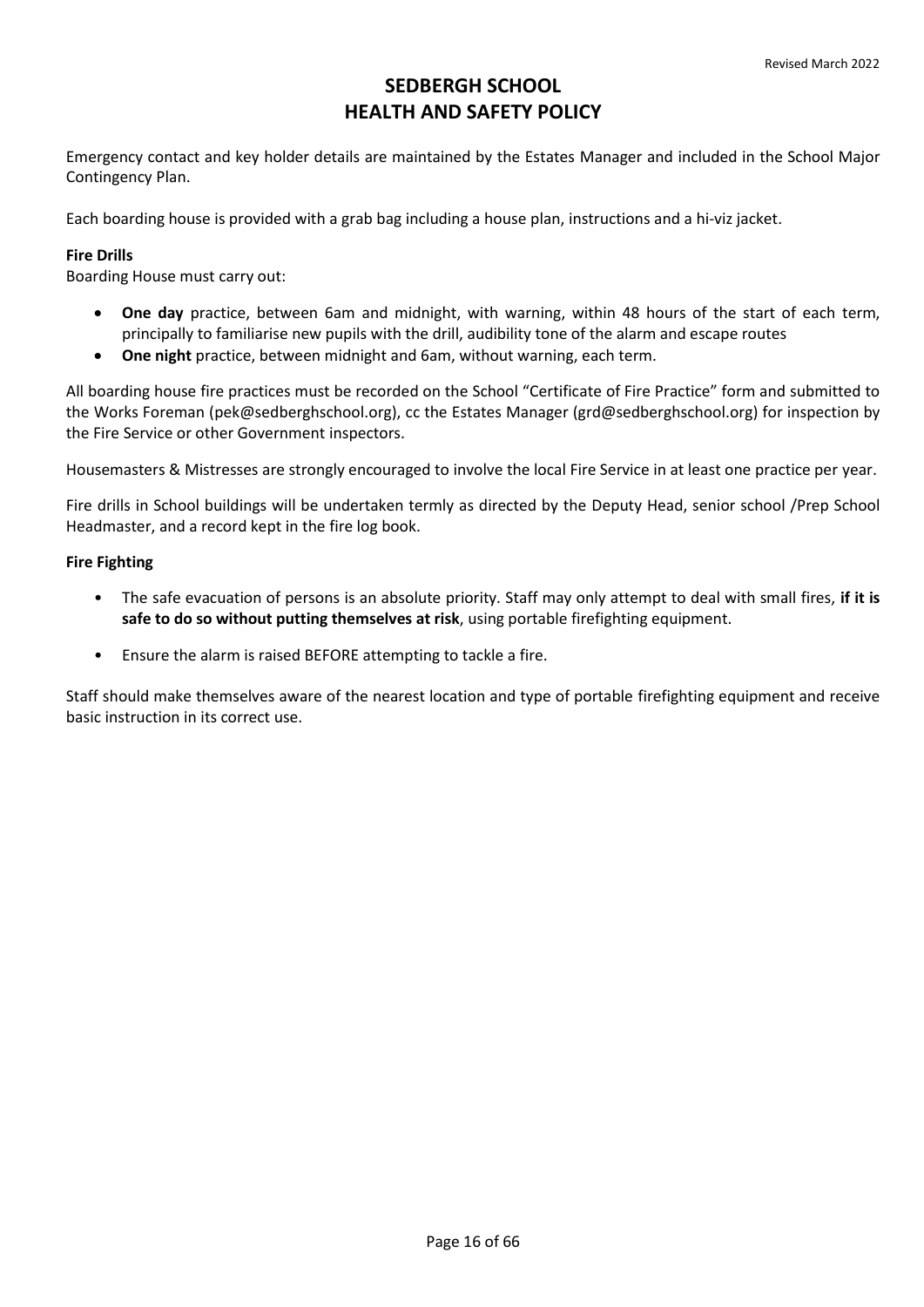#### <span id="page-16-0"></span>**APPENDIX 1A**

# **FIRE PRACTICE CERTIFICATE**

Hold CTRL and click **[here](https://sedberghschool.sharepoint.com/sites/TheHub/HS%20Documents%20OLD/Forms/AllItems.aspx?id=%2Fsites%2FTheHub%2FHS%20Documents%20OLD%2FFire%20Practice%20Certificate%2FFire%20Practice%20Certificate%2E%2Epdf&parent=%2Fsites%2FTheHub%2FHS%20Documents%20OLD%2FFire%20Practice%20Certificate)** to follow the link to open the certificate for completion after each fire practice.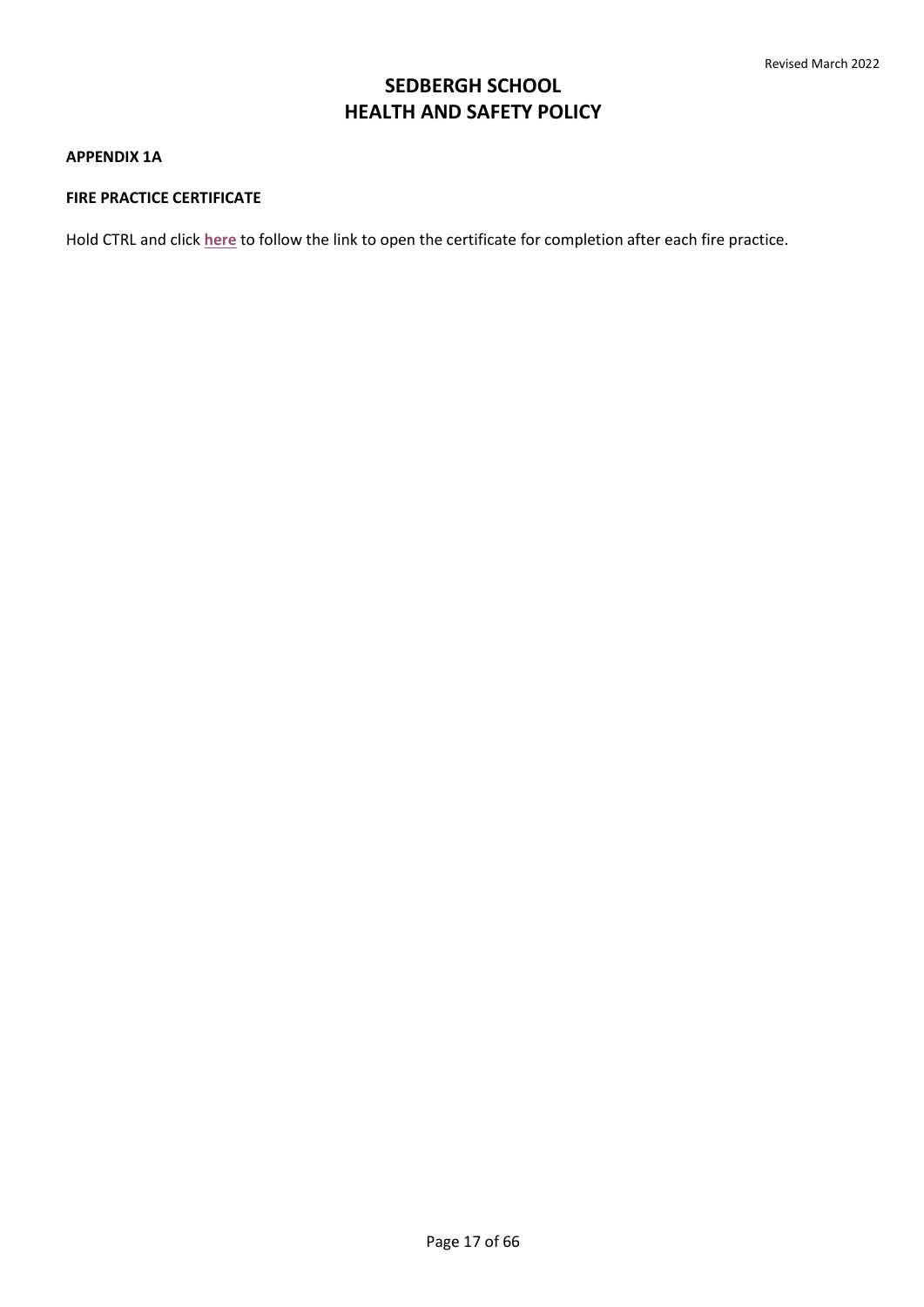# **APPENDIX 2**

# **INSPECTION/MAINTENANCE OF EMERGENCY EQUIPMENT**

# **TESTING OF THE FIRE ALARM SYSTEM**

Fire alarm call points will be tested weekly in rotation by the **Works Department** and a record kept in the fire log book. Normally regular testing of fire alarms will be weekly at a time determined by the Housemasters and Mistresses, Senior Deputy Head (Pastoral) and Prep School Headmaster. The Works Foreman is responsible for the weekly checks of alarm by rotation of a different MCP each week in each House/Building.

Any defects on the system will be reported immediately to the Works Foreman.

A fire alarm maintenance contract is in place with **FTS Kendal (015397 26733)** and the system tested annually by them.

Smoke and heat detectors are tested on a quarterly basis by **FTS Kendal (015397 26733)**.

# **INSPECTION OF FIRE FIGHTING EQUIPMENT**

**FTS** undertakes an annual maintenance service of all firefighting equipment.

Defective equipment or extinguishers that need recharging should be taken out of service and reported direct to **the Works Foreman**.

# **EMERGENCY LIGHTING SYSTEMS**

These systems will be checked monthly by **the Works Department** and bi-annually by **FTS Kendal** (01539 726733).

Test records are located in the Bursary.

# **MEANS OF ESCAPE**

Daily, **the Housemaster/Mistresses/AHSMs/Maintenance staff and Heads of Department** should check for any obstructions on exit routes and ensure all final exit doors are operational.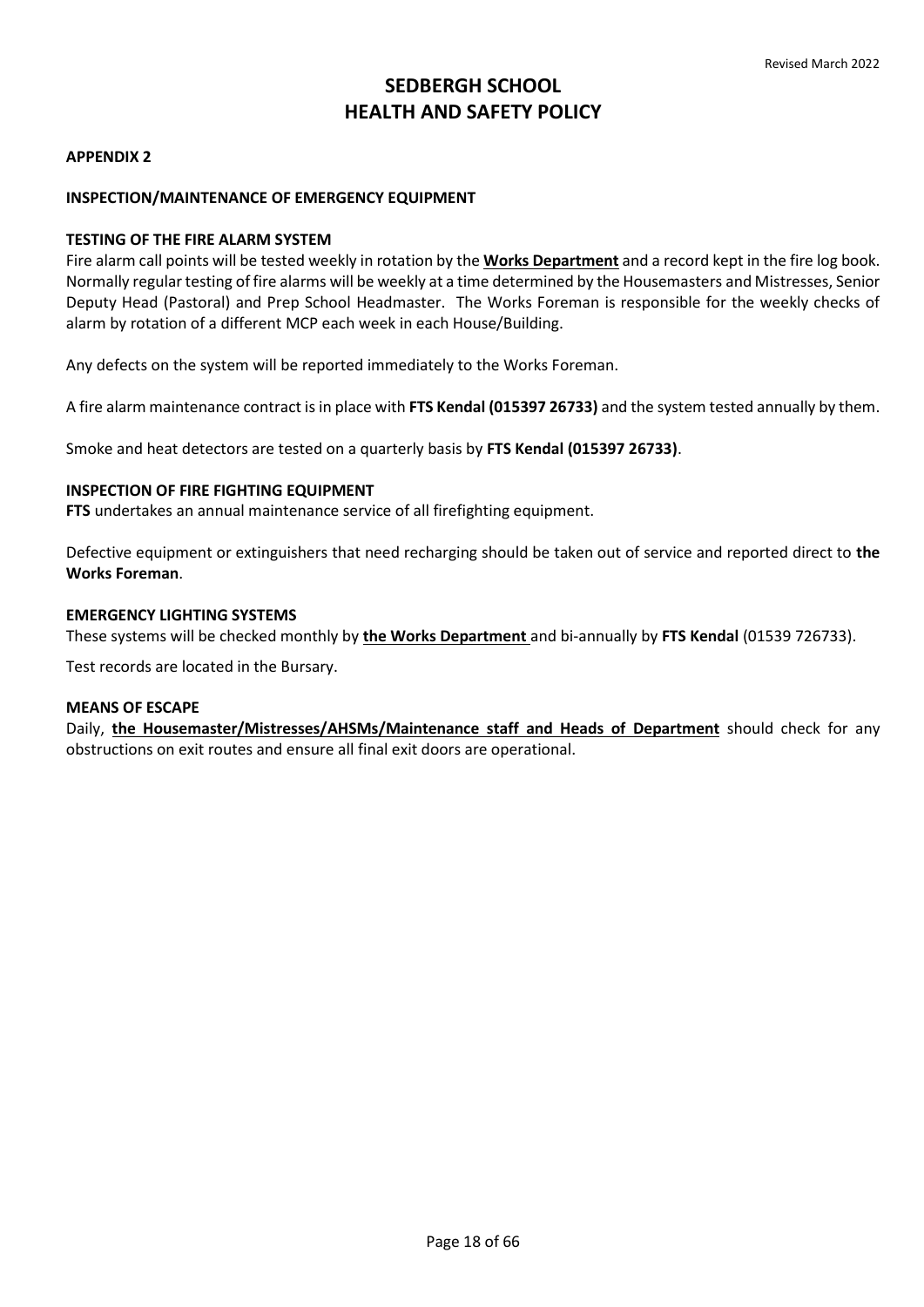# <span id="page-18-0"></span>**APPENDIX 3**

# **FIRST AID AND MEDICATION**

The Sedbergh School first Aid post is the Sedbergh Medical Centre and first aid assistance can be sought here; if it is impractical for the injured person to reach the Medical Centre then the assistance of the Medical Officer and Nurse should be requested by dialling **01539 718164.** The precise nature of any injury, location and patient name should be given.

 An assessment has been undertaken to ascertain the number of first aiders required and the School exceeds the recommended numbers as laid down in the Health & Safety (First Aid) Regulations 1981 (as amended) and the Department for Education *Guidance on First Aid in Schools* (**[appendix 20](#page-48-0)** details the various personnel trained to provide first aid).

Immediate first aid equipment is located around the School as given below

# **FIRST AID BOXES ARE LOCATED AT THE FOLLOWING POINTS:**

Senior school –

- Classroom Block opposite the Book Room
- Science Block lower prep room
- Biology Block prep room
- Powell Hall lower passageway
- Design Centre workshop
- Buskholme Pavilion changing rooms
- Knowles Pavilion changing rooms
- Akay Pavilion hallway
- Swimming Pool poolside
- Riverside hut
- Grounds grounds hut
- Maintenance joiners' workshop
- Boarding Houses house kitchens
- Bursary kitchen cupboard
- Operations Bursary upstairs kitchen
- Hirst Centre reception
- Sports Hall

Prep school –

- School office
- Pre-prep ground and first floor
- Beale House
- Cressbrook House
- Kitchen
- Art block
- Swimming pool
- Sports hall in adjacent home common room
- All Science labs
- Rifle range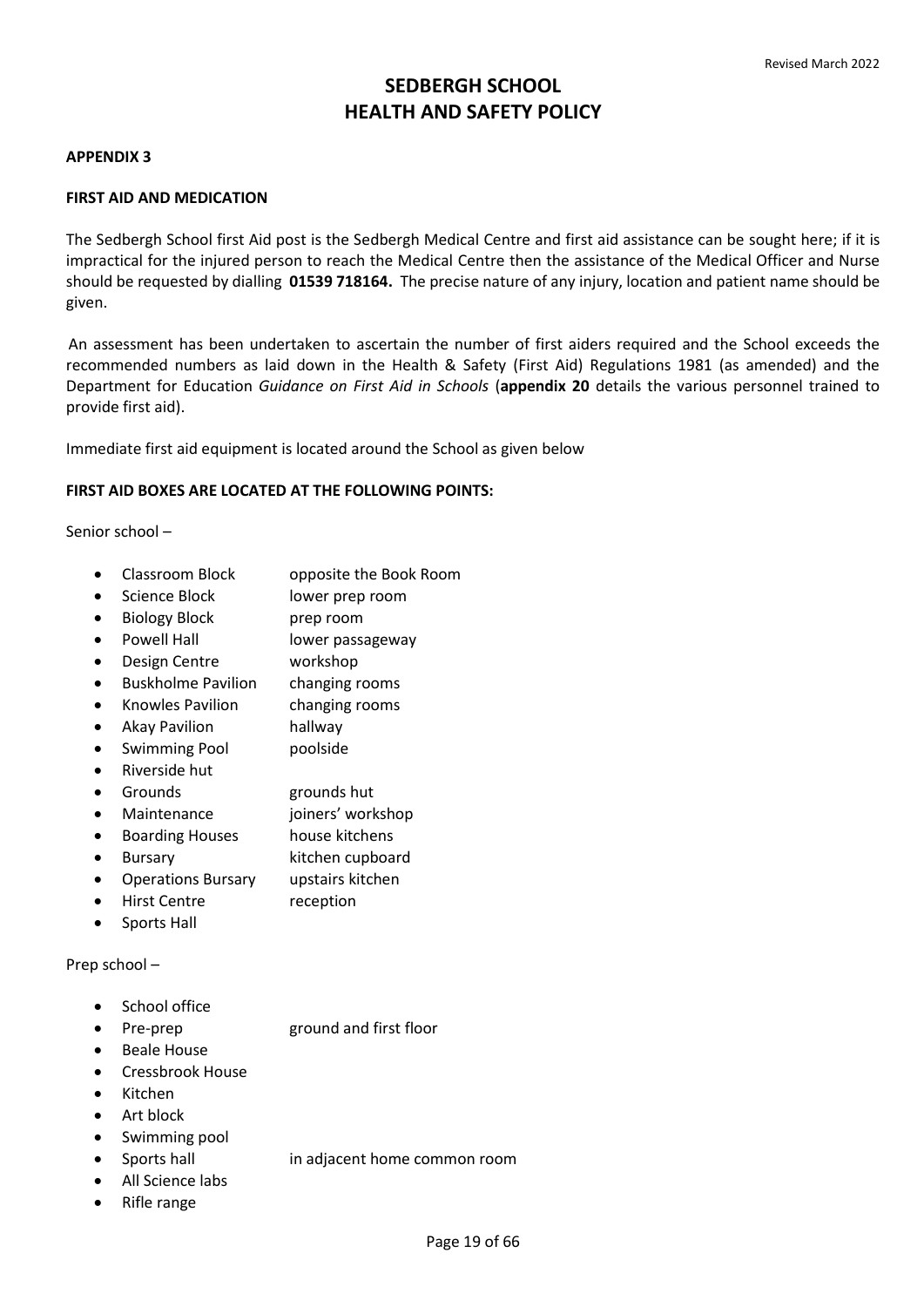- **Stables**
- Maintenance shed
- Sports field garage adjacent to astro turf

Vehicles –

- Each minibus (The Transport Administrator is responsible for checking these)
	- Works Vehicles (The Maintenance Foreman is responsible for checking these)

**The onsite Nurse** is responsible for regularly checking that the contents of first aid boxes are complete and replenished as necessary. A check should be made at least once a term.

A list of staff trained to provide first aid can be found at **[Appendix 20](#page-48-0)**.

The Medical Centre will ensure that first aiders have a current certificate and that new persons are trained should first aiders leave.

The Transport Administrator and Maintenance Foreman will check that any vehicles are properly equipped with first aid boxes before they are used.

**Transport to hospital:** If the first aider considers it necessary, the injured person will be sent directly to hospital and parents and/or guardians should be informed. No casualty should be allowed to travel to hospital unaccompanied. The decision to call for an ambulance can be taken if the first aider or person dealing with the incident deems this action necessary.

# **Blood Spillages**

The procedure for dealing with blood and body fluid spillages is:

Disposable gloves and apron should be used when cleaning up any spillage other than water. Body fluids such as vomit, blood, urine and faeces pose an infection control risk.

For small quantities use undiluted Liquid Hypochlorite 1% (eg Milton) applied onto the blood/body fluids, then wipe over the area with a paper towel/tissue and finally rinse the area with plain water. For larger amounts drop a paper towel over the blood to soak up the excess fluid, and then pour the Liquid Hypochlorite 1% (eg Milton) over the towels, leave for two minutes. Finally scoop up the debris into a clinical waste bag.

The Medical Centre and each house has a Body Fluid Response Kit that contains clear instructions as to its use.

If this is not available then use either paper towels or tissues to mop up the area. These must be placed in a clinical waste container along with the apron and gloves. The area should then be thoroughly cleaned and dried.

Should there be unpleasant fumes, then the area will need to be well ventilated.

# **Administration of medicines**

All medication will be administered to pupils in accordance with the School **[Medicines Policy](file://///ullswater/staffshared/staff/School%20Policies/ISI%20policies/Medicines%20Policy.doc)**.

All medications will be administered and kept in in line with the School's Medical Policy.

Staff will undergo specific training related to health conditions of pupils and administration of medicines (eg diabetes, epilepsy, anaphylaxis, etc) as appropriate.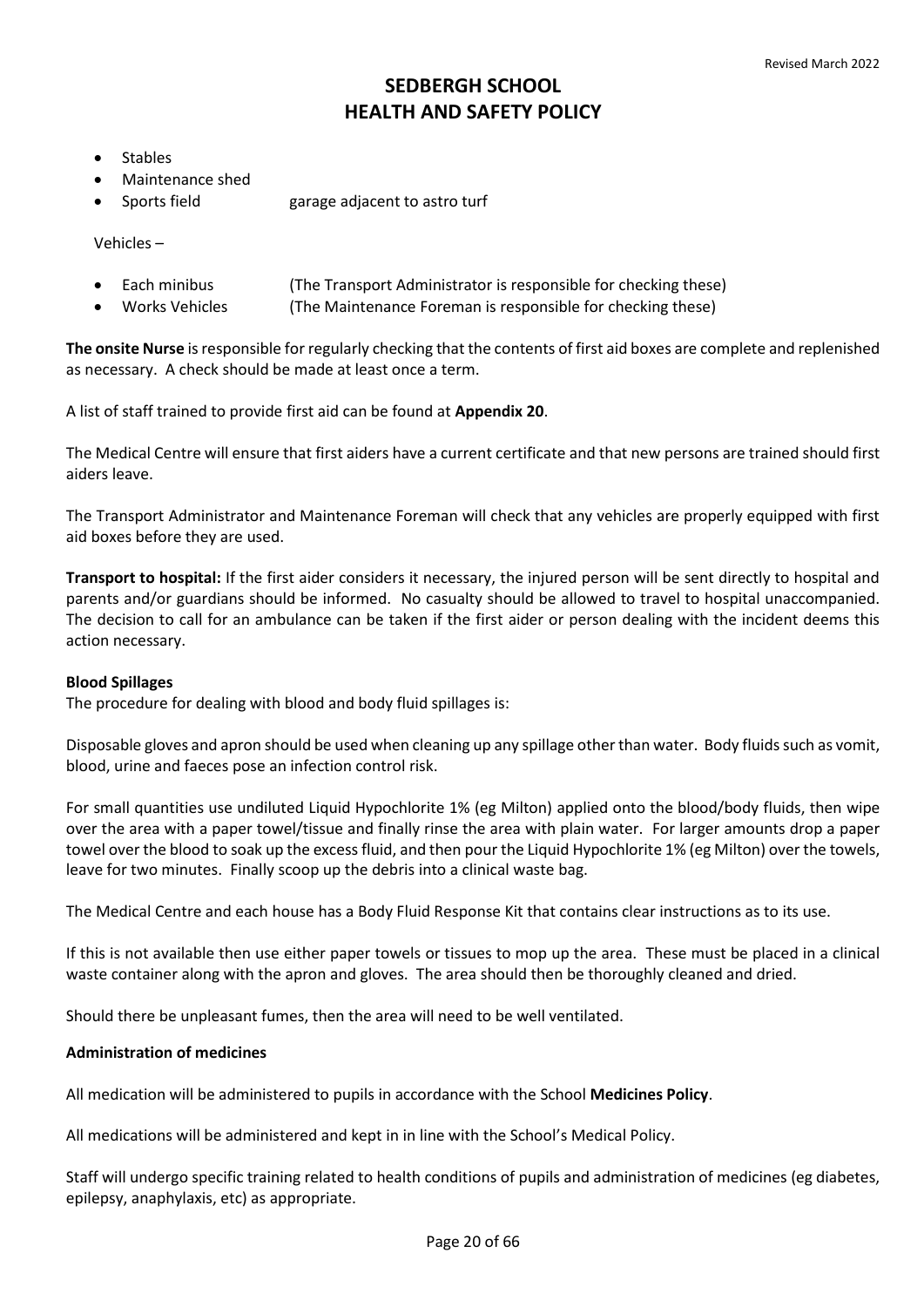Staff taking pupils on trips must ensure that they are aware of and able to manage/respond to any health conditions of pupils. This information is located in iSAMS.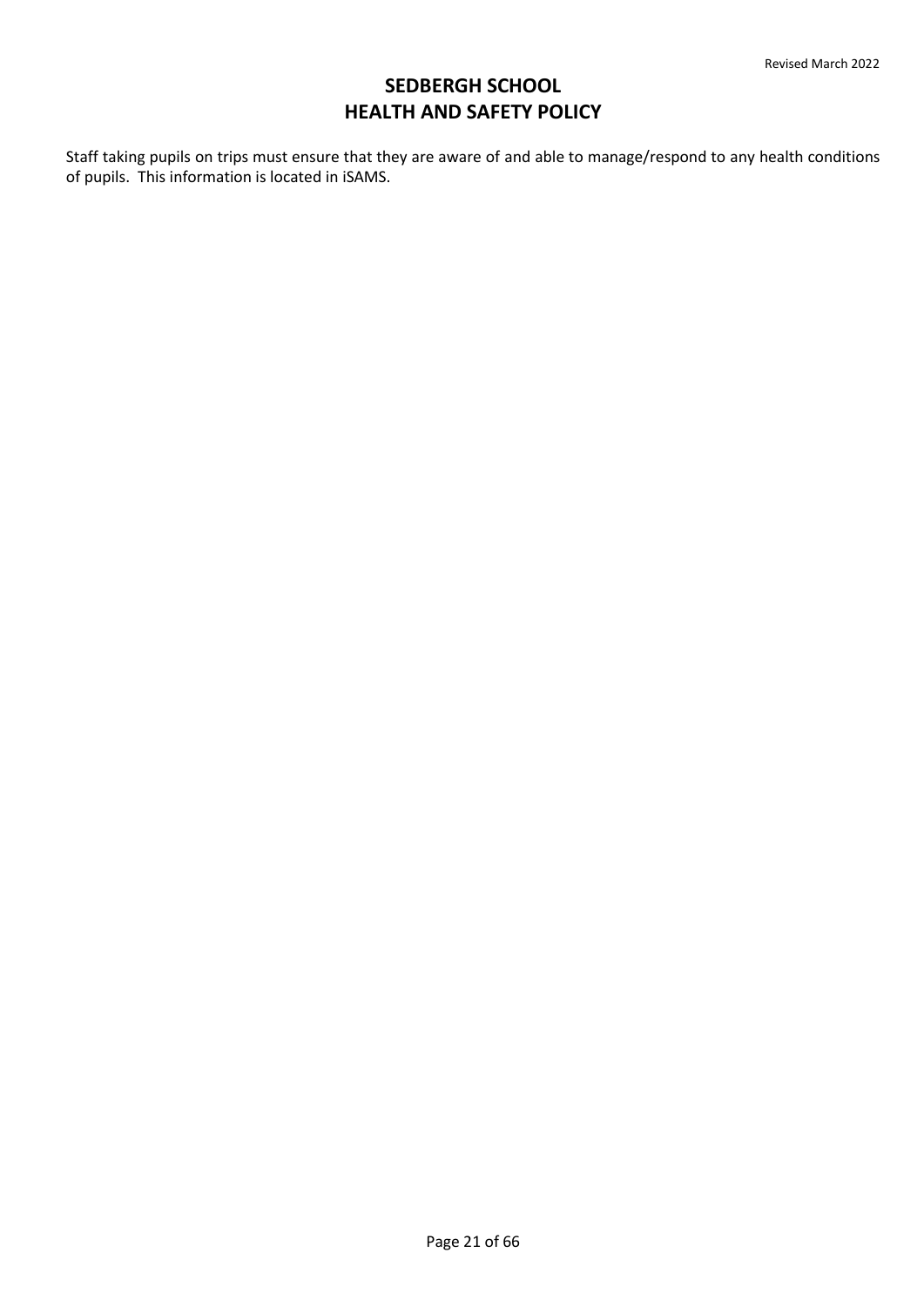# <span id="page-21-0"></span>**APPENDIX 4**

# **ACCIDENT REPORTING PROCEDURES**

All dangerous occurrences and near misses must be recorded on the online School Accident Form which is [here.](https://eur02.safelinks.protection.outlook.com/?url=https%3A%2F%2Ffs27.formsite.com%2FXIy118%2Fahfdf77ev4%2Findex.html%3F1606465692743&data=04%7C01%7Cmhm%40sedberghschool.org%7C30e60d666b4b4602ed8808d9d68ca574%7C658fa1e1f3bd447c9a8da43b11e8d1e0%7C0%7C0%7C637776721816214498%7CUnknown%7CTWFpbGZsb3d8eyJWIjoiMC4wLjAwMDAiLCJQIjoiV2luMzIiLCJBTiI6Ik1haWwiLCJXVCI6Mn0%3D%7C3000&sdata=301foI9%2FlsRSmvE981yroCovxeWiRjcUNwoPL5ksaBw%3D&reserved=0) In addition should it not be possible to report on line an HSE Accident book BI150 should be used and then handed to the Bursar (Operations).

- School accident reports will be monitored for trends and a report made to the Health & Safety Committee, as necessary, by the Bursar (Operations). The findings of investigations are useful to inform risk assessments and amend behaviours to prevent reoccurrence.
- The Line Manager (in case of staff) or the person in charge of the activity (in case of pupils or members of the public) will investigate accidents and take remedial steps to avoid similar instances recurring. Faulty equipment, systems of work, plant, equipment, fittings, etc, must be immediately made safe, then reported on the Estates Help Desk.
- Accident investigation reports must be received by the Estates Manager as soon as possible and no later than within seven calendar days of the accident.
- Should a pupil injury result in attendance at the Medical Centre, the School Doctor or Nurse will form a professional opinion as to whether the accident is serious enough to inform parents.

# **Reporting of Injuries, Diseases & Dangerous Occurrences (RIDDOR)**

- 1. In the event of a RIDDOR reportable injury the incidents will be reported to the Health and Safety Executive (HSE) on-line at their web site http://www.hse.gov.uk/riddor/.
- 2. Employees are required to report any accident, dangerous occurrence or near miss to their Line Manager. Line Managers are responsible for making a report to one of the following, in order of preference, who will be known as the "Reporting Officer":
	- Bursar (Operations)
	- Headmaster
- 3. Information must be given to the Reporting Officer at the earliest possible moment, in person or by telephone, and must be confirmed in writing using an accident book form. RIDDOR reportable events and injuries must be detailed to the Reporting Officer within 24 hours using **[Appendix 29](#page-60-0)**.
- 4. The Reporting Officer is responsible for reporting to the Health and Safety Executive as necessary, and for retaining copies of any such report for at least one year, and for taking all practical steps to inform the Health and Safety Executive if a death should occur of a person involved in a major accident within one year of the accident.
- **5.** The Reporting Officer shall inform the Headmaster and COO of all RIDDOR reportable events and injuries.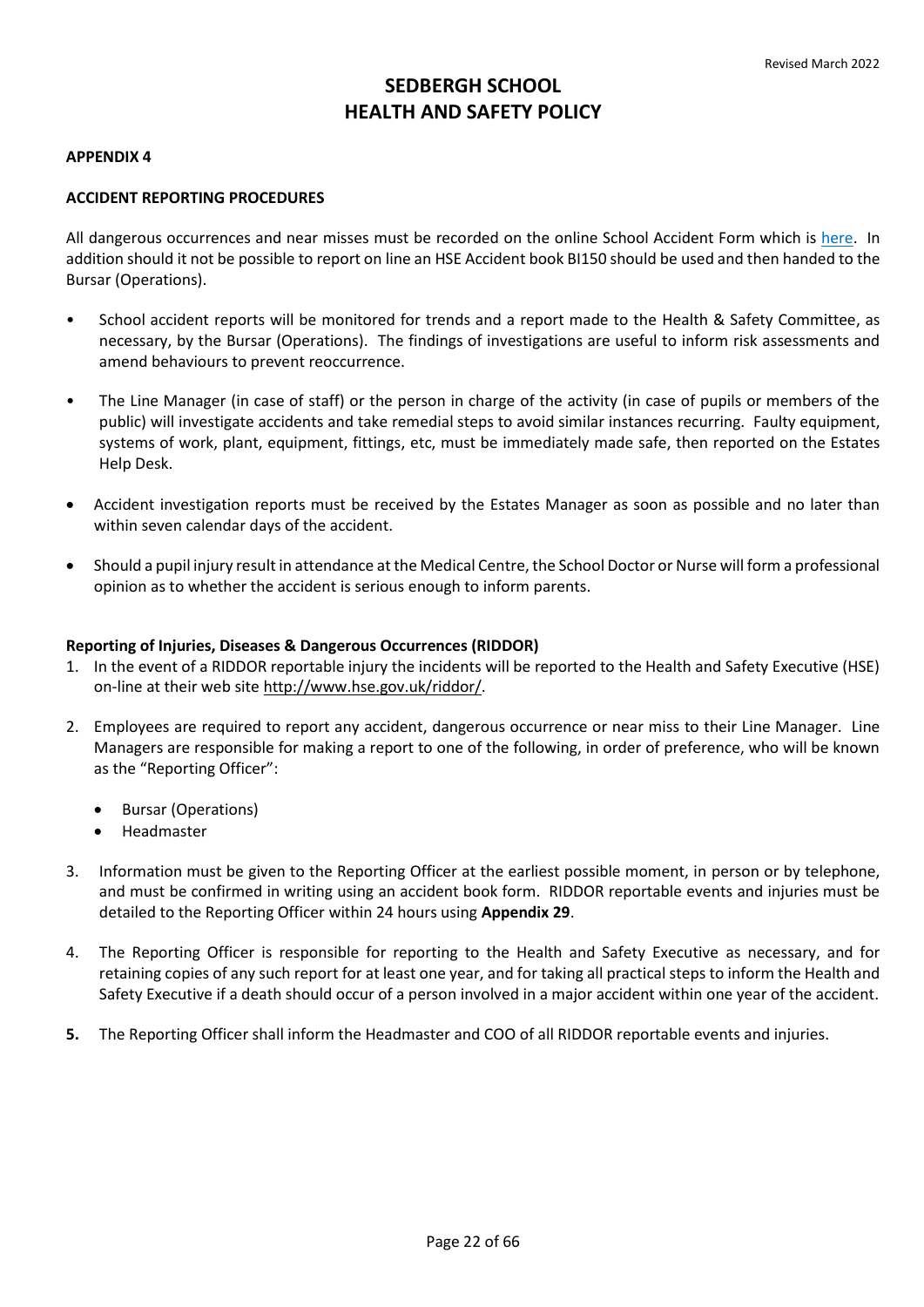# **REPORTING OF INJURIES, DISEASES AND DANGEROUS OCCURRENCES REGULAR (RIDDOR) SUMMARY FROM THE HEALTH & SAFETY EXECUTIVE**

- 1. There is a legal requirement that all employees inform their employer, and that the employer inform the Health and Safety Executive of certain major accidents and dangerous occurrences arising out of or in connection with work. Failure to report such accidents or dangerous occurrences is an offence. A full description of RIDDOR procedures can be found on the HSE website (hold CTRL and click **[here](https://www.hse.gov.uk/riddor/report.htm)** to follow the link**)**:
- 2. Accidents involving major injuries must be reported where any person, employed by the School or not, suffers a major injury which arises out of or in connection with work. Types of Reportable Injury:

# **a. Deaths**

All deaths to workers and non- workers, with the exception of suicides must be reported if they arise from a work-related incident, including an act of physical violence to a worker.

# **b. Specified injuries to workers**

The list of specified injuries in RIDDOR 13 replaces the previous list of major injuries in RIDDOR 1995, new reportable injuries are:

- A fracture, other than to fingers, thumbs and toes;
- Amputation of an arm, hand, leg, foot or toe;
- Permanent loss of sight or reduction of sight;
- Crush injuries leading to internal organ damage;
- Serious burns (covering more than 10% of the body, or damaging the eyes, respiratory system or other vital organs);
- Scalpings (separation of skin from the head) which require hospital treatment;
- Unconsciousness caused by head injury or asphyxia;
- Any other injury arising from working in an enclosed space, which leads to hypothermia, heat induced illness or requires resuscitation or admittance to hospital for more than 24 hours.

# **c. Over-seven day injuries to workers**

This is where an employee, or self-employed person is away from work or unable to perform their normal work duties for more than seven consecutive days (not including the day of the accident). You must notify the enforcing authority within 15 days of the incident.

# **d. Injuries to non-workers (this includes pupils as they are not classed as workers)**

You must report injuries to members of the public or people who are not at work if they are injured through work related accident, and are taken from the scene of an accident to hospital for treatment to that injury. **Examinations and diagnostic tests do not constitute "treatment" in such circumstances. There is no need to report incidents where people are taken to hospital purely as a precaution when no injury is present** 

# e. Reportable Occupational Diseases

Employers and self-employed people must report diagnoses of certain occupational diseases, where these are likely to have been caused or made worse by their work:

- Carpal tunnel syndrome;
- Severe cramp of the hand or forearm;
- Occupational dermatitis;
- Hand arm vibration syndrome;
- Occupational asthma;
- Tendonitis or tenosynovitis of the hand or forearm;
- Any occupational cancer
- Any disease attributed to an occupational exposure to a biological agent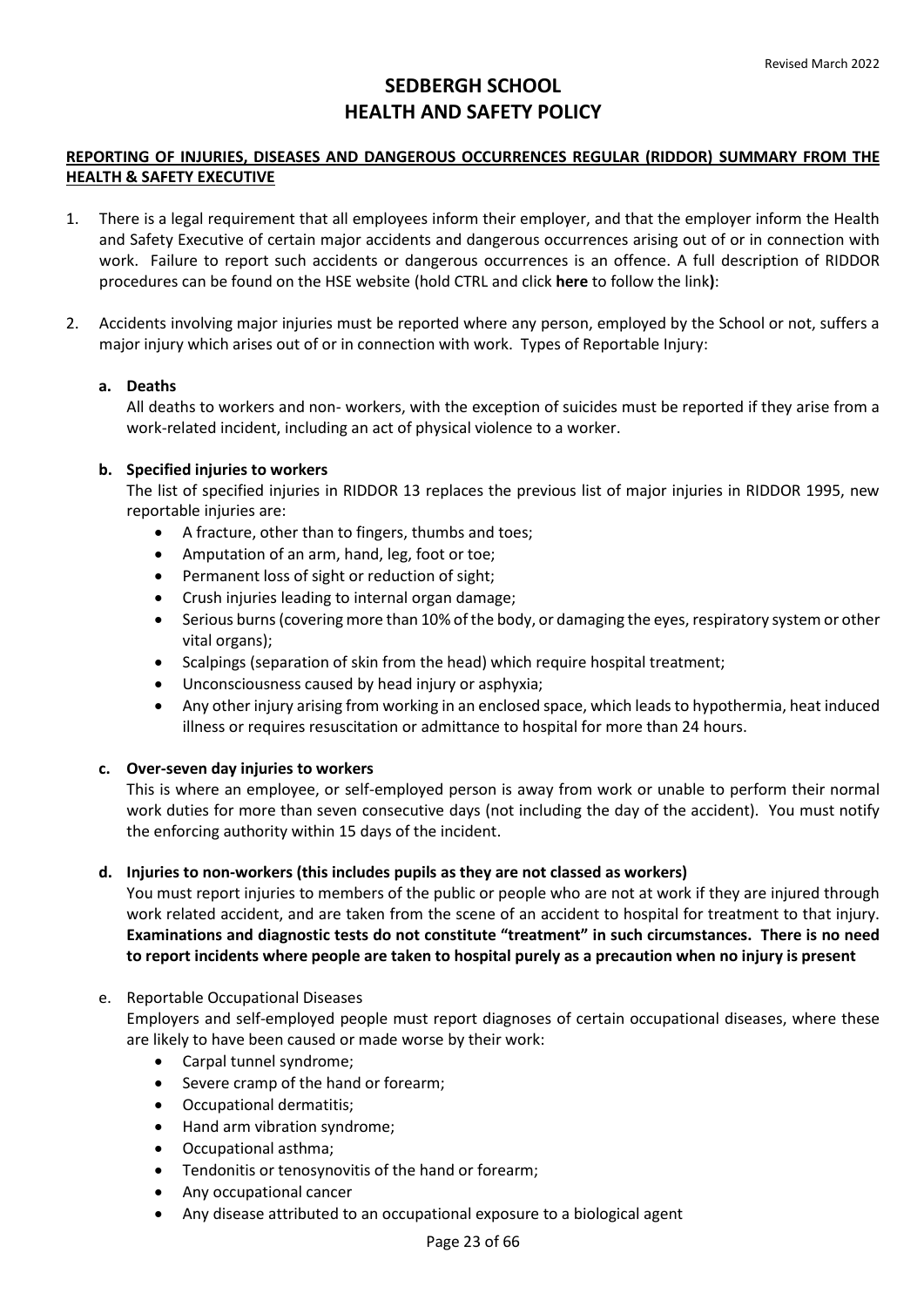- Note that Coronavirus is treated as a reportable H&S issue
- 3. Certain dangerous occurrences must also be reported, there are 27 dangerous occurrences; examples are:
	- The collapse, overturning or failure of load-bearing parts of lifts and lifting equipment
	- Plant or equipment coming into contact with overhead power lines
	- The accidental release of any substance which could cause injury to any person
	- Collapse of scaffold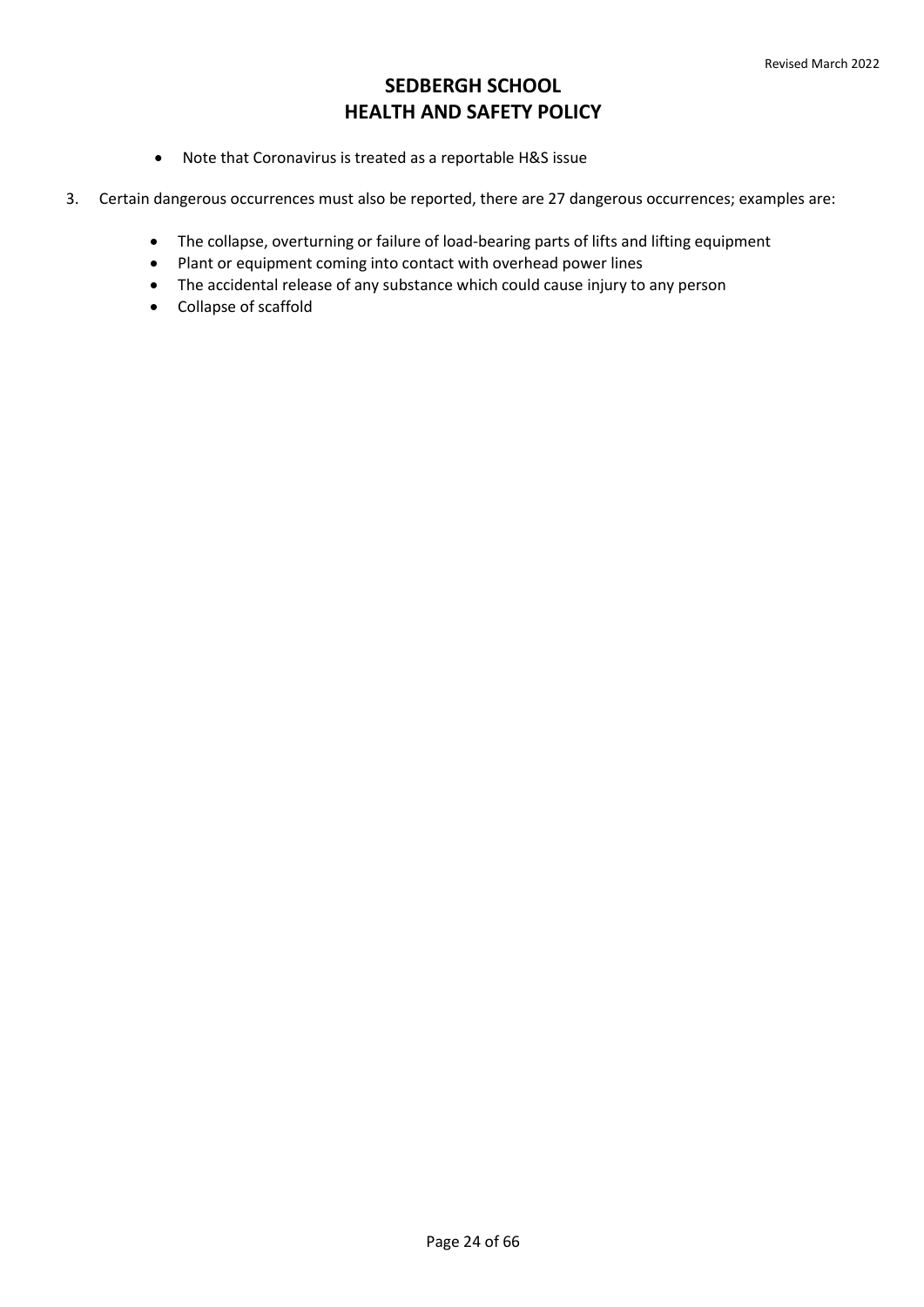### <span id="page-24-0"></span>**APPENDIX 5**

### **LONE WORKING**

Staff are encouraged not to work alone in School. Work carried out unaccompanied or without immediate access to assistance should be risk assessed to determine if the proposed lone working activity is necessary.

Work involving potentially significant risks (for example work at height) **should not** be undertaken whilst working alone.

Where lone working cannot be avoided staff should:

- Obtain the Head of Department's permission and notify him/her on each occasion when lone working will occur.
- In the event of the Head of Department's absence then all parties who work on site alone should inform the onduty colleague or other person.
- Ensure they do not put themselves or others at risk.
- Ensure they have means to summon help in an emergency eg access to a telephone or mobile telephone etc. A spare mobile phone can be obtained from the Bursary for loan to assist any member of staff.
- Key holders attending empty premises where there has been an incident or suspected crime should do so with a colleague if possible. They should not enter the premises unless they are sure it is safe to do so.
- Report any incidents or situations where they may have felt "uncomfortable". Good communication between colleagues, in terms of personal safety is essential.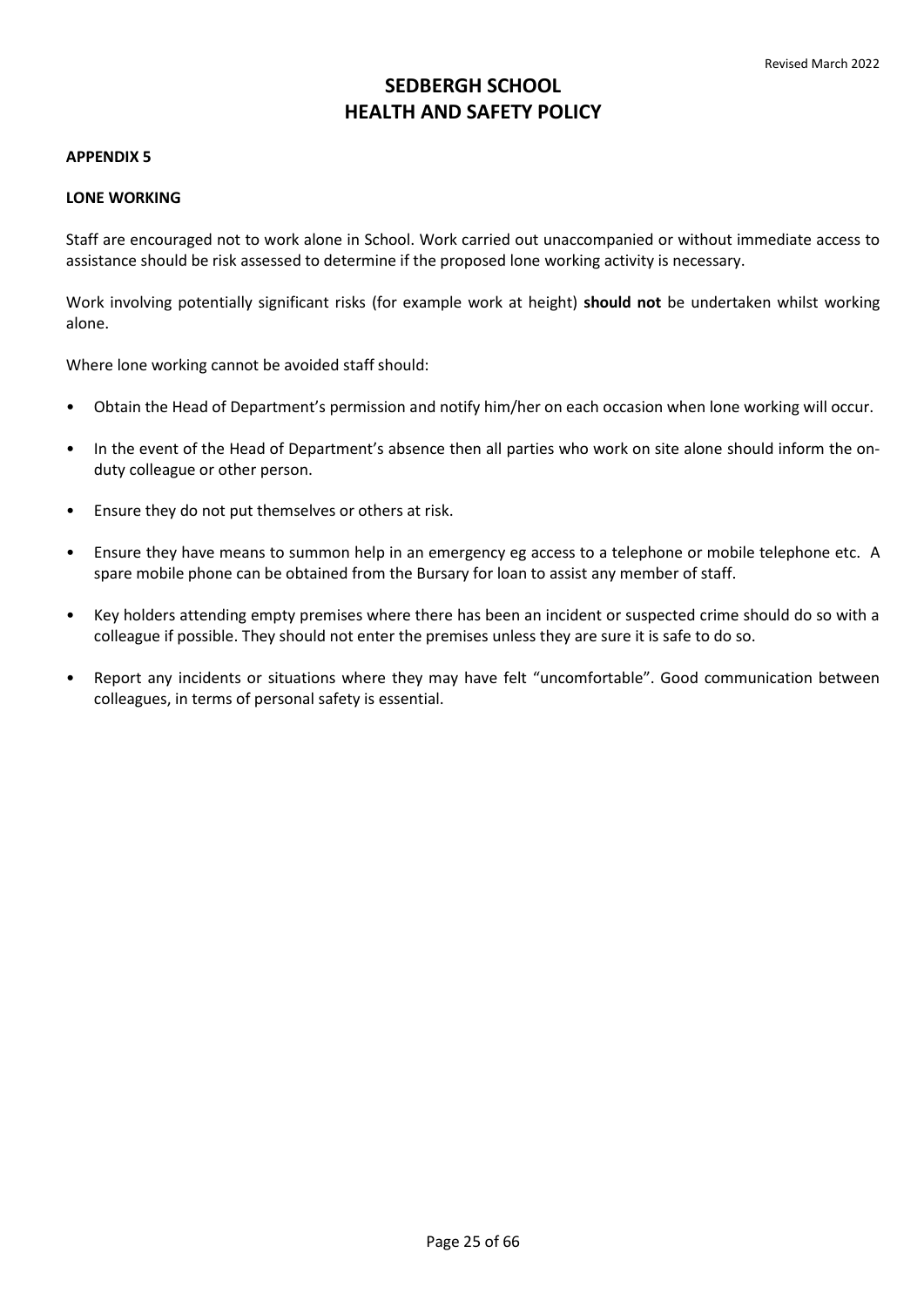### <span id="page-25-0"></span>**APPENDIX 6**

# **HEALTH AND SAFETY INFORMATION & TRAINING**

### **CONSULTATION AND COMMUNICATION OF INFORMATION**

#### **Consultation:**

The Health & Safety Committee meets termly to discuss health, safety and welfare issues affecting staff, pupils or visitors. Action points from meetings are brought forward for review by School management.

The committee members are listed at **[Appendix 20](#page-48-0)**.

### **Communication of Information:**

The Health and Safety Law poster is displayed in all Staff Rooms.

A copy of the Health & Safety Committee minutes are posted on the notice boards around the School.

### **HEALTH AND SAFETY TRAINING:**

Health and safety induction training will be provided and documented for all new employees by the member of staff conducting the lesson and a copy given to the HR Manager.

The Headmaster and Bursar (Operations) are responsible for ensuring that all staff are provided with adequate information, instruction and training and identifying the health and safety training needs of staff.

Employees will be provided with:

- Induction training in the requirements of this policy
- Update training in response to any significant change
- Training in specific skills needed for certain activities, (e.g. use of hazardous substances, work at height etc.)
- Refresher training where required

Training records are held by the Estates Manager. The Health & Safety Committee is responsible for agreeing health and safety training needs and for the training and development plan.

This includes a system for ensuring that refresher training (for example in first aid) is undertaken within the prescribed time limits.

The Headmaster and Bursar (Operations) will be responsible for assessing the effectiveness of training received.

Each member of staff is also responsible for drawing the Headmaster's, Line Manager's or Site Manager's attention to their own personal needs for training and for not undertaking duties unless they are confident that they have the necessary competence.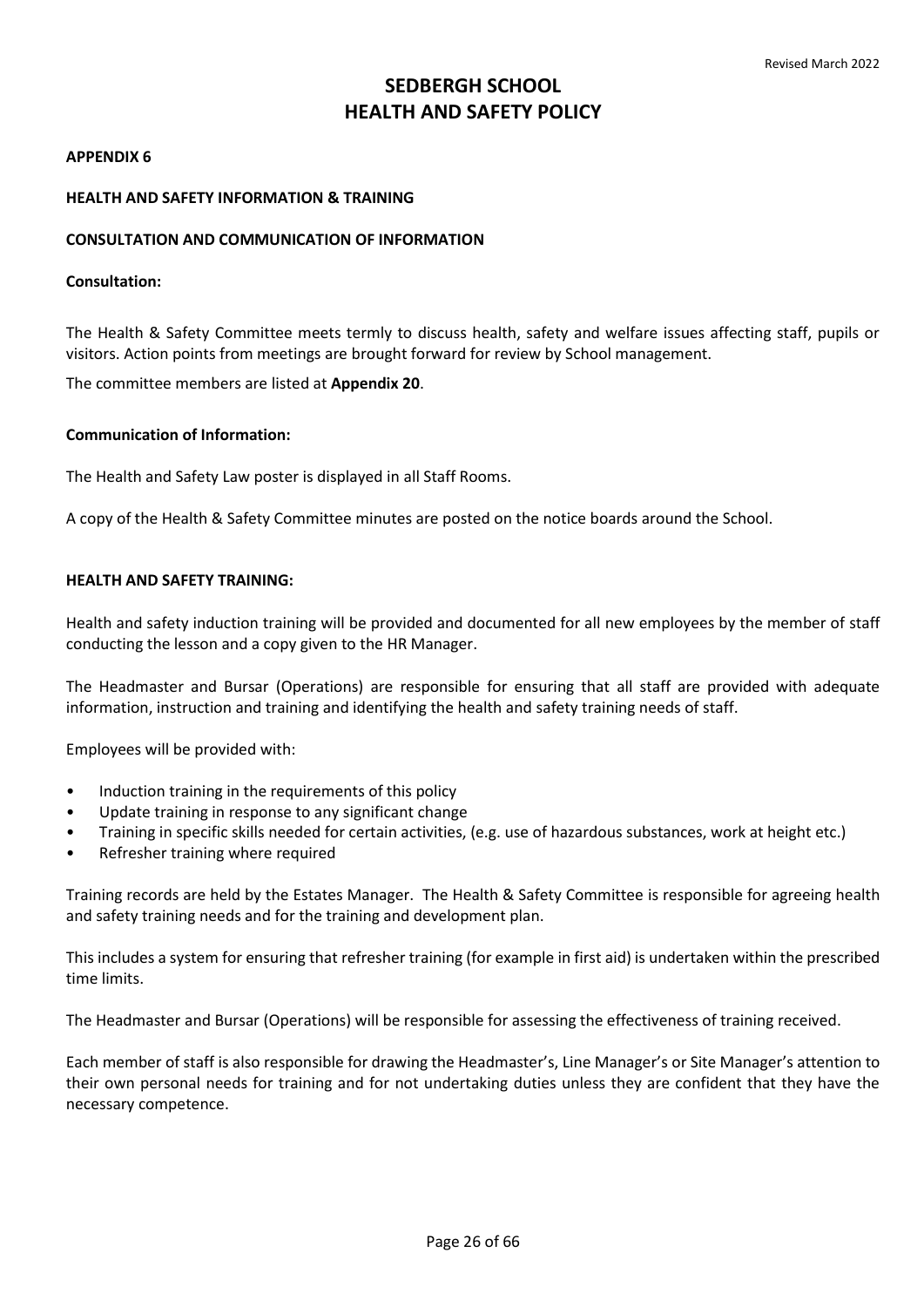## <span id="page-26-0"></span>**APPENDIX 7**

### **WORK EQUIPMENT**

All staff are required to report to **the Clerk of Works** any problems found with plant/equipment, damaged electrical apparatus or wiring - including portable equipment and permanent wiring.

Defective equipment will be clearly marked and taken out of service by storing in a secure location pending repair/ disposal.

### **Electrical Safety**

All staff should monitor the condition of plugs, cables and electrical equipment prior to use.

All portable items of electrical equipment will be subject to PAT (portable appliance testing) annually, conducted by **the Maintenance Department** on a rolling basis**.** 

Major fixed wiring circuits will be checked at least once every five years.

The electrical rules can be found at **[Appendix 26](#page-56-0)**.

### **Curriculum**

Heads of department are responsible for ensuring maintenance requirements for equipment in their areas are identified and implemented.

**Heads of Departments** will identify all work equipment in an equipment register and ensure that risk assessments are carried out, identifying any relevant servicing / routine maintenance / inspection regimes, training or instruction needs, personal protective equipment requirements and authorised users.

#### **Fume Cupboards**

The Clerk of Works will be responsible for ensuring that all fume cupboards and extraction systems are serviced annually in accordance with the Control of Substances Hazardous to Health Regulations (2004) (COSHH) and all records kept for five years.

See below, table of equipment and commentary: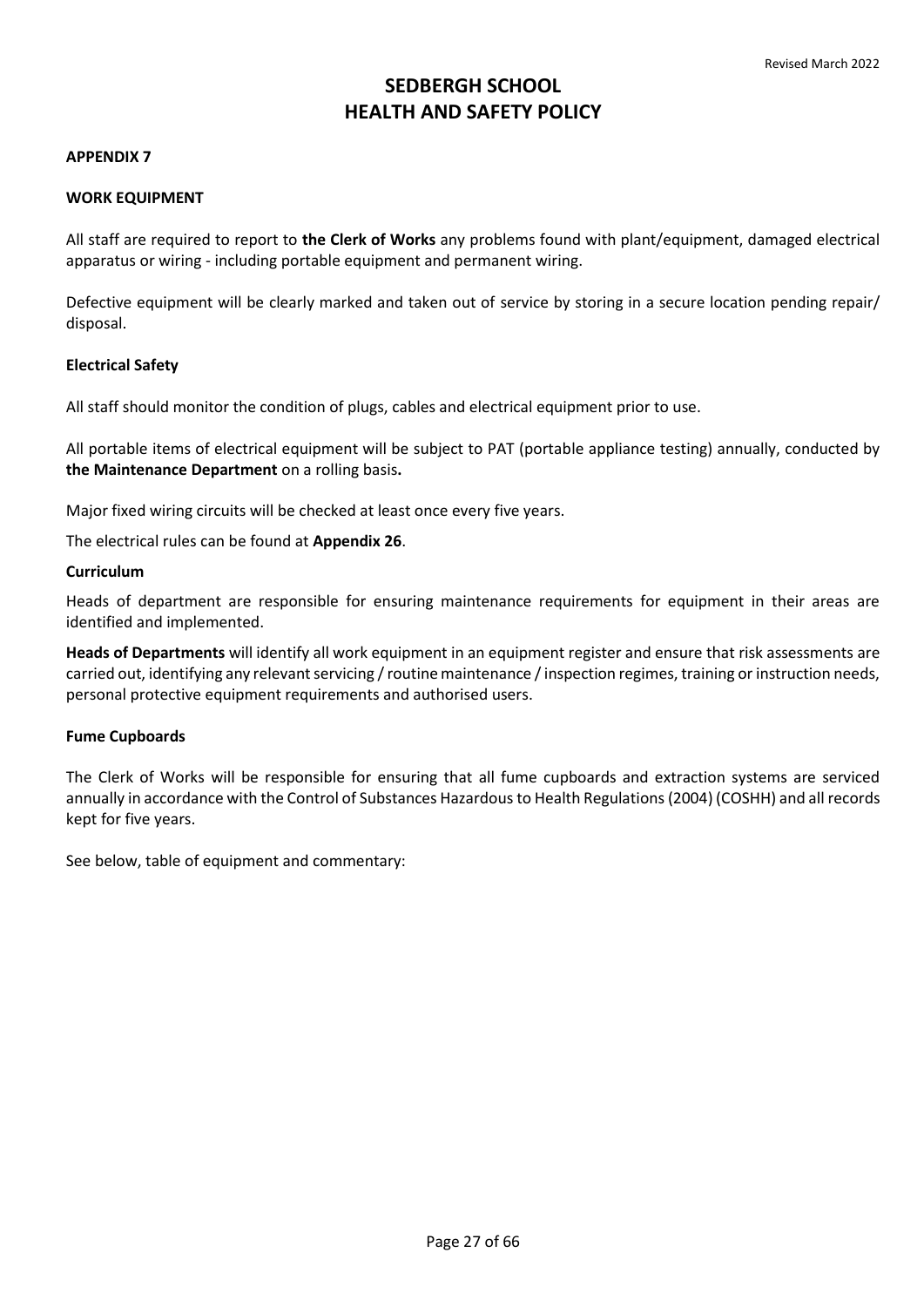The following equipment has been identified as likely to involve a specific health and safety risk and details are given below on inspection, use and repair.

| <b>EQUIPMENT</b>                                                                          | <b>RESPONSIBLE</b><br><b>PERSON (WHO</b><br><b>CAN ASSESS RISK)</b>                              | <b>AUTHORISED USERS</b><br>OF THE EQUIPMENT                                                          | <b>AUTHORISED</b><br><b>PERSON FOR</b><br><b>INSPECTION AND</b><br><b>REPAIR</b> | <b>INSPECTION PERIOD</b><br>(eg TERMLY,<br><b>ANNUALLY)</b>                                      |
|-------------------------------------------------------------------------------------------|--------------------------------------------------------------------------------------------------|------------------------------------------------------------------------------------------------------|----------------------------------------------------------------------------------|--------------------------------------------------------------------------------------------------|
| Access equipment<br>eg ladders, tower<br>scaffold.                                        | Clerk of Works                                                                                   | <b>Estates Team</b>                                                                                  | Clerk of Works                                                                   | Ladders six monthly<br>Tower scaffold on<br>erection and weekly<br>thereafter if left in<br>situ |
| Caretaking/cleaning<br>equipment including<br>hand tools                                  | <b>Facilities Manager</b>                                                                        | Cleaning, Porters<br>Maintenance,<br>Security, drivers and<br>laundry                                | <b>Facilities Manager</b>                                                        | School to determine<br>following<br>manufacturers<br>advice                                      |
| Grounds<br>maintenance<br>equipment                                                       | <b>Grounds Manager</b>                                                                           | Grounds team                                                                                         | Grounds team &<br>nominated<br>engineers                                         | School to determine<br>following<br>manufacturers<br>advice                                      |
| Gas appliances<br>(includes School<br>catering equipment,<br>boilers, food tech,<br>etc.) | Chef Manager,<br>$\bullet$<br>Procurement<br>Manager<br>Clerk of Works<br>$\bullet$<br>(boilers) | Catering team<br>$\bullet$<br>Food tech staff<br>$\bullet$<br>Estates team<br>$\bullet$<br>(boilers) | Competent<br>qualified Engineers,<br>Fairclough & Lakes<br>Catering              | Annually                                                                                         |
| PE and play<br>equipment                                                                  | Head of Sport                                                                                    | All Sports and<br>PE<br>Staff                                                                        | Nominated<br>approved<br>contractor by<br>sports staff                           | Annually                                                                                         |
| LEV, dust extraction/<br>fume cupboards                                                   | Head of<br>$\bullet$<br>Science<br>Clerk of Works<br>$\bullet$<br>(estates<br>workshops)         | <b>Science Staff</b><br>$\bullet$<br>Estates team<br>٠                                               | Approved<br>contractor                                                           | 14 monthly (max)<br>Records of these<br>examinations must<br>be kept for a five-<br>year period. |
| Technology<br>Equipment                                                                   | <b>Head of Tech</b>                                                                              | <b>Technology Staff</b>                                                                              | Approved<br>contractor                                                           | Yearly                                                                                           |
| Art/Design<br>Equipment                                                                   | Head of Art                                                                                      | Art Staff                                                                                            | Approved<br>contractor                                                           | Compressors annual<br>Kilns School to<br>determine based on<br>use                               |
| Portable electrical<br>equipment                                                          | Clerk of Works                                                                                   | All                                                                                                  | <b>Technicians and</b><br>Maintenance<br>Department                              | Yearly                                                                                           |
| Lifts/lifting<br>equipment                                                                | <b>Estates Manager</b>                                                                           | All Staff                                                                                            | Approved<br>contractor                                                           | Lifts annually<br>Hoists/slings for<br>people - six monthly                                      |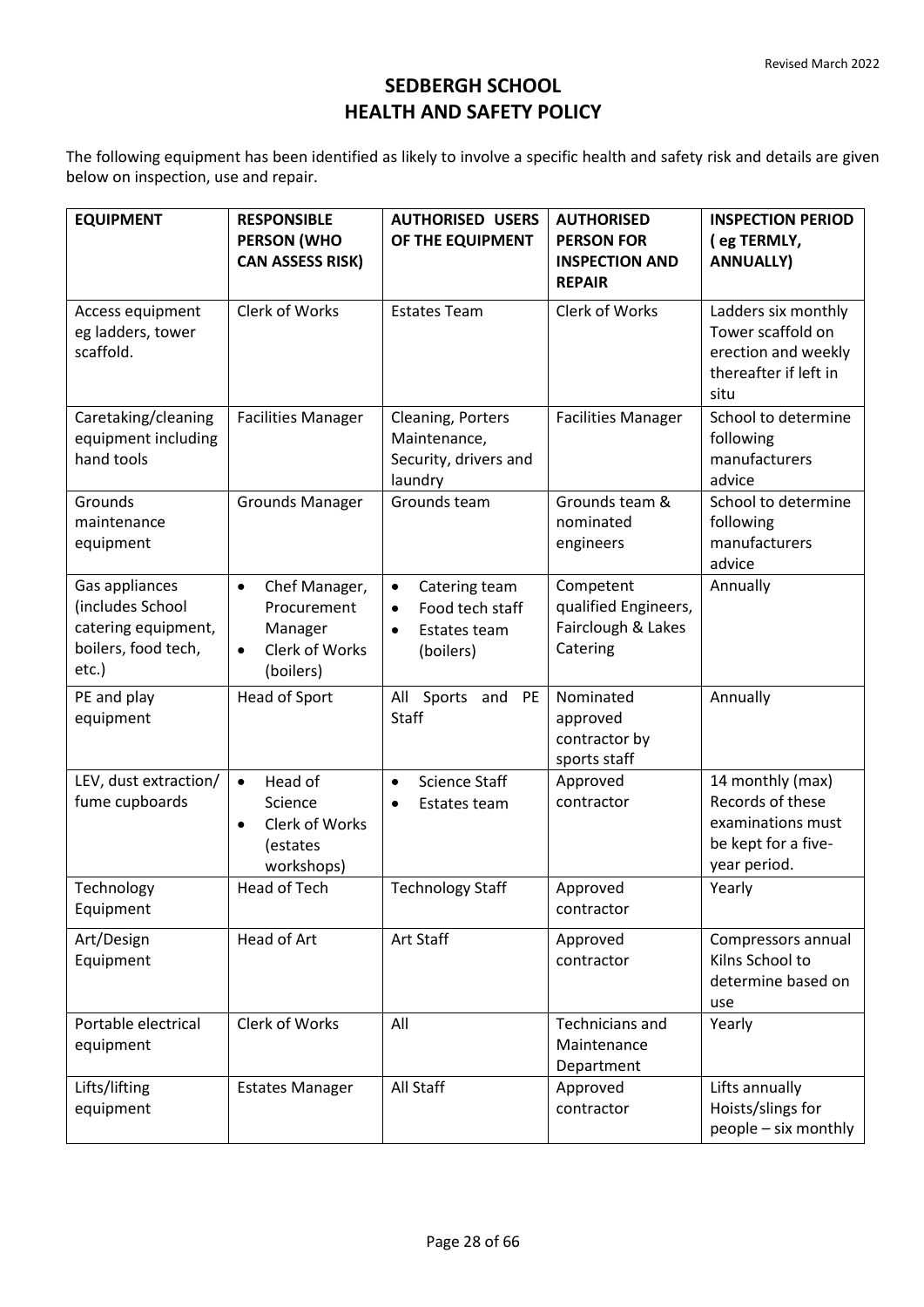# <span id="page-28-0"></span>**APPENDIX 8**

# **FLAMMABLE AND HAZARDOUS SUBSTANCES**

Within curriculum areas (in particular Science, DT and Art) then **Heads of Department** are responsible for the control of substances hazardous to health and ensuring that model risk assessments contained in the relevant national publications (CLEAPSS, Association for Science Education's "Topics in Safety" etc.) are in place.

Every attempt will be made to avoid, or choose the least harmful of, substances which fall under the *"Control of Substances Hazardous to Health Regulations 2004"* (the "COSHH" Regulations).

In all other areas where COSHH substances are used, the relevant manager is responsible for their safe use in accordance with regulations.

They shall ensure:

- An inventory of all hazardous substances used on site is compiled and regularly reviewed.
- Material safety data sheets are obtained from the relevant supplier for all such materials.
- Risk assessments are conducted for the use of hazardous substances (generic risk assessments are available for products purchased from Hertfordshire Supplies, these are adapted to suit specific use of material on site)
- All chemicals are appropriately and securely stored out of the reach of children
- All chemicals are kept in their original packaging and labelled (no decanting into unmarked containers)
- Suitable personal protective equipment (PPE) has been identified and available for use

PPE is to be provided free of charge where the need is identified as part of the risk assessment.

# **RADIOACTIVE SOURCES**

The School follows CLEAPSS guidance in Managing Ionising radiations and radioactive sources.

The member of staff in charge of radioactive sources (RPS) is **the Head of Science** who responsible for ensuring all records pertaining to radioactive sources are maintained. The Head of Science will be responsible for appointing a competent person to inspect all radioactive substances in accordance with CLEAPSS and the Managing of Ionising Radiation and Radioactive Materials Regulations (1999).

The Head of Science has a separate Departmental Health and Safety Policy to ensure safe working practices and procedures in the Science departments (Physics, Chemistry and Biology).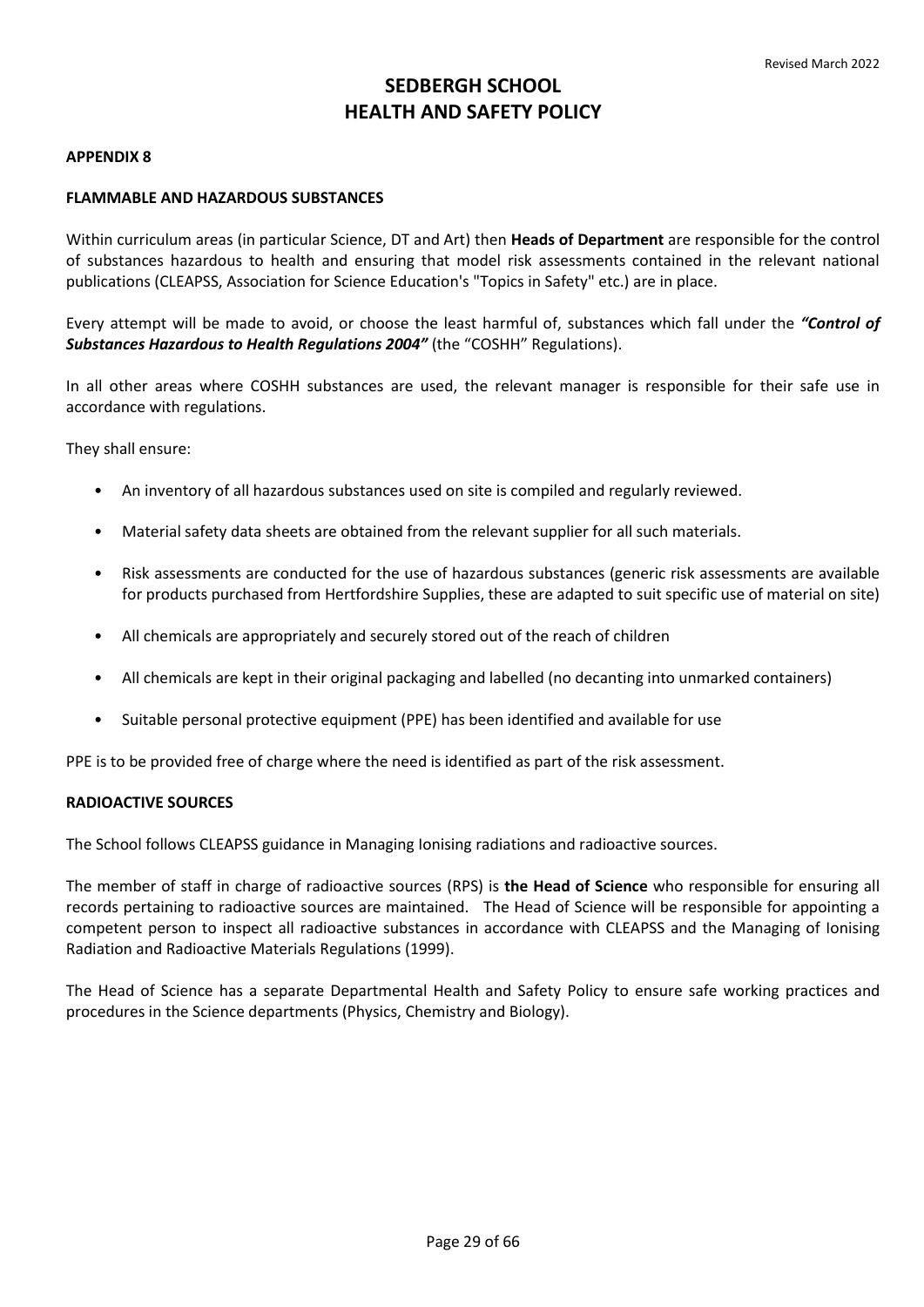### <span id="page-29-0"></span>**APPENDIX 9**

### **LIFTING AND HANDLING**

This document sets out the commitment of Sedbergh School to meeting the requirements of the Manual Handling Operations Regulations 1992 (as amended). It requires that the potential for harm to staff and pupils as a result of undertaking manual handling operations is either prevented, or where that is not reasonably practicable, is adequately controlled.

To achieve compliance with the requirements of this Policy and Procedure, the School recognises the importance of its role in placing day-to-day responsibility with each head of department.

The requirements of this Policy are based on the principle that staff and/or pupils shall not undertake manual handling tasks having the potential to cause harm, unless they have, in the first instance, been risk assessed. Where the risk assessment identifies it to be necessary, prior to an activity being undertaken, appropriate training shall be provided, together with any essential manual handling and personal protective equipment being available.

It is not the purpose of this document to provide a comprehensive guide to the Manual Handling Operations Regulations. It does, however, provide an outline of their requirements and the action to be taken. Supplemented with the training that will be available to those designated to undertake the manual handling risk assessment process, it will enable comprehensive management action to be taken to control potential hazards and risks at the departmental level.

### **1 – What Is Manual Handling?**

Manual Handling is the term used to describe the movement of loads by human effort being applied either directly to a load or indirectly by means such as hauling on a rope or pulling a lever. It includes transporting a load that may be moved or supported by the hands or any other part of the body such as the shoulder. It also includes the intentional dropping or throwing of a load. Mechanical assistance, such as the use of a sack truck, may reduce but not eliminate manual handling since effort will still be required to move, steady or position a load.

Manual handling does, therefore, cover all aspects of the physical effort involved in the lifting, pushing and pulling of loads.

# **2 – What is required under the regulations and what do managers need to do?**

Where staff and/or pupils are required to undertake manual handling activities, ensure that the following hierarchy of risk control measures is in place as required under the Regulations:

(i) Eliminate or avoid the need for hazardous manual handling

Undertake a review of manual handling tasks to establish, in the first instance, whether these need to be undertaken or whether less hazardous options are available. For the tasks remaining, identify who might be harmed in undertaking them, how, and the harm that may be caused.

#### **(ii) For those manual handling activities that remain, assess the risk of injury**

Departmental assessments shall be conducted by those trained to do so (such training normally being provided by a Consultant trainer). Further guidance on the risk assessment process can be found in **[Appendix 9A](#page-31-0)** to this document. Risk assessment templates can be found on the S drive.

Most assessments will require just a few minutes observation to identify ways to make an activity easier and less risky, i.e. less physically demanding. In doing so they will also identify any existing controls and whether these are adequate.

Ensure that staff undertaking manual handling activities are involved in this risk assessment process.

# **(iii) From the information gathered from the assessment, reduce the risk of injury**

Take such action as is identified to be necessary from the risk assessment. This will include: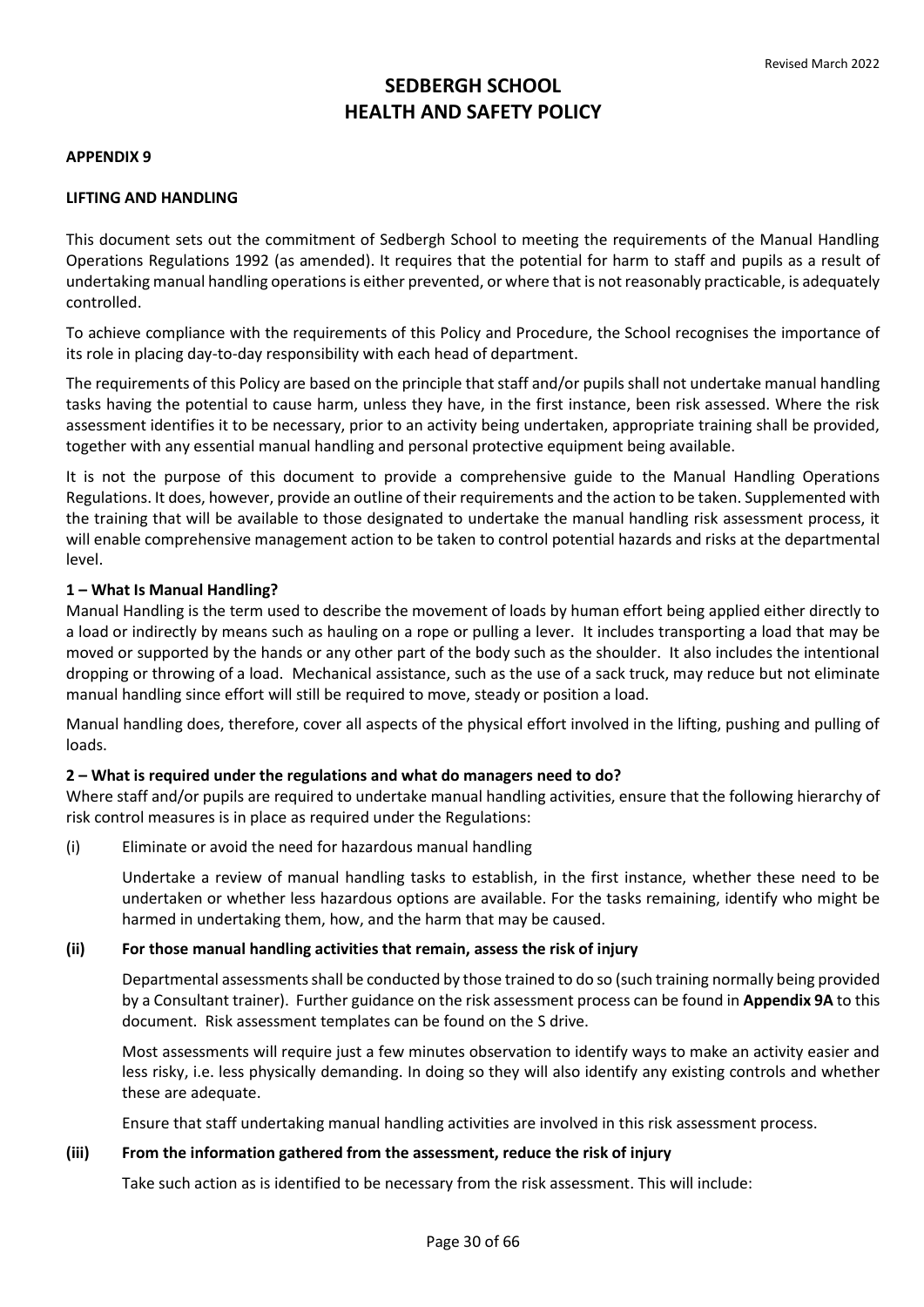• The provision of information, instruction and training to those required to undertake manual handling tasks;

It may include:

- The provision of such equipment (e.g. sack truck) as may be identified to be necessary to reduce the risk of injury, so far as that is reasonably practicable.
- Ensuring that 'safe systems of work' are in place;

# **(iv) Review the assessment and revise it if necessary**

Having implemented the controls, ensure that they are periodically reviewed and revised.

Where the risk assessment establishes that funding is required to implement improvements they shall be met from the departmental budget. In the event that financial resources do not permit such action, the matter must be referred without delay, to the next level of management.

# **3 - Staff/Pupil Responsibilities**

Staff and students have a responsibility not to undertake any manual handling activities that may cause themselves or others harm and adhere to the information, instruction and training provided. They must immediately bring instances having the potential to cause harm to the attention of their immediate line manager.

# **4 – Manual Handling Risk Assessments and Training**

Managers & Heads of Departments shall ensure that no member of their staff undertakes risk assessments until trained to do so and that personnel undertaking manual handling duties are provided with sufficient information, instruction and training and, where appropriate, equipment to undertake tasks safely.

The Estates Manager, Works Foreman and School Staff Instructor (SSI) are available to assist with the identification of the need for, and the undertaking of, risk assessments and wherever possible, provide the training identified to be necessary. They shall also provide advice and assistance to managers and those undertaking risk assessments, on the action they need to take to ensure the safe execution of manual handling activities undertaken by them, or on their behalf.

# **5 – Monitoring Compliance with the Requirements of this Policy**

The duties prescribed under this Policy are designed to ensure the safety of personnel. All staff have an absolute duty to comply with any Health and safety Policy

# **'Safe System of Work'**

This will include the requirement for information, instruction and training and may also include elements such as are identified below which may only be possible to determine in the light of the actual situation, on the spot, at the relevant time:

- A physical environment that is 'safe' in which to undertake specific tasks.
- The sequence in which tasks may need to be undertaken.
- The provision of an adequate level of supervision.
- The provision of written instructions.
- The provision of the correct equipment.
- Such other measures as may be appropriate based on the level of risk involved.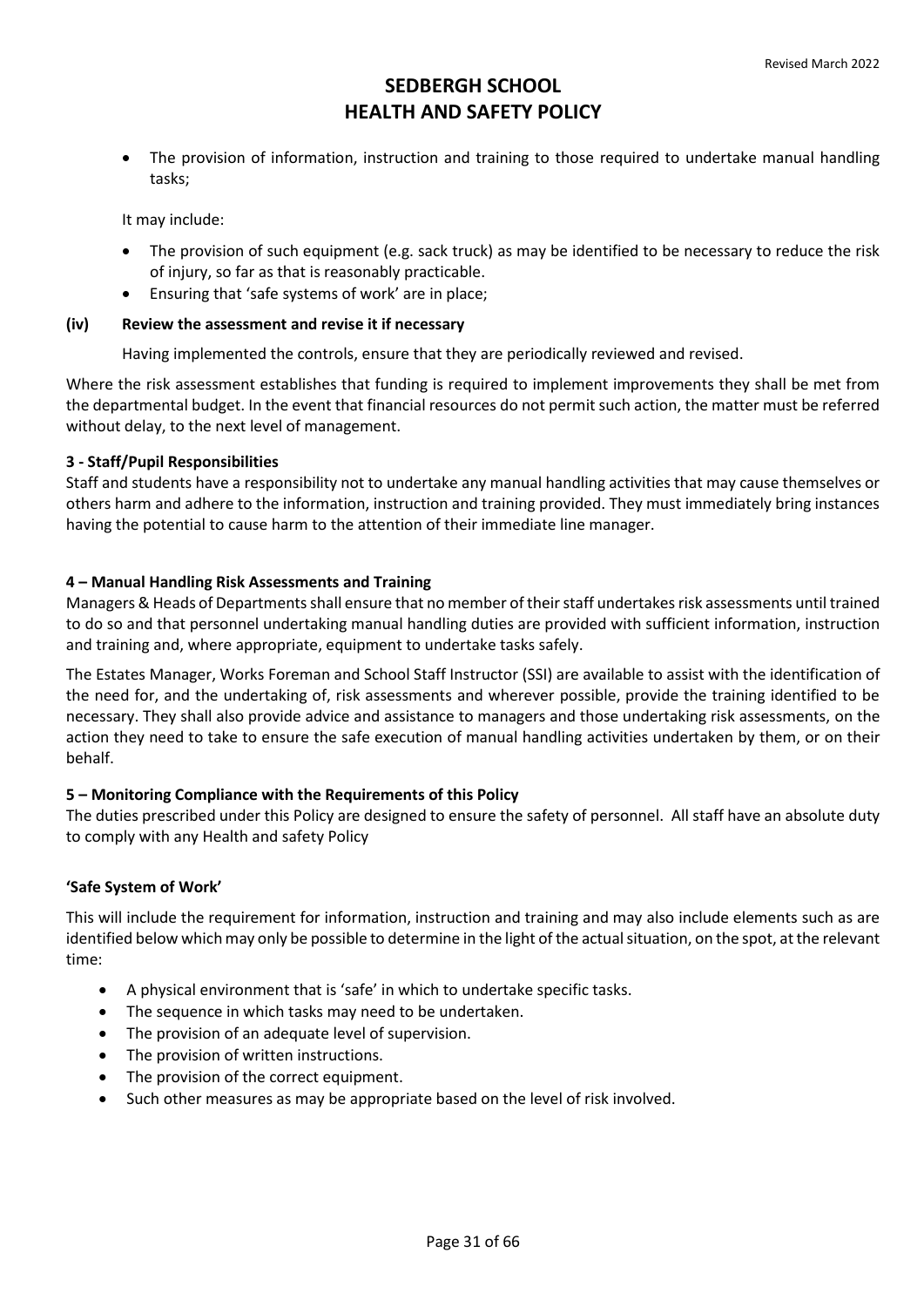# <span id="page-31-0"></span>**Appendix 9A**

# **GUIDANCE ON CONDUCTING A MANUAL HANDLING RISK ASSESSMENT**

# **Introduction**

This Appendix to the School Manual Handling Policy and Procedure explains how to conduct a manual handling risk assessment. The text is largely taken from the Health and Safety Executive's publication *Manual Handling (Manual Handling Operations Regulations 1992) – Guidance on the Regulations.*

Although this information will enable straightforward manual handling risk assessments to be undertaken, reference should be made to the HSE publication in the event of a detailed or complicated assessment needing to be completed.

Copies of the HSE publications are available on the HSE website and can be accessed by **holding CTRL and clicking these links:**

# **<https://www.hse.gov.uk/msd/manual-handling/index.htm> <https://www.hse.gov.uk/toolbox/manual.htm> <https://www.hse.gov.uk/pubns/indg143.pdf>**

# **Undertaking Risk Assessments – the Stages**

You must firstly identify the manual handling operations that cannot be avoided and which present the potential to place staff and/or students at risk. This does not mean that every task needs to be assessed and the Health and Safety Executive have developed a filter to screen out straightforward cases. The filter (Figure 1) is based on a set of numerical guidelines that provide an approximate boundary within which a load is unlikely to create a risk of injury sufficient to warrant a detailed assessment. It is believed that the use of the guidelines will provide a reasonable level of protection to around 95% of men and women. However, even those operations lying within the boundaries identified should be avoided or made less demanding wherever it is reasonably practicable to do so.

# **Figure 1**

# **Guidelines for lifting and lowering (refer to Figure 1)**



The guidelines assume that the load is easy to grasp with both hands and that the operation takes place in reasonable working conditions with the handler in a stable body position. They take into consideration the vertical and horizontal position of the hands as they move the load during the handling operation, as well as the height and reach of the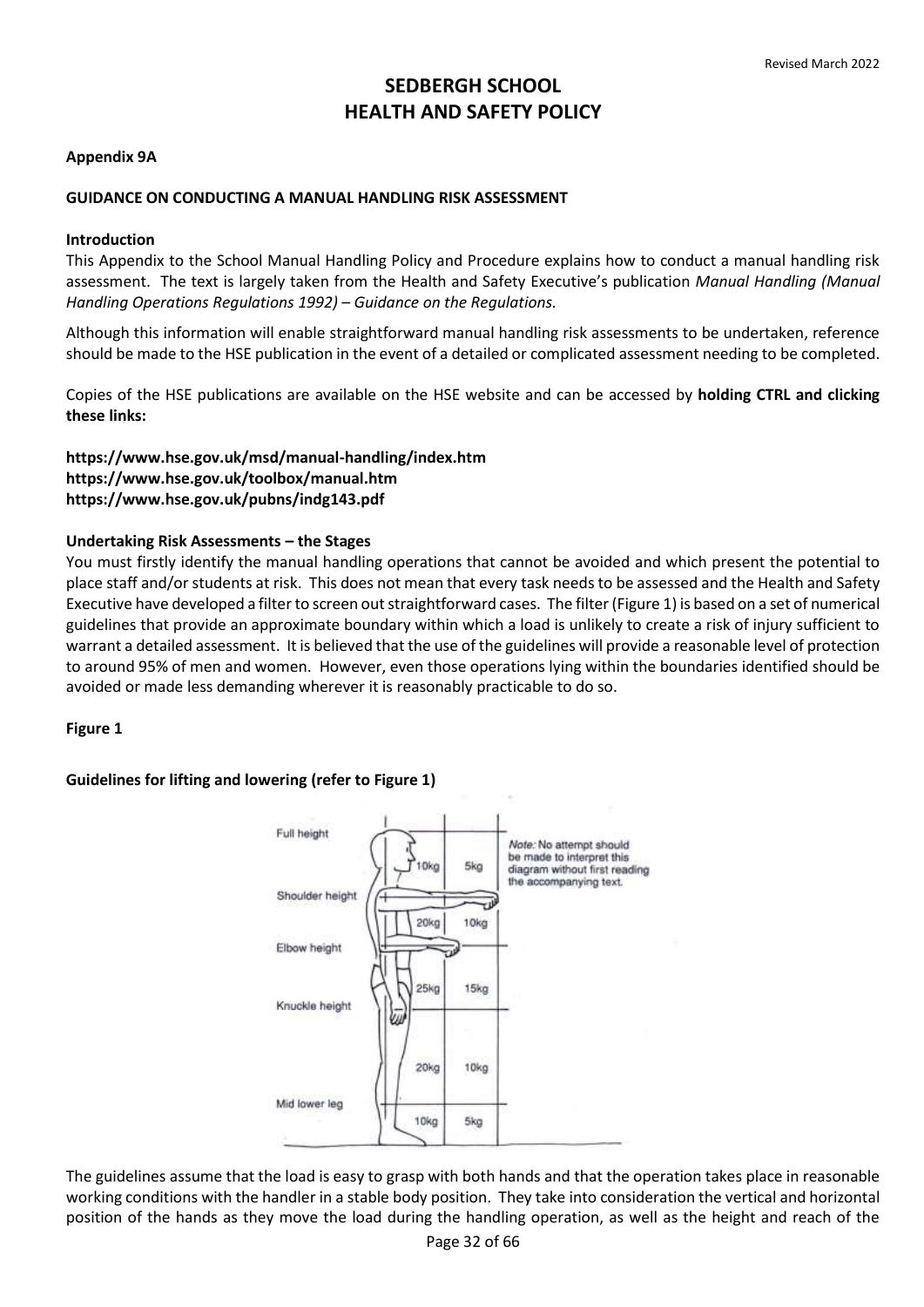individual handler. For example, if a load is held at arm's length or the hands pass above shoulder height, the capability to lift or lower is reduced significantly.

The basic guideline figures for identifying when manual lifting and lowering operations may not need a detailed assessment are set out in Figure 1. If the handler's hands enter more than one of the box zones during the operation, the smallest weight figures apply. It is important to remember, however, that the transition from one box to another is not abrupt; an intermediate figure may be chosen where the handler's hands are close to a boundary. Where lifting or lowering with the hands beyond the box zones is unavoidable, a more detailed assessment should always be made.

The basic guideline figures for lifting and lowering are relatively infrequent operations – up to approximately 30 operations per hour. The guideline figures will have to be reduced if the operation is repeated more often. As a rough guide, the figure should be reduced by 30% where the operation is repeated once or twice per minute, by 50% where the operation is repeated around five to eight times per minute and by 80% where the operation is repeated more than 12 times per minute.

Even if the above conditions are satisfied, a more detailed risk assessment should be made where:

- (a) the worker does not control the pace of work;
- (b) pauses for rest are inadequate or there is no change of activity which provides an opportunity to use different muscles;
- (c) the handler must support the load for any length of time.

# **Guidelines for carrying**

Similar guideline figures apply to carrying operations where the load is held against the body and is carried no further than about 10m without resting. If the load is carried over a longer distance without resting or the hands are below knuckle height then a more detailed risk assessment should be made.

Where the load can be carried securely on the shoulder without first having to be lifted (as for example when unloading sacks from a lorry) the guideline figures can be applied to carrying distances in excess of 10m.

# **Guidelines for pushing and pulling and for handling while seated.**

In the event of operations involving the pushing, pulling or handling of loads while seated needing to be risk assessed, then information on the guidelines applicable to these operations is available from the Estates Manager.

# **Other considerations: Twisting**

In many cases, manual handling operations will involve some twisting (see Figure 2) and this will increase the risk of injury. Where the handling task involves twisting and turning, therefore, a detailed risk assessment should normally be made. However, if the operation is relatively infrequent, and there are no other posture problems then the filter can be used. In such cases, the basic guideline figures shown above should be reduced if the handler twists to the side during the operation. As a rough guide, the figures should be reduced by about 10% where the handler twists through 45°.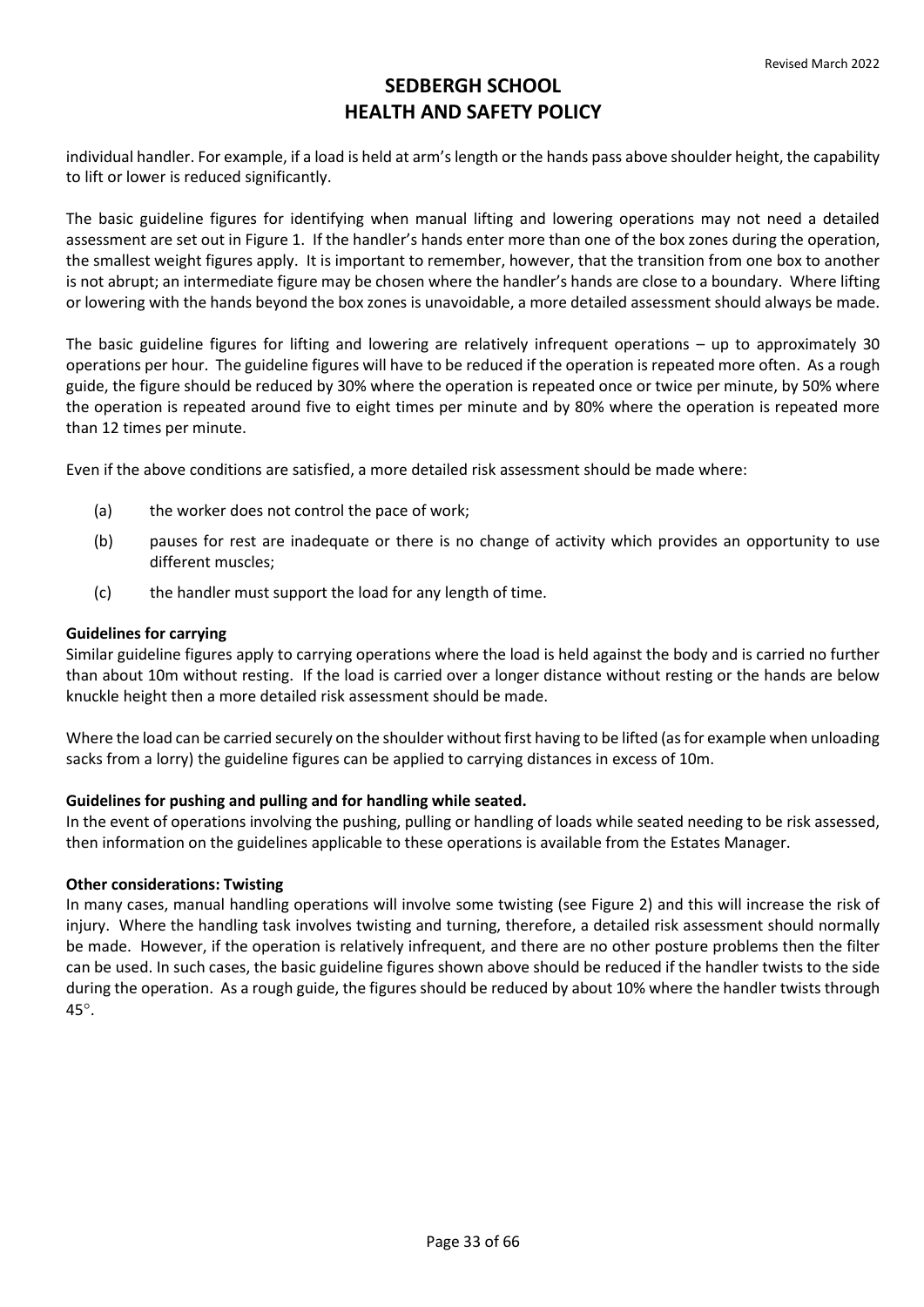#### **Figure 2**



**Remember:** The use of the guidelines does not affect the employer's duty to avoid or reduce risk of injury where this is reasonably practicable. The guideline figures should not, therefore, be regarded as safe weight limits for lifting. They are an aid to highlight where detailed risk assessments are most needed. Where doubt remains, a more detailed risk assessment should always be made. Even for the majority of fit, well-trained individuals working under favourable conditions, operations which exceed the guideline figures by more than a factor of about two may represent a serious risk of injury. Such operations should come under very close scrutiny.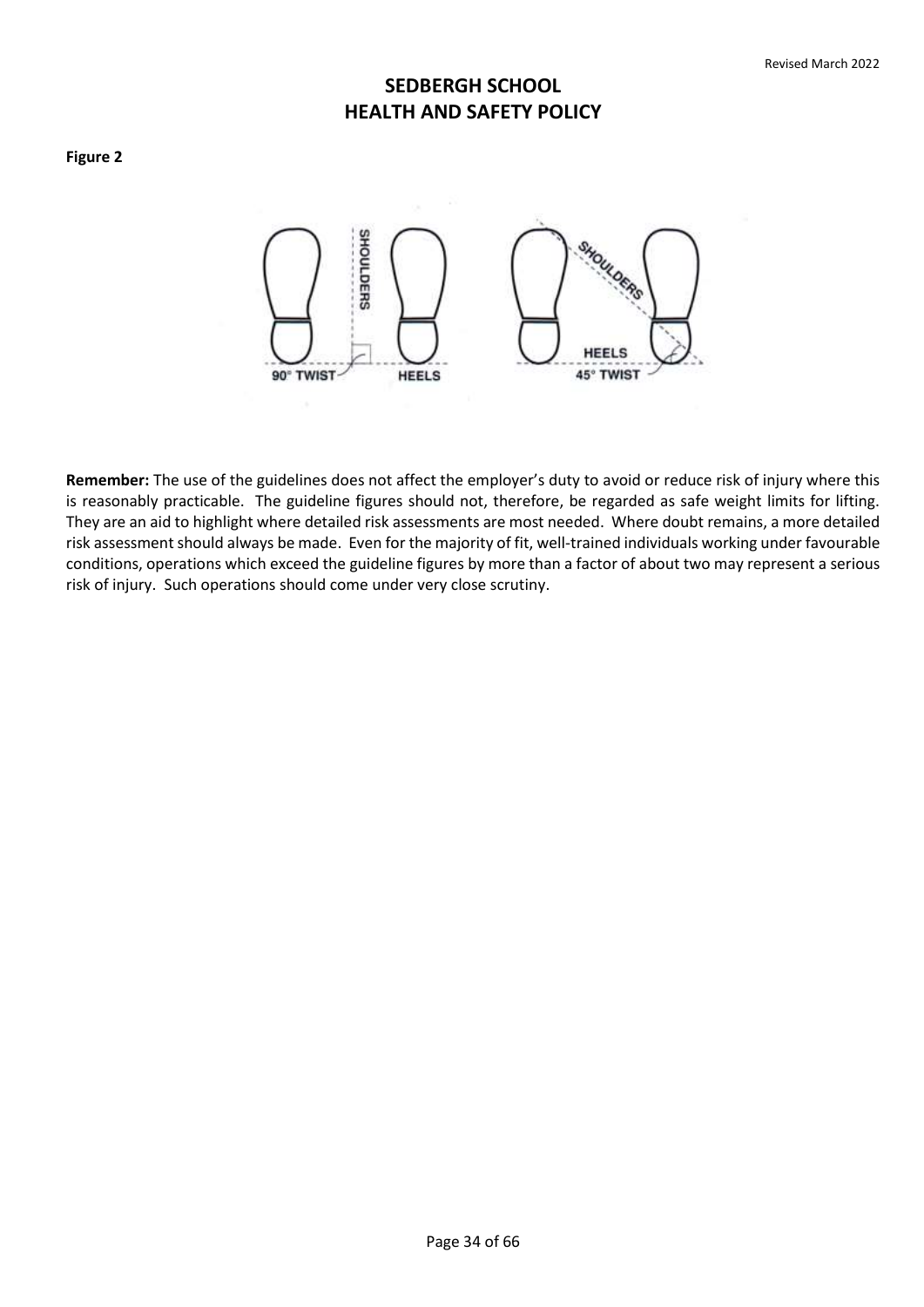#### <span id="page-34-0"></span>**APPENDIX 10**

# **HEALTH AND SAFETY MONITORING AND INSPECTION**

A general workplace inspection of the site will be conducted termly and be undertaken/co-ordinated by the **Clerk of Works** or **Estates Manager** or **Grounds & Gardens Manager**.

Monitoring inspections of individual departments will be carried out by Heads of Department and a termly report made to the Health & Safety Committee.

Responsibility for following up items detailed in the self-audit report will rest with the relevant Head of Department, reporting to the Health & Safety Committee*.*

ISI inspectors are our inspecting body; these inspections occur at least every six years.

A named Governor will be involved to undertake inspections on an annual basis and report back to the Governing Body.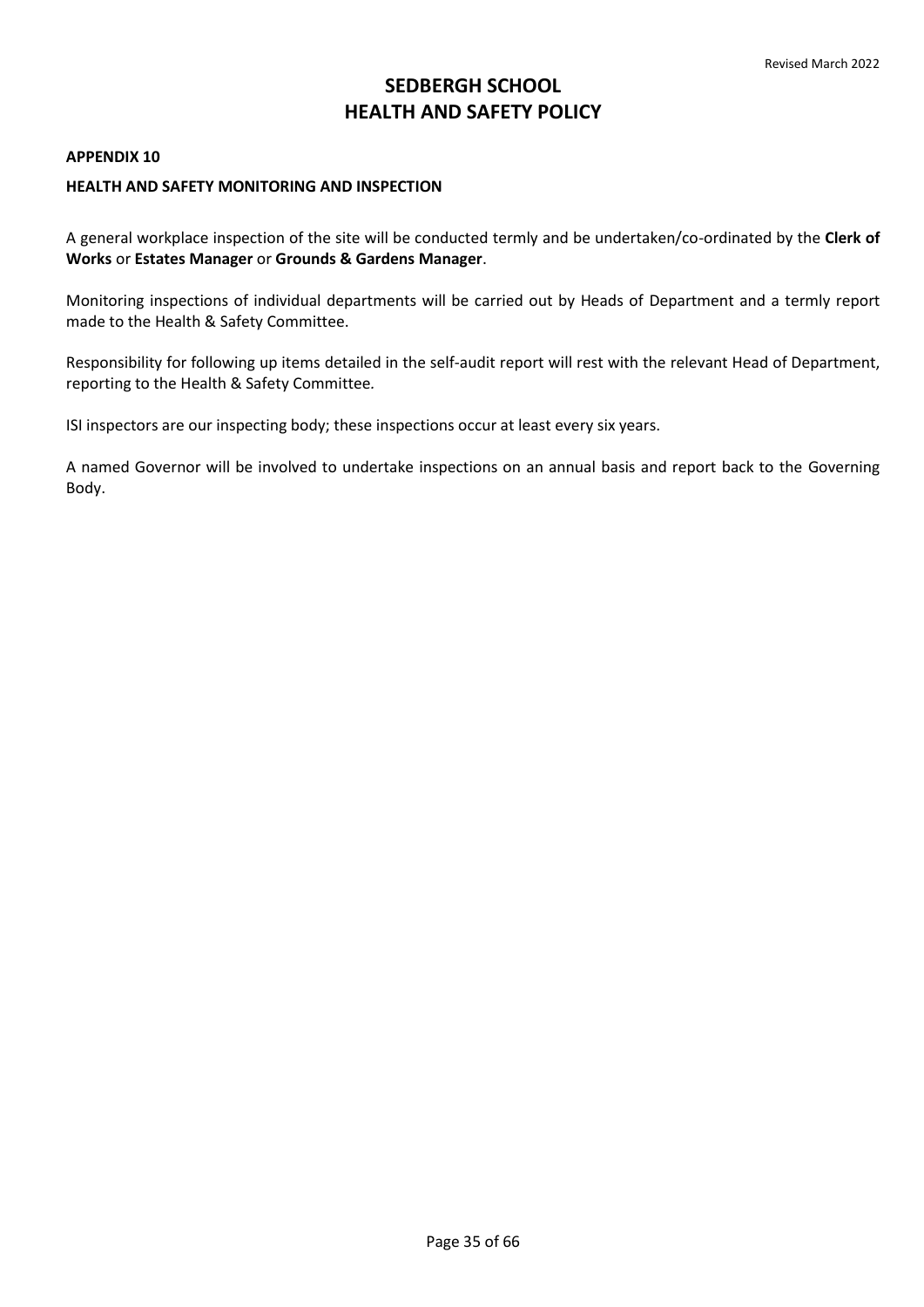#### <span id="page-35-0"></span>**APPENDIX 11**

# **ASBESTOS**

The Control of Asbestos Policy is held in the Bursary in accordance with The Control of Asbestos Regulations 2012 (CAR2012).

The asbestos register is also held in the **Bursary Reception** and will be made available to all staff and visiting contractors. All contractors must, prior to **any** work commencing on the fabric of the building or fixed equipment read and acknowledge by signature that they know the location of any identified asbestos and the procedures should they locate new or suspected asbestos.

The School's Asbestos Authorising Officer is the **Estates Manager**.

The **Estates Manager** shall ensure:

- The asbestos log is maintained and that any changes are notified and the Register amended.
- **All** work on the fabric of the building or fixed equipment is entered in the permission to work log and signed by those undertaking the work.
- An annual visual inspection of asbestos containing materials on site is conducted and recorded in the asbestos log.

Please note that even drilling a hole or pushing a drawing pin into asbestos containing materials may result in the release of fibres into the air.

# **Under no circumstances must staff drill or affix anything to walls without first obtaining approval from the Asbestos Authorising Officer or Clerk of Works**

Any damage to materials known or suspected to contain asbestos should be reported to the **Estates Manager**.

Any contractor who is suspected to be carrying out unauthorised work on the fabric of the building should be reported to the **Estates Manager.**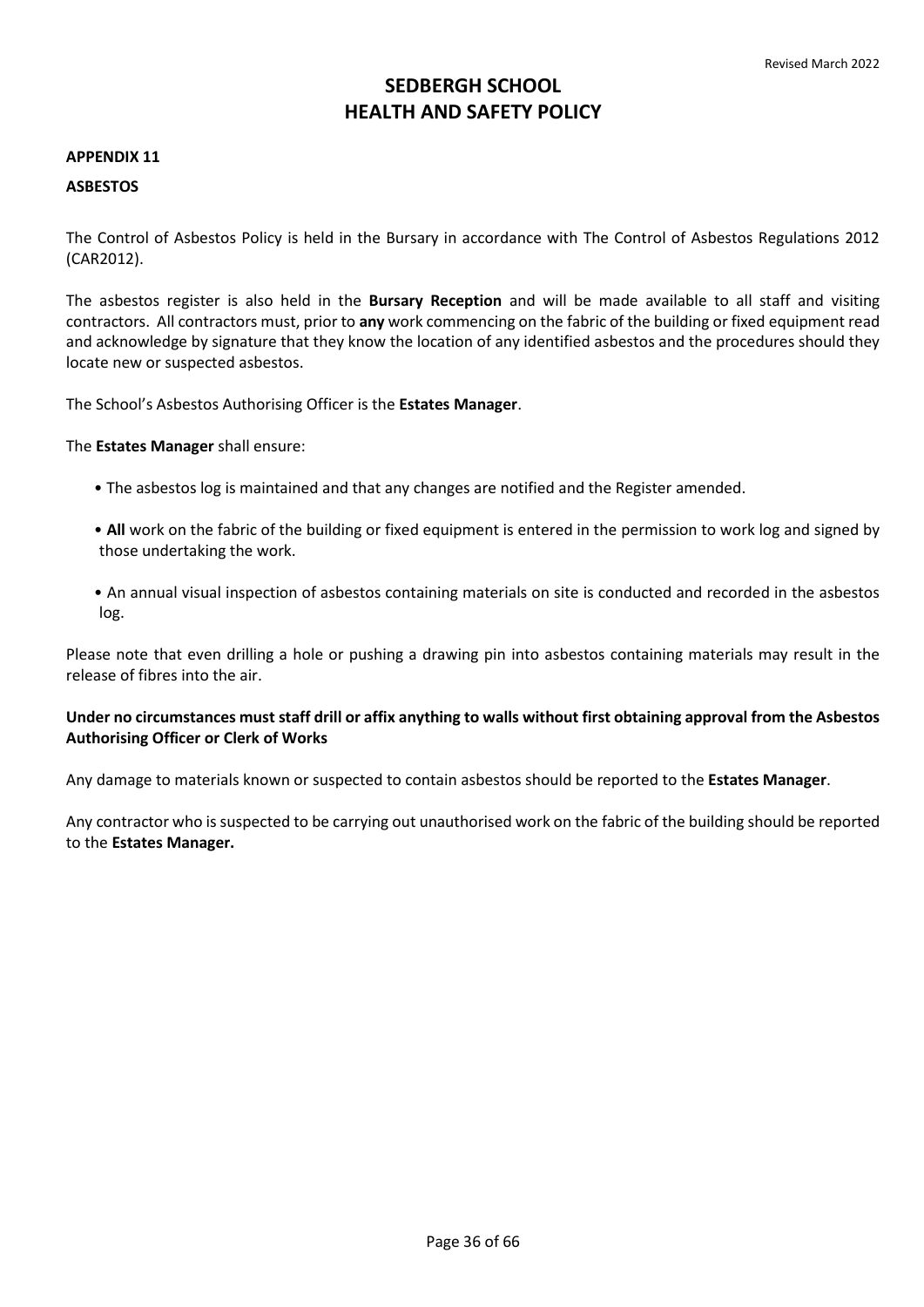## <span id="page-36-0"></span>**APPENDIX 12**

### **RISK ASSESSMENTS**

### **General Risk Assessments**

The School risk assessments will be co-ordinated by the **Heads of Departments**. Examples and previous risk assessments for all academic activities can be found on SharePoint by holding CTRL and clicking **[here](https://sedberghschool.sharepoint.com/sites/home/hands/HS%20Documents2/Forms/AllItems.aspx)** to follow the link.

A standard School risk assessment template which is to be used is available by holding CTRL and clicking **[here](https://sedberghschool.sharepoint.com/sites/home/hands/SiteAssets/SitePages/hands/Health%20and%20Safety%20Risk%20Assessment%20Format.docx)**.

All workplace activities, teaching and non-teaching (eg caretaking), premises and one-off activities must be assessed as appropriate by:

- The **Estates Manager** estates and works issues
- The **Senior School Headmaster** delegated to:
	- o **Deputy Head (Academic)** for senior classrooms and in-house academic activities after Heads of **Departments**
	- o **Senior Deputy Head** for pupil activities and trips
	- o **Senior Deputy Head (Pastoral)** for social and house-based activities
- The **Prep School Headmaster** for all prep school activities
- **Facilities Manager** for maintenance teams, cleaning, porters, drivers, laundry and security
- **Chef Manager** for all catering and support to events

All risk assessments should be communicated to the persons who are at risk, eg warn pupils of dangerous water. All members of staff who are involved in supervising an activity must read the risk assessment, and initial and date it to acknowledge that they have done so. A record of this should be kept by the person in charge of the activity in case of a claim. It is important to have proof that staff have carried out all that was reasonably practicable to mitigate risk.

Department heads are responsible for keeping their own risk assessments and updating them annually or when the work activity changes, whichever is the soonest and staff must made aware of any changes to risk assessments relating to their work.

# **Pregnancy Risk Assessment**

Assessments on new and expectant mothers will be undertaken by their **Line Manager**.

It is the responsibility of staff to inform their line manager as soon as they know they are (or are no longer) pregnant.

The risk assessment will be reviewed on a regular basis as the pregnancy progresses.

# **Curriculum Activities**

Risk Assessments for Curriculum activities will be carried out by relevant Heads of Department and subject teachers using relevant Health and Safety Codes of Practice for Design & Technology, Science, Art and PE, etc.

Rules for off site visits are given at **[Appendix 13](#page-37-0)**.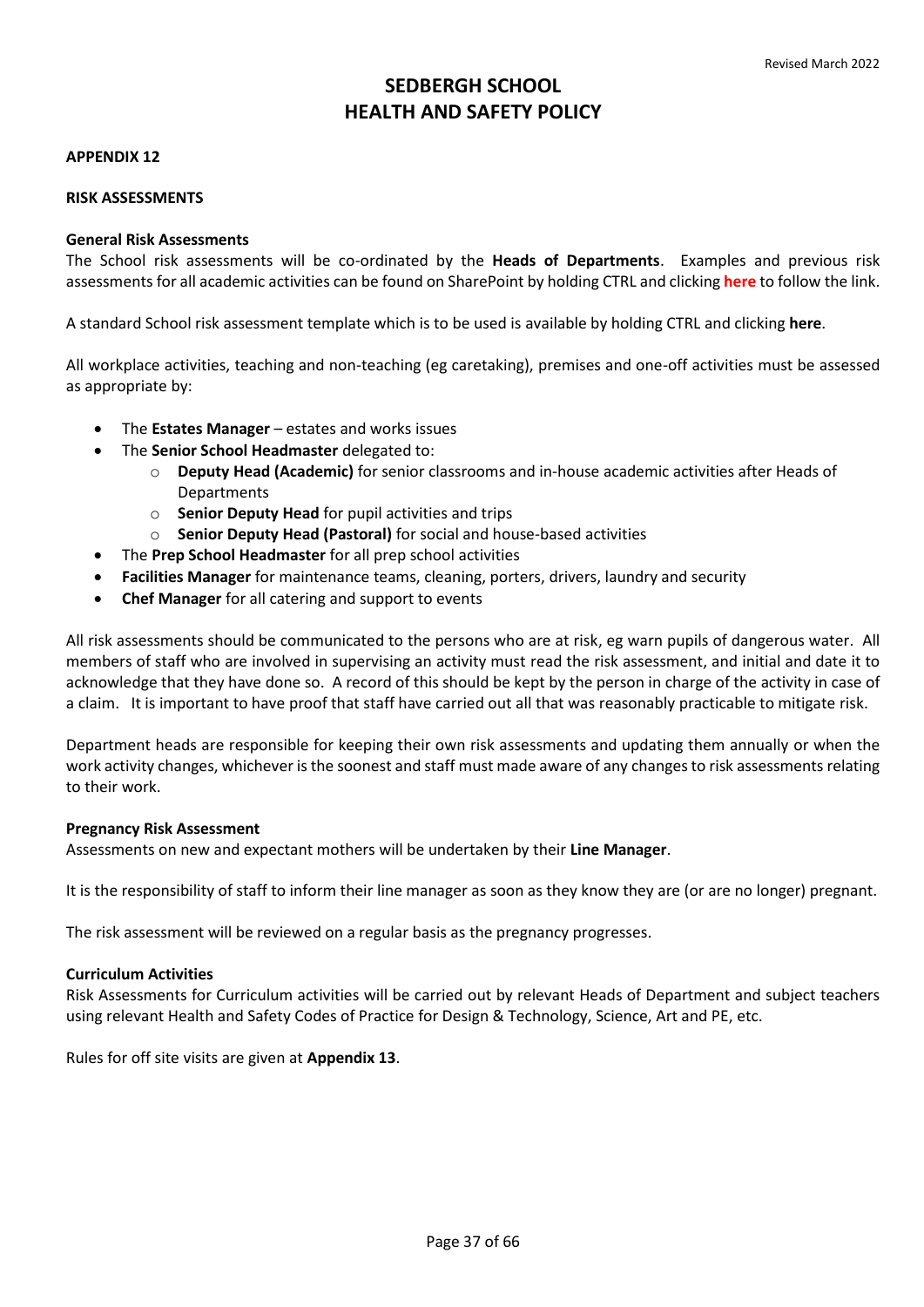### <span id="page-37-0"></span>**APPENDIX 13**

# **OFFSITE VISITS**

Refer to the **[Educational Visits Policy](https://sedberghschool.sharepoint.com/:w:/r/sites/home/_layouts/15/Doc.aspx?sourcedoc=%7B0675A79C-BCB5-498F-81D6-57BA1E3A8C74%7D&file=Educational%20Visits%20(Non%20EYFS).docx&action=default&mobileredirect=true)** in the staff Hub.

#### Transport

The nominated member of staff from the site team **[\(appendix 20\)](#page-48-0)** is responsible for the undertaking checks on and the operation of minibuses following guidance contained in the **[School Transport Policy](https://sedberghschool.sharepoint.com/:w:/r/sites/home/_layouts/15/Doc.aspx?sourcedoc=%7B78416821-5272-49D4-AF5E-66ACE72D07B1%7D&file=Transport%20Policy.docx&action=default&mobileredirect=true)**, a copy of which is held in each vehicle, Common Room and Bursary. The person with overall responsibility for transport is the **Facilities Manager**.

For further information on the use of School minibuses and other vehicles, please refer to the **School Transport Policy**.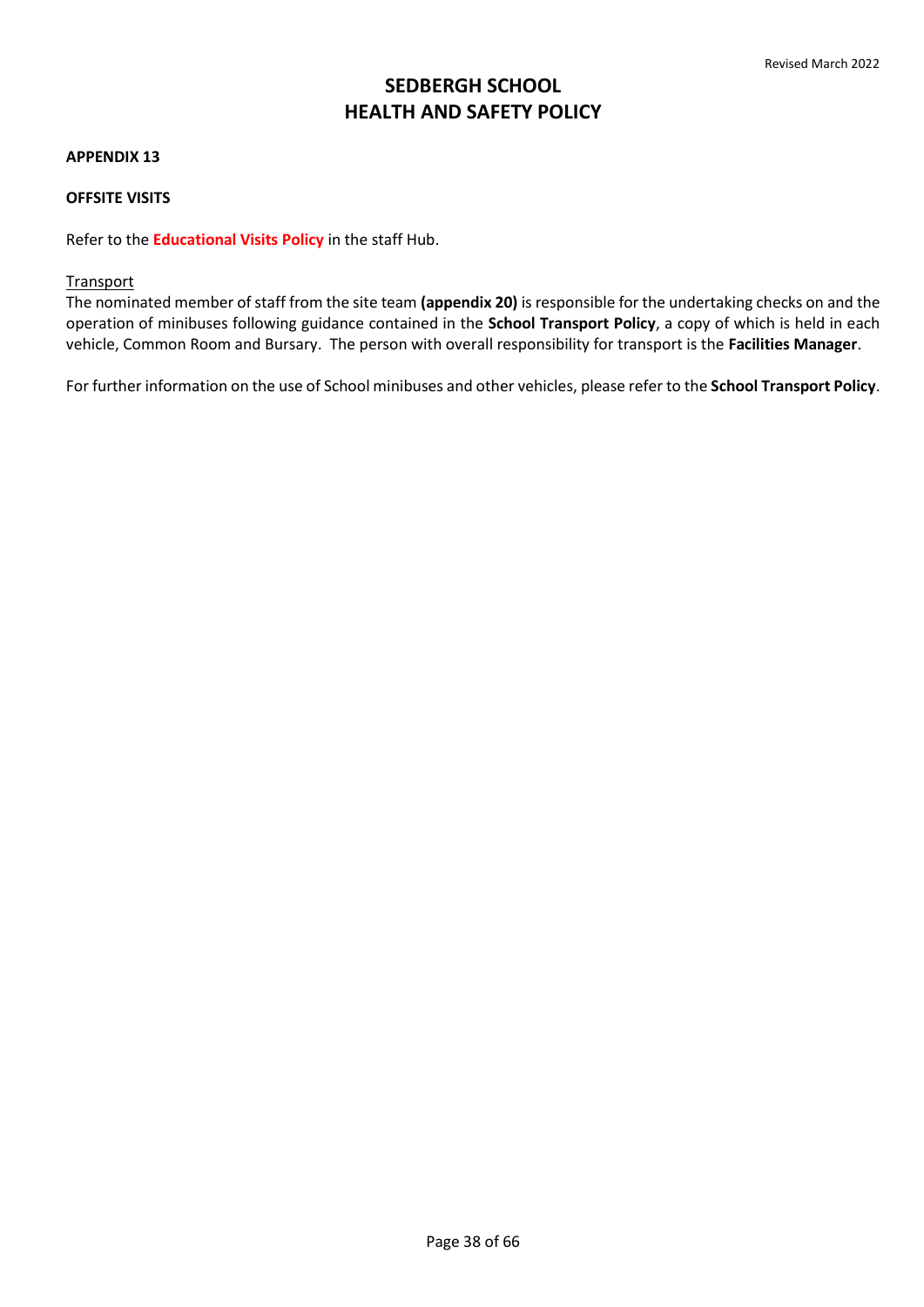#### <span id="page-38-0"></span>**APPENDIX 14**

### **WORK AT HEIGHT**

Work at height activities from where a person could fall a distance liable to cause personal injury present a significant risk, all such activities should be avoided where it is reasonably practicable to do so.

Where this is not possible a risk assessment must be conducted and the risk reduced as far as is reasonably practicable. A copy of this assessment will be provided to employees authorised to work at height.

Copies of the HSE publications are available on the HSE website and can be accessed by **holding CTRL and clicking these links:**

[https://www.hse.gov.uk/work-at-height/step-by-step-guide.htm](https://eur02.safelinks.protection.outlook.com/?url=https%3A%2F%2Fwww.hse.gov.uk%2Fwork-at-height%2Fstep-by-step-guide.htm&data=04%7C01%7Cjayne.stirzaker%40sedberghschool.org%7Cd366ee5bd40f4eb0ab1f08d96190f1c9%7C658fa1e1f3bd447c9a8da43b11e8d1e0%7C0%7C0%7C637648097414187770%7CUnknown%7CTWFpbGZsb3d8eyJWIjoiMC4wLjAwMDAiLCJQIjoiV2luMzIiLCJBTiI6Ik1haWwiLCJXVCI6Mn0%3D%7C1000&sdata=DDjm0Ugp0S3R0XwyJNuwNQvNynRRKyHNQW1%2BB7XH23o%3D&reserved=0)  [https://www.hse.gov.uk/pubns/indg401.pdf](https://eur02.safelinks.protection.outlook.com/?url=https%3A%2F%2Fwww.hse.gov.uk%2Fpubns%2Findg401.pdf&data=04%7C01%7Cjayne.stirzaker%40sedberghschool.org%7Cd366ee5bd40f4eb0ab1f08d96190f1c9%7C658fa1e1f3bd447c9a8da43b11e8d1e0%7C0%7C0%7C637648097414197725%7CUnknown%7CTWFpbGZsb3d8eyJWIjoiMC4wLjAwMDAiLCJQIjoiV2luMzIiLCJBTiI6Ik1haWwiLCJXVCI6Mn0%3D%7C1000&sdata=bfjY1KNc%2FbIm2G85MZx13PfbTk69aUDEeceApINiNHk%3D&reserved=0) [https://www.hse.gov.uk/pubns/indg455.pdf](https://eur02.safelinks.protection.outlook.com/?url=https%3A%2F%2Fwww.hse.gov.uk%2Fpubns%2Findg455.pdf&data=04%7C01%7Cjayne.stirzaker%40sedberghschool.org%7Cd366ee5bd40f4eb0ab1f08d96190f1c9%7C658fa1e1f3bd447c9a8da43b11e8d1e0%7C0%7C0%7C637648097414197725%7CUnknown%7CTWFpbGZsb3d8eyJWIjoiMC4wLjAwMDAiLCJQIjoiV2luMzIiLCJBTiI6Ik1haWwiLCJXVCI6Mn0%3D%7C1000&sdata=aG4RJwjvg5IS0lbNS5ePqQNNdDNRzCXErz3l1D8m0H0%3D&reserved=0) 

The School's nominated persons responsible for work at height is the **Estates Manager** and **Works Foreman**

The nominated person(s) shall ensure:

- all work at height is properly planned and organised;
- the use of access equipment is restricted to authorised users;
- all those involved in work at height are trained and competent to do so;
- the risks from working at height are assessed and appropriate equipment selected;
- a register of access equipment is maintained and that ladders are checked every six months;
- all access equipment is inspected and maintained;
- the risks from fragile surfaces are properly controlled;
- a Safe System of Work is submitted for all tree, scaffold and cherry picker work; and
- pupils are not to work at height (in activities, drama, theatre lighting, DT, small holding or in boarding houses) unless properly trained and supervised, and with a separate risk assessment.

Work at height is classed as any work where you require something to stand on to carry out a task. Only authorised step ladders/ladders/tower scaffolds or cherry pickers should be used. **Under no circumstances should chairs or other items be used to work at height**.

**NO MEMBER OF STAFF OR PUPIL SHOULD ATTEMPT TO WORK AT HEIGHT WITHOUT FIRST BEING FORMALLY TRAINED**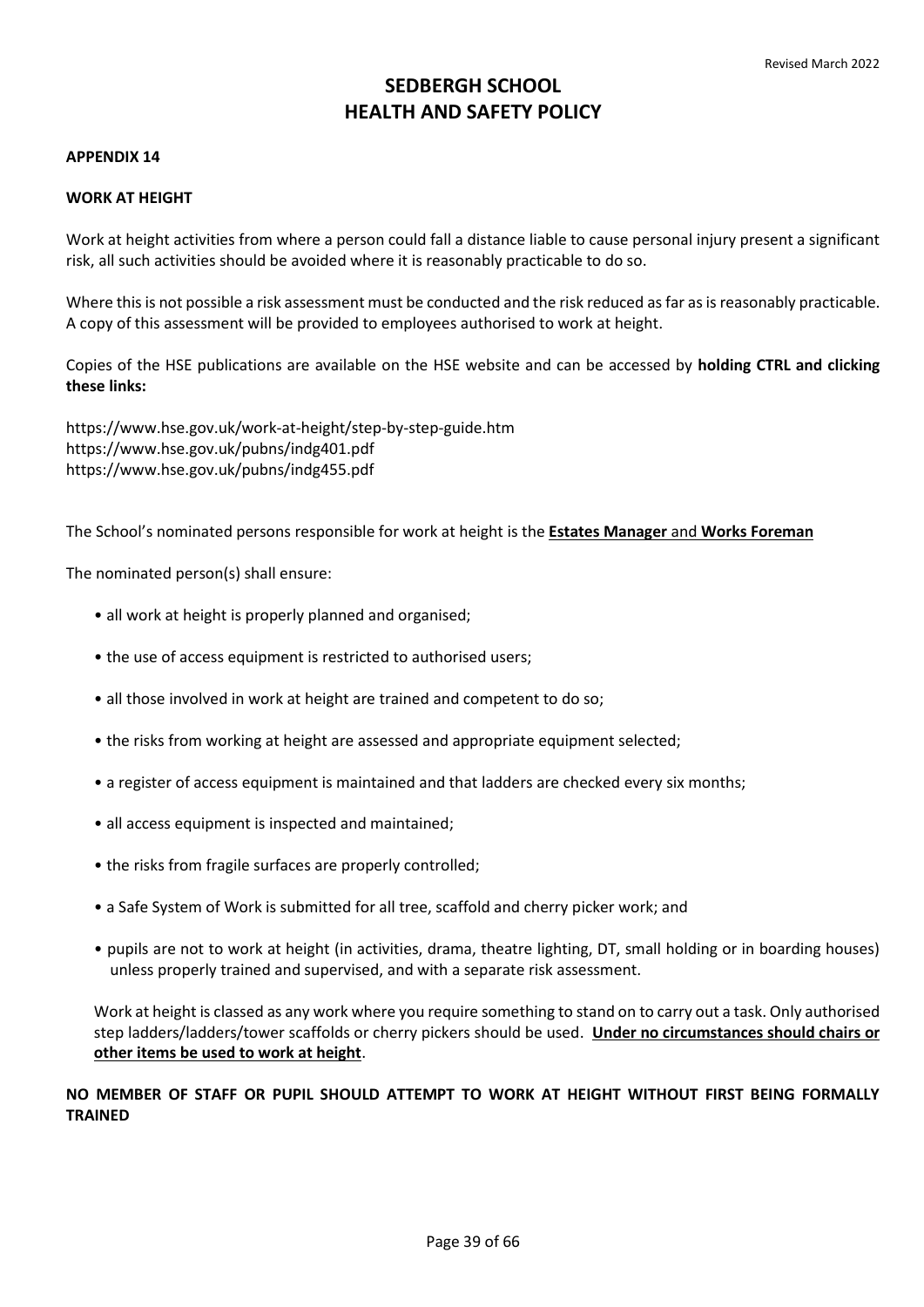### <span id="page-39-0"></span>**APPENDIX 15**

# **DISPLAY SCREEN EQUIPMENT (DSE)**

It is the policy of Sedbergh School to provide a safe and healthy working environment for employees, including particular measures to protect their health and safety when they are working with Display Screen Equipment (DSE).

The School will fulfil its obligations by:

- a) the assessments of workstations, using a self-assessment approach using the form below supported by the Bursar Operations;
- b) the provision of suitable work equipment;
- c) the provision of information and training for users;
- d) the provision of eye testing for users and the provision of spectacles where they are required solely and specifically for DSE work; and
- e) making arrangements for regular breaks for employees working with DSE.

The main legislation which is relevant to this subject is the Health and Safety (Display Screen Equipment) Regulations (amended 2002)

#### **Workstation Assessment/Self-Assessment**

Workstation assessment should be carried out by all staff that spend a considerable time using Display Screen Equipment, occasional users are not covered under the Regulations. The self-assessment form is self-explanatory and assistance can be provided by the Estates Manager in filling this form out.

The assessment shall be reviewed if major changes are made to equipment or furniture; if workstations are relocated; if the nature of the work changes; or if the health of the user changes. Good practice would be to review the assessment every one to three years.

#### **Minimum Requirements of Workstations**

Workstations and equipment must comply with specific minimum requirements as laid down in the DSE Regulations. These include, for example, a chair with seat height adjustment, seat back adjustment and a stable base (usually 5 wheels/ castors); a desk which provides adequate space; a monitor which tilts and swivels and has a clearly readable screen.

There are minimum standards which apply to all elements of the workstation, including the keyboard, the mouse, the environment and the software. These are summarised below:

- a) The display screen should have well defined characters of adequate size, stable image, easily adjustable brightness and contrast. The screen should be easily tilting and swivelling with no reflective glare.
- b) The keyboard should be tiltable and separate from the screen; sufficient space in front of the keyboards; matt surface; easy to use; adequate and contrasting symbols on keys. The mouse should be suitable for the task.
- c) The work surface must be sufficiently large and low reflecting, and allow a flexible arrangement of equipment and adequate space.
- d) The work chair should be stable allowing the user easy movement and a comfortable position. It should have adjustable height (seat); adjustable height and tilt (seat back). Footrests should be available on request.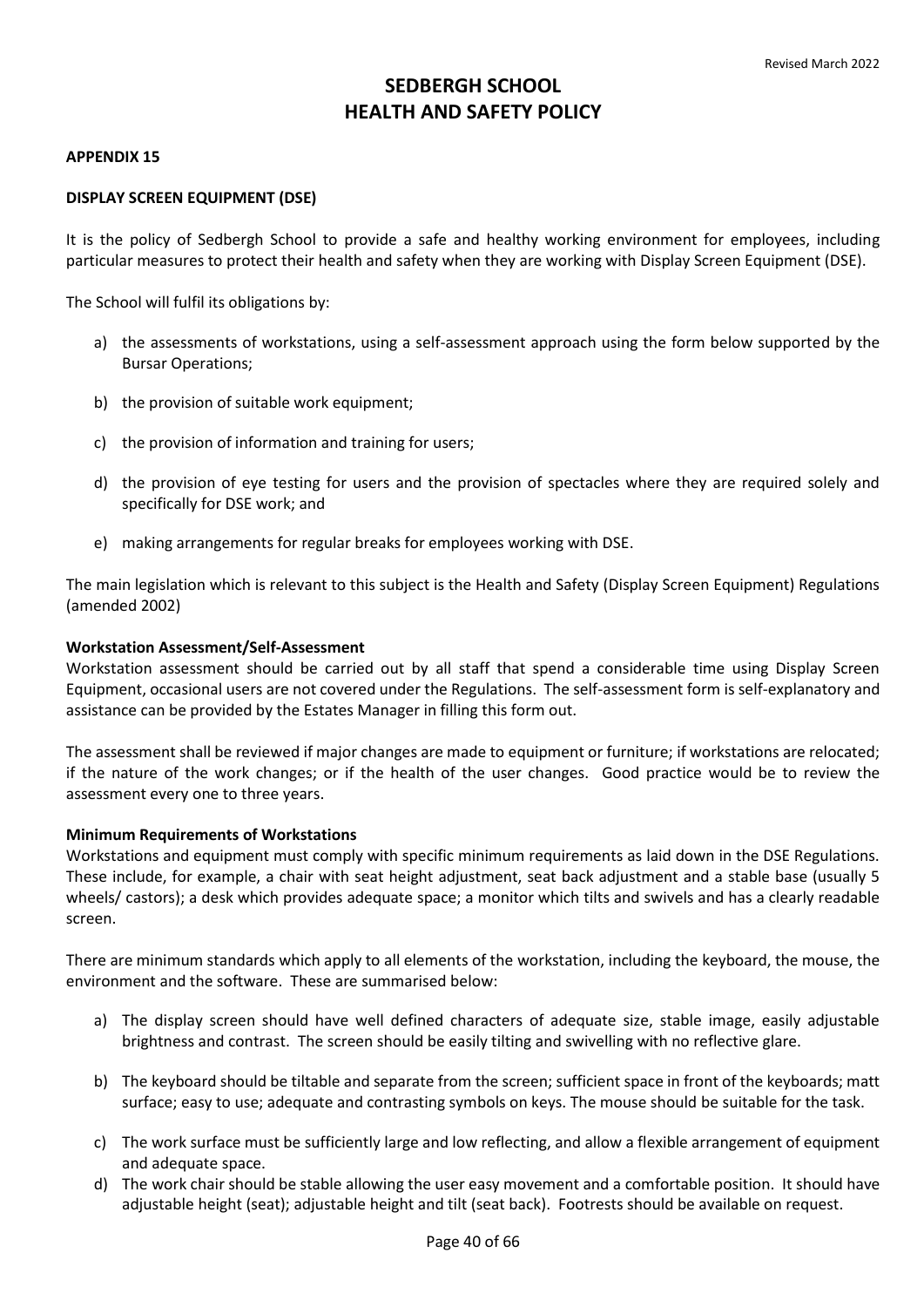- e) There should be space necessary for the operator to change positions.
- f) The lighting should be satisfactory with appropriate contrast between screen and background; prevention of glare through positioning of artificial light.
- g) Positioning must prevent sources of light such as windows causing distracting reflections on the screen.
- h) Noise must not cause distraction of attention or disturbance of speech.
- i) Heat must not be excessive such as to cause discomfort and an adequate level of humidity should be established and maintained.
- j) The software systems must be suitable for the task, easy to use, and adaptable to the level of the user's knowledge.

#### **Responsibility of Users**

It will be the responsibility of all DSE users to:

- a) carry out self-assessment;
- b) seek advice from the Estates Manager; and
- c) repeat self-assessment as and when changes occur as given above.

#### **Eyesight Testing**

The School will pay for eye testing for all employees identified as DSE users.

#### **Laptop Computers**

Laptops must comply with the regulations where they are in prolonged use (eg for periods of 1 hour or more and on most days. Because the regulations state that the keyboard and screen must be separate, specific modifications will be required to lap tops in prolonged use, there are several options

- a) Place a laptop on a specially made platform and use a separate mouse and keyboard
- b) Use the laptop with a separate monitor
- c) Use the laptop with a docking station
- d) Connect the laptop to a desktop using a keyboard video mouse (KVM)

#### **Responsibilities of the Employer**

- a) Ensure that all employees receive adequate information and training for DSE workstations
- b) Provide eye tests to nominated DSE users
- c) Carry out risk assessments for DSE users

Further information and guidance can be obtained from [www.hse.gov.ukpubns/indg36.pdf.](http://www.hse.gov.ukpubns/indg36.pdf)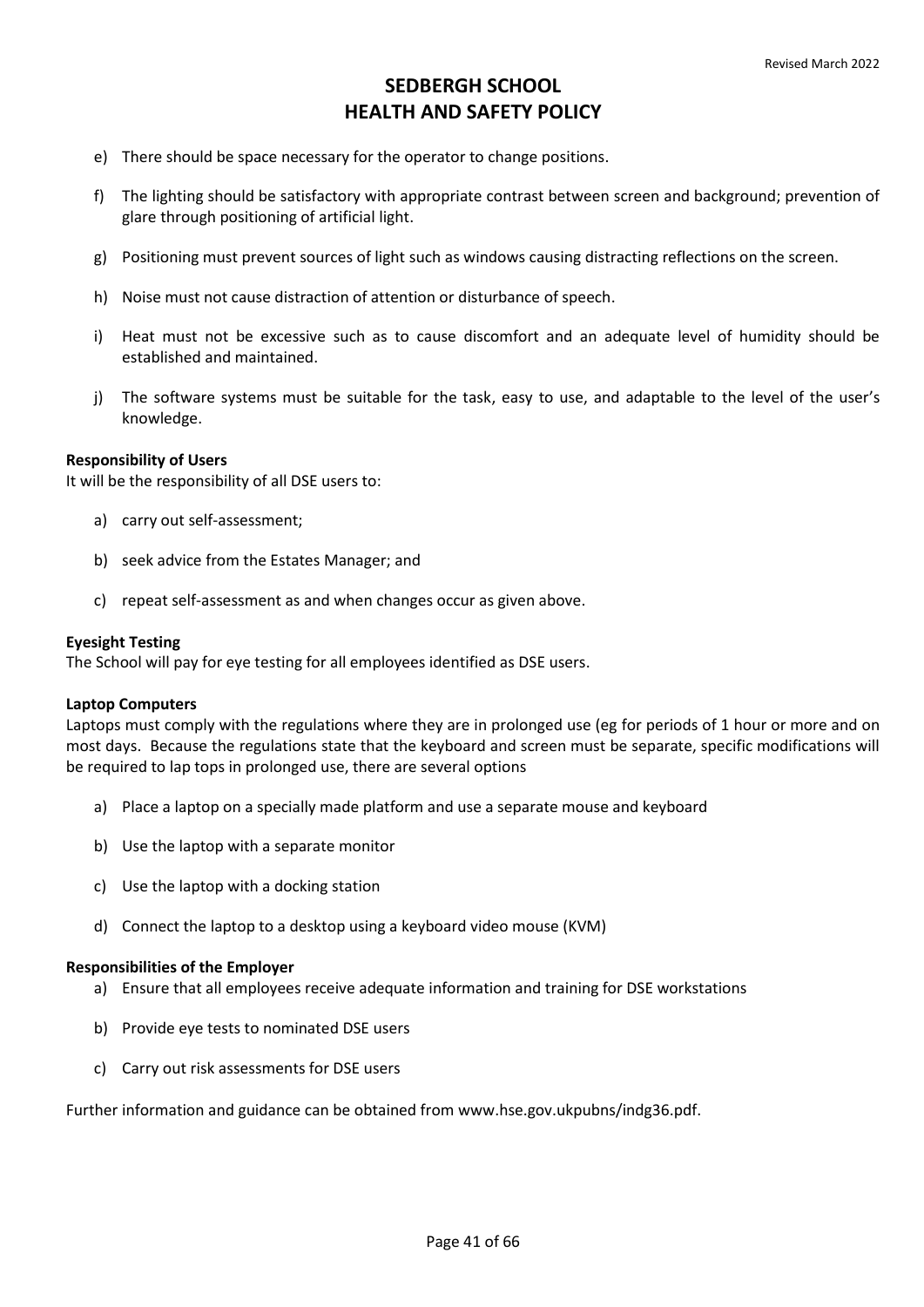# **Appendix 15A**

# **Display Screen Equipment Self-Assessment**

All users of display screen equipment (usually computer monitors) are to complete a self-assessment of their workstation using the HSE form at:

- [https://www.hse.gov.uk/pubns/ck1.pdf o](https://www.hse.gov.uk/pubns/ck1.pdf)n the internet or
- https://sedberghschool.sharepoint.com/sites/home/hands on the School Intranet
- Hold CTRL and click **[here](https://sedberghschool.sharepoint.com/teams/HealthSafetyCommittee/Shared%20Documents/General/DSE%20Workstation%20Checklist/2020%2002%20-%20DSE%20Workstation%20Checklist%20.pdf)** to follow the link to access the DSE Workstation Assessment on the School Intranet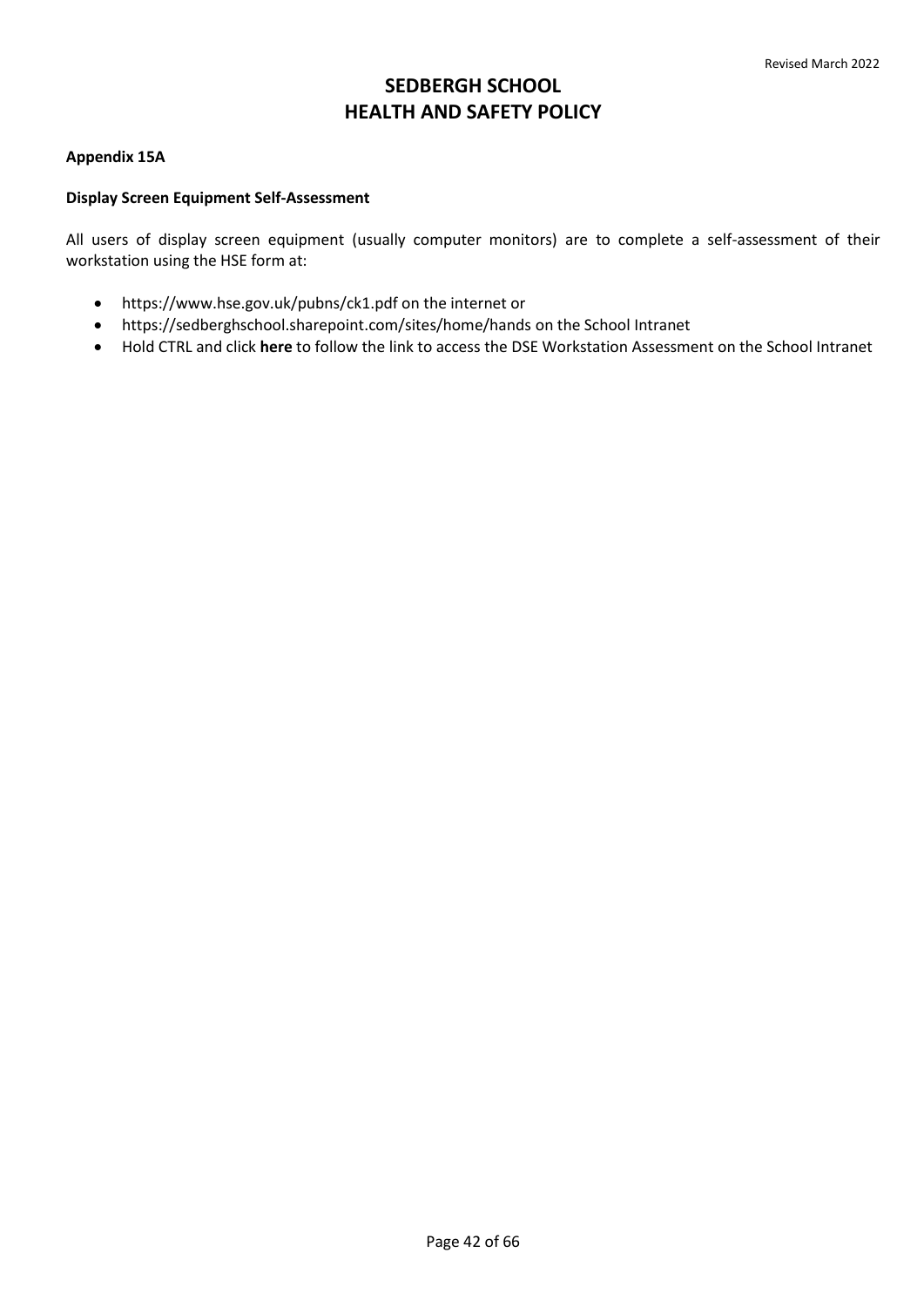### **APPENDIX 16**

# **VEHICLES ON SITE**

### **Parking**

Sedbergh School is spread over 150 acres and has the following designated car parking areas:

| <b>Location</b>              | <b>Purpose</b>                                                                             |
|------------------------------|--------------------------------------------------------------------------------------------|
| <b>School Buildings</b>      | Teaching staff and visitors including to Powell Hall events                                |
| Bursary & Queen's Hall       | Bursary staff, QH staff and visitors, hirers of sports hall and pool                       |
| Design Centre                | DC staff, Arden Theatre performances & overspill for sports events<br>Minibus parking area |
| Boarding House service areas | House staff                                                                                |

On special occasions Hart, School and Sedgwick House yards may be used for the overspill of cars from visiting parents and visitors for large events such as, open and speech days.

Casterton, Sedbergh Prep School has a 25 acre site with the following designated car parking areas:

|           | Location                       | <b>Purpose</b>            |
|-----------|--------------------------------|---------------------------|
| $\bullet$ | Beside main front door         | <b>Visitors</b>           |
|           | • Hollybush area               | Parents and visitors      |
|           | • Car park beside kitchen door | Staff                     |
|           | • South of gymnasium           | Staff and minibus parking |

Contractors will be advised as to where they are permitted to park depending on where they are working. The **Works Foreman** will take control of all contractor parking.

#### **Speed Limit**

The on-site speed limit across the Sedbergh School and Prep School campuses is **5mph**.

# **Vehicle Movement Around Staff & Pupils**

All staff are to be aware of the dangers posed by moving vehicles around pupils and staff: Key risk areas are:

- School drive and car park adjacent School buildings
- Queen's Hall, delivery vehicles and Bursary/QH staff reversing
- the Bursary entrance

All reversing large goods vehicles (LGVs) must have a **"Banksman**" and any major contracted works where LGVs are on the premises must have a safe system of work with a strict control policy. The person responsible for supervising works where LGVs are involved must ensure that deliveries are avoided at peak times, ie when pupils are leaving and returning to Boarding Houses.

# **One Way Circuit**

The roadway from the Bursary and Hart House gate are a high-risk area because vehicles may be moving on the road at the same time as pupils. This road has been redesignated as a one-way street starting at the Bursary and ending at Hart House gate. Movement against the designated flow of traffic is not allowed.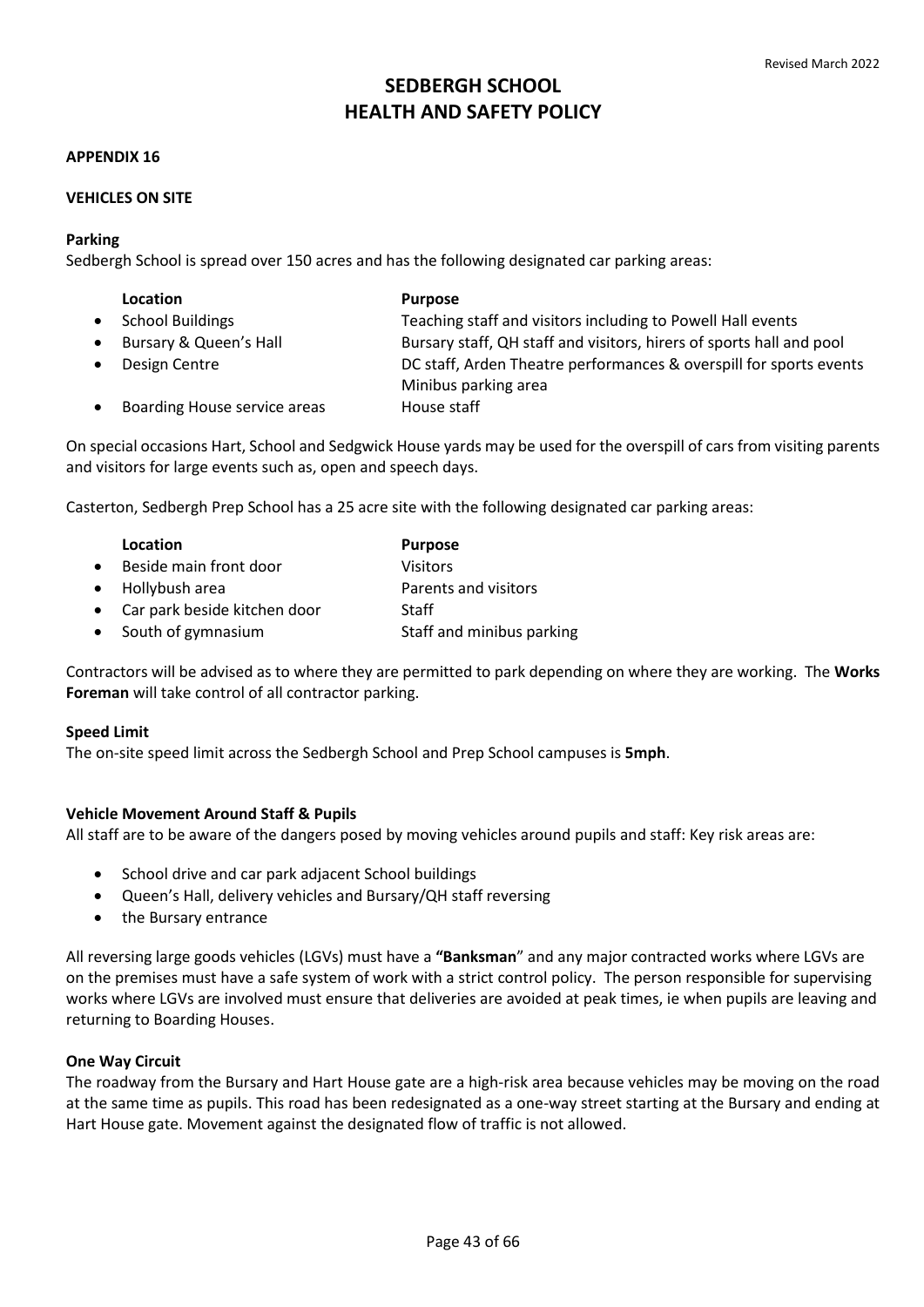# **Prep School Campus**

Pupils on the Prep School campus are classed as young and vulnerable, therefore, great care needs to be exercised when driving on campus at Casterton.

Key risk areas are:

- 1. Driving around the one way circuit of Beale House and the Science block, gym building, Art and stables block.
- 2. LGVs being on site, bin lorries and delivery vehicles etc, should have a banksman and be controlled.

All other safety principles apply as per the Sedbergh site.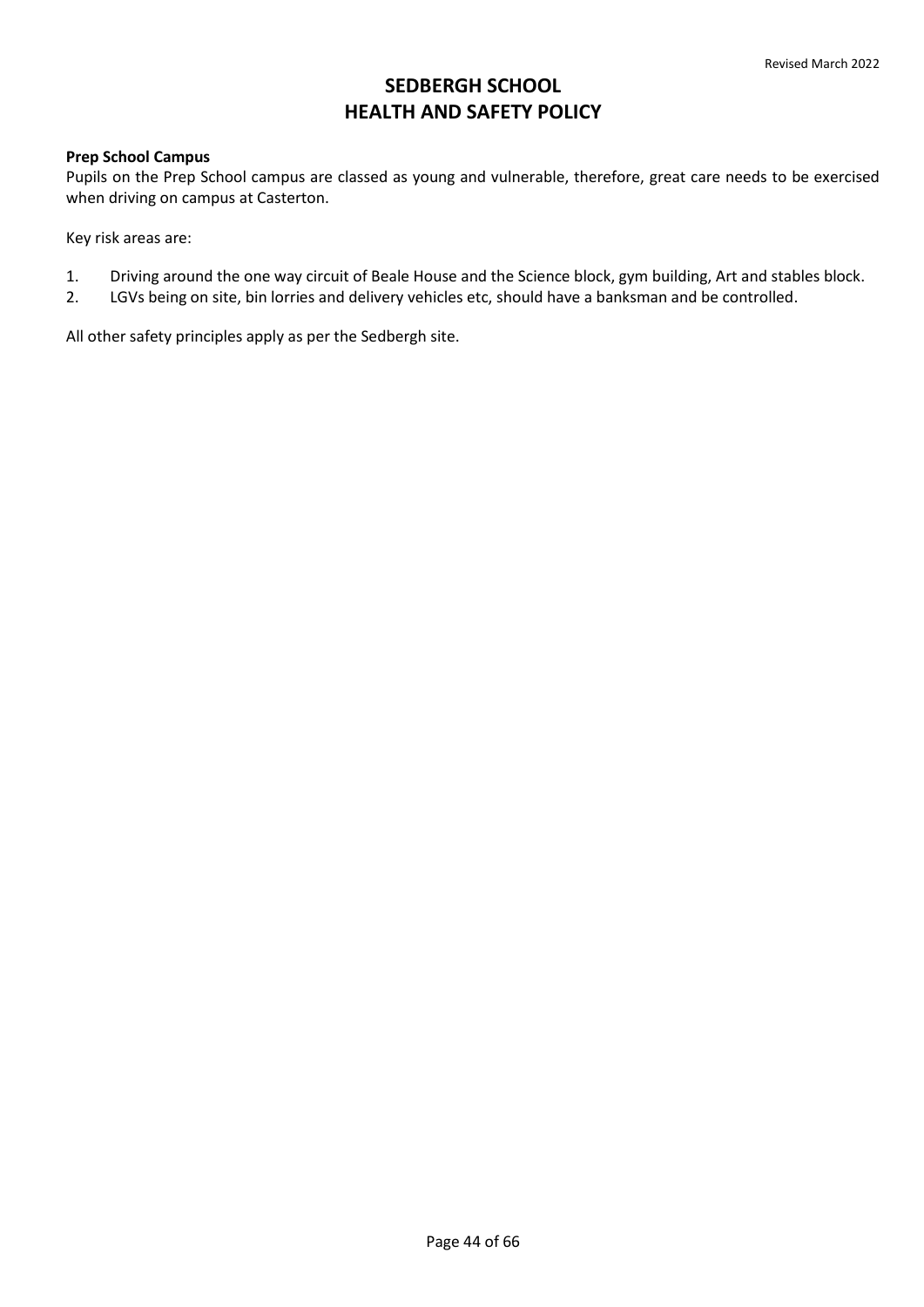# **APPENDIX 17**

# **CONTRACTORS/VISITORS**

All contractors must report to **the Maintenance Department at Guldrey Lodge,** where they will be asked to sign the visitors' book and wear an identification badge. Contractors will be issued with guidance on safeguarding children, fire procedures, local management arrangements and vehicle movement restrictions. Visitors' ID badges must be returned to the Bursary when contractors leave the site at the end of the working day. All regular Contractors must hold a current DBS.

The **Clerk of Works** is responsible for monitoring areas where contractors work that may directly affect staff and pupils.

All contractors must be accompanied by the Clerk of Works , Estates Manager or Facilities Manager to the area where they are to carry out works and introduced to the AHSM, Housemaster/mistress, Tutor or Head of Department. If contractors are working in pupil sleeping accommodation then they should be accompanied, either by a member of the House staff, or the maintenance team. Contractors can work in boarding house common areas unaccompanied if they hold a DBS. If a contractor does not have a DBS then a risk assessment has to be carried out and they must be accompanied at **all** times.

All contractors/workers must see the Asbestos Register and sign to say that they acknowledge the rules relating to working near asbestos and the exact location of any asbestos containing materials.

Prior to works commencing where there is deemed to be a significant hazard, a full risk assessment and method statement will be required, either written or electronic.

Works will not be permitted in term time where there is a significant risk to staff and pupils

The person responsible for hosting the visitors must ensure that they receive the necessary induction to comply with the Health and Safety at Work Act, etc, 1974. The key issues are:

- Fire evacuation procedures and means of escape
- Child protection and safeguarding
- Hot works permits
- Notified of any specific hazards which may cause them harm

The Estates Manager holds a full set of rules for contractors.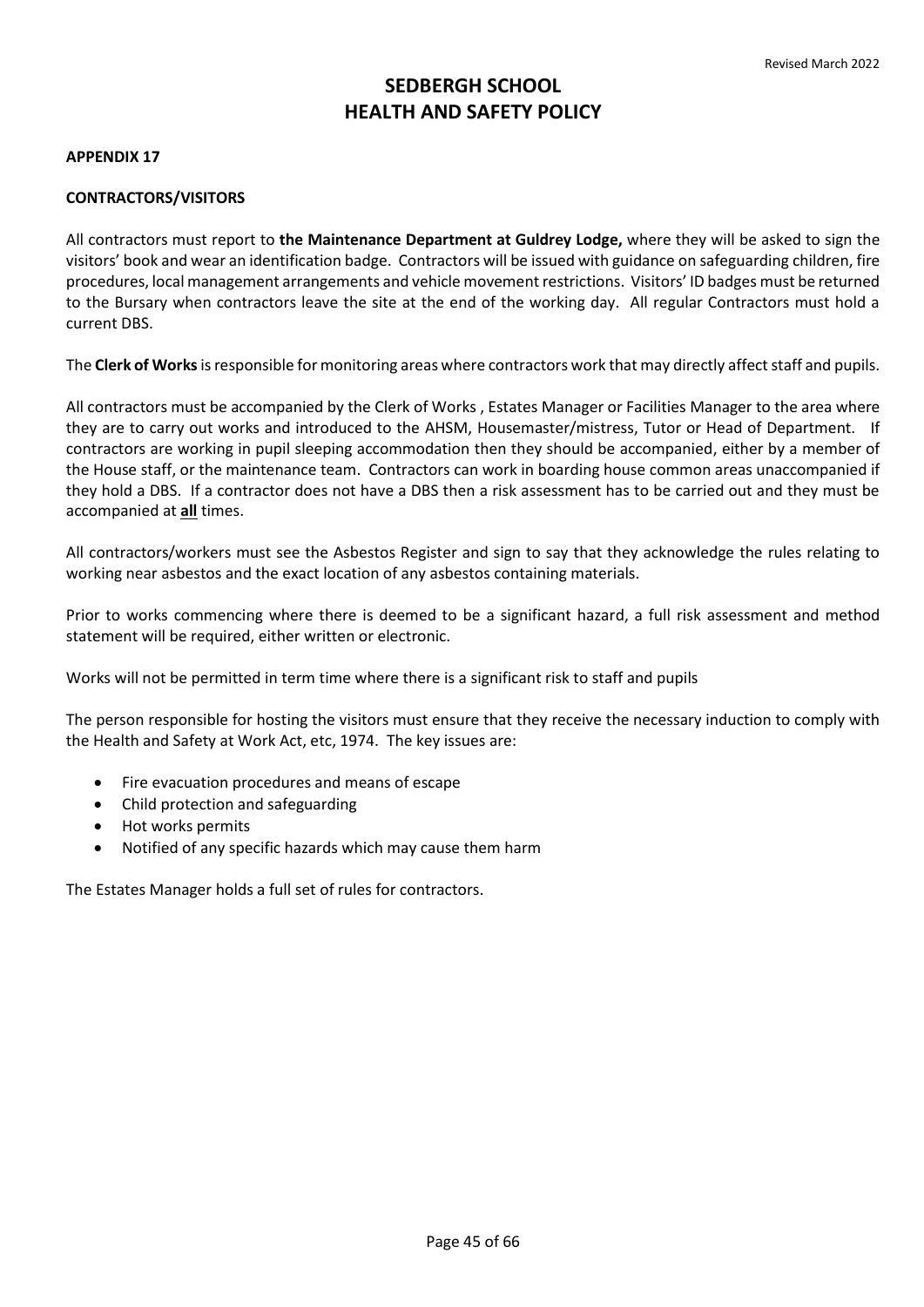### **APPENDIX 18**

# **STRESS**

# **Introduction**

Sedbergh School is committed to protecting the health, safety and welfare of all employees. We recognise that workplace stress is a health and safety issue and acknowledge the importance of identifying and reducing workplace stressors.

This policy will apply to everyone in the School. Heads of Departments are responsible for implementation and the school is responsible for providing the necessary resources.

# **Definition of stress**

The Health & Safety Executive defines stress as "the adverse reaction people have to excessive pressure or other types of demand placed on them". This makes an important distinction between pressure, which can be a positive state if managed correctly, and stress which can be detrimental to health.

### **Policy**

- The School will identify all workplace stressors and conduct risk assessments to eliminate stress or control the risks from stress. These risk assessments will be regularly reviewed.
- The School will consult with all staff on all proposed action relating to the prevention of workplace stress.
- The School will provide training for all managers and supervisory staff in good management practices.
- The School will provide confidential counselling for staff affected by stress caused by either work or external factors.
- The School will provide adequate resources to enable managers to implement the School's agreed stress management strategy.

# **Responsibilities**

#### **Managers & Heads of Departments**

- Conduct and implement recommendations of risks assessments within their jurisdiction.
- Ensure good communication between management and staff, particularly where there are organisational and procedural changes.
- Ensure staff are fully trained to discharge their duties.
- Ensure staff are provided with meaningful developmental opportunities.
- Monitor workloads to ensure that people are not overloaded.
- Monitor working hours and overtime to ensure that staff are not overworking. Monitor holidays to ensure that staff are taking their full entitlement.
- Attend training as requested in good management practice and health and safety.
- Ensure that bullying and harassment is not tolerated within their jurisdiction.
- Be vigilant and offer additional support to a member of staff who is experiencing stress outside work eg bereavement or separation.

#### **Human Resources**

- Give guidance to managers on the stress policy, including supporting managers in implementing stress risk assessments.
- Help monitor the effectiveness of measures to address stress by collating sickness absence statistics.
- Advise managers and individuals on training requirements.
- Encourage referral to occupational workplace counsellors where appropriate.
- Support individuals who have been off sick with stress and advise them and their management on a planned return to work.
- Refer to workplace counsellors or specialist agencies as required.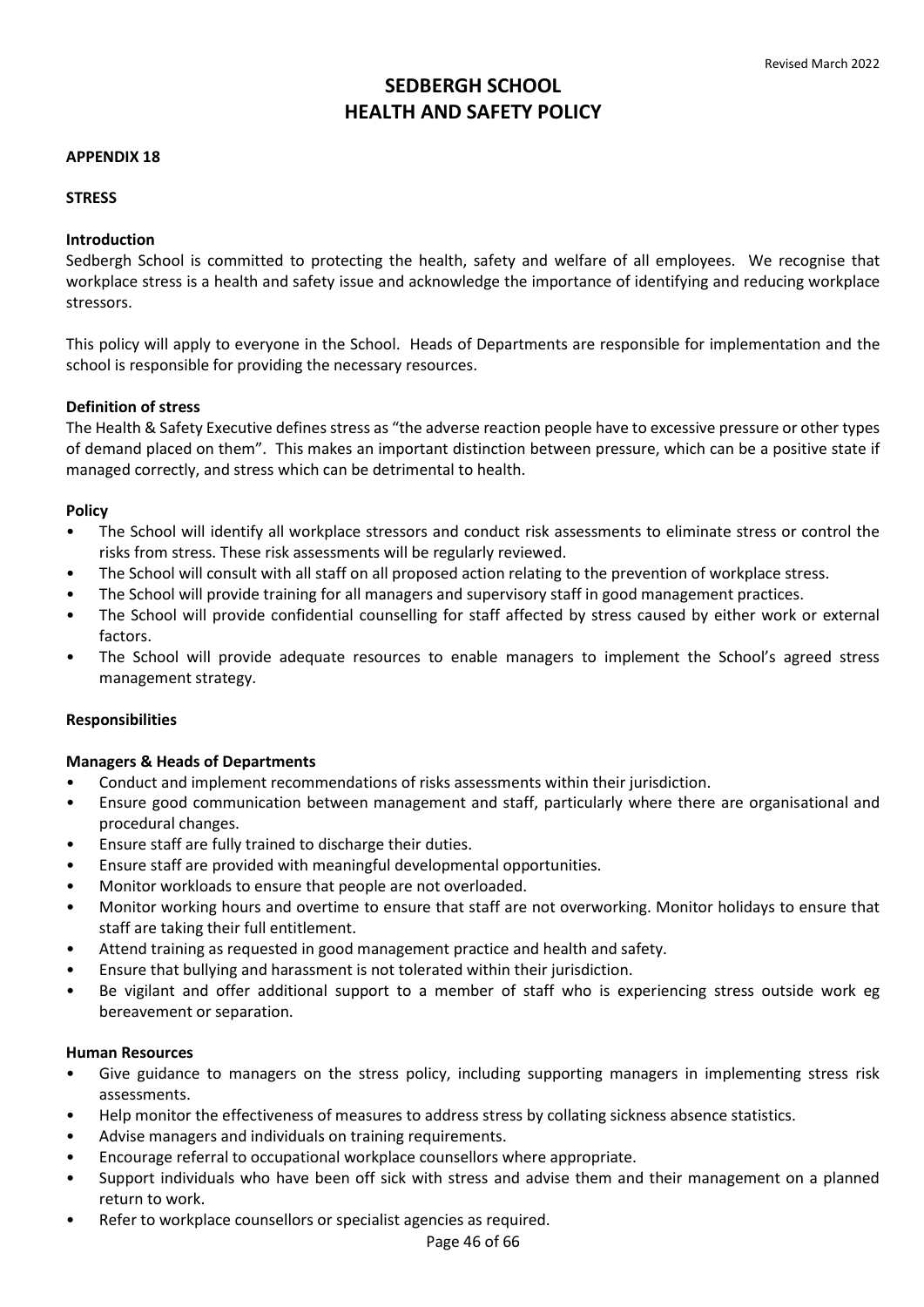- Monitor and review the effectiveness of measures to reduce stress.
- Inform the employer and the Health & Safety Committee of any changes and developments in the field of stress at work.

# **Employees**

- Raise issues of concern with your Safety Representative, line manager or occupational health.
- Accept opportunities for counselling when recommended.

# **Safety Representatives**

- Safety Representatives must be meaningfully consulted on any changes to work practices or work design that could precipitate stress.
- Safety Representatives must be able to consult with members on the issue of stress including conducting any workplace surveys.
- Safety Representatives must be meaningfully involved in the risk assessment process.
- Safety Representatives should be allowed access to collective and anonymous data from HR.
- Safety Representatives should be provided with paid time away from normal duties to attend any training relating to workplace stress.
- Safety Representatives should conduct joint inspections of the workplace at least every three months to ensure that environmental stressors are properly controlled.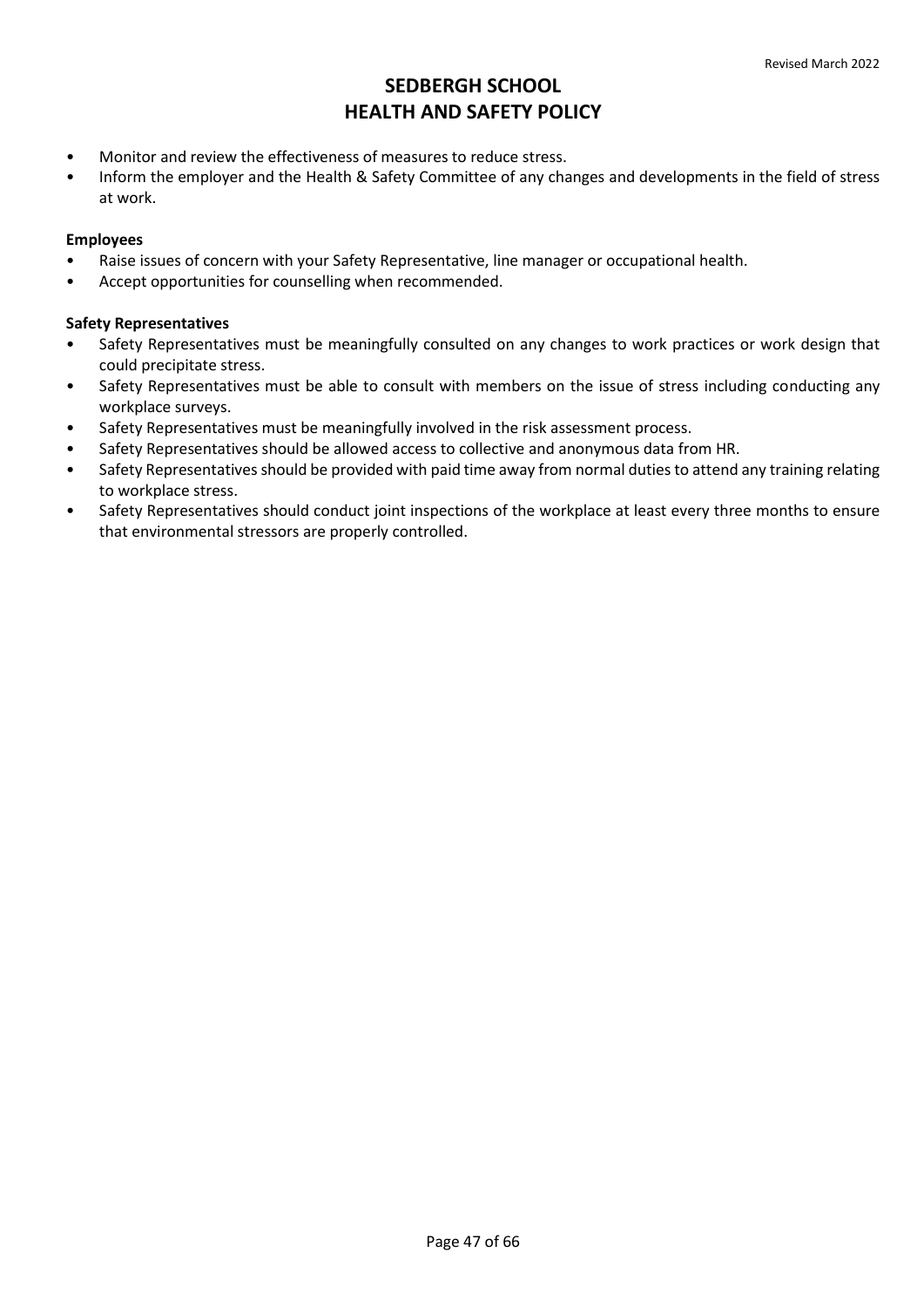#### **APPENDIX 19**

### **LEGIONELLA**

The School complies with advice on the potential risks from Legionella as identified in the **Health & Safety Guidelines L8 document**.

**The maintenance team** will be responsible for identifying and flushing rarely used outlets on a monthly basis and after School holiday periods. Water temperature checks will be undertaken on a monthly basis in accordance with L8.

The nominated member of the site team (**[appendix 20](#page-48-0)**) will ensure, in conjunction with **Western Environmental Services** that any showers or other areas where water droplets are formed are disinfected and de-scaled on a quarterly basis.

The School has a planned preventative maintenance programme in place to monitor Legionella and the Estates Manager and Clerk of Works are responsible for the implementation of the management plan to control Legionella.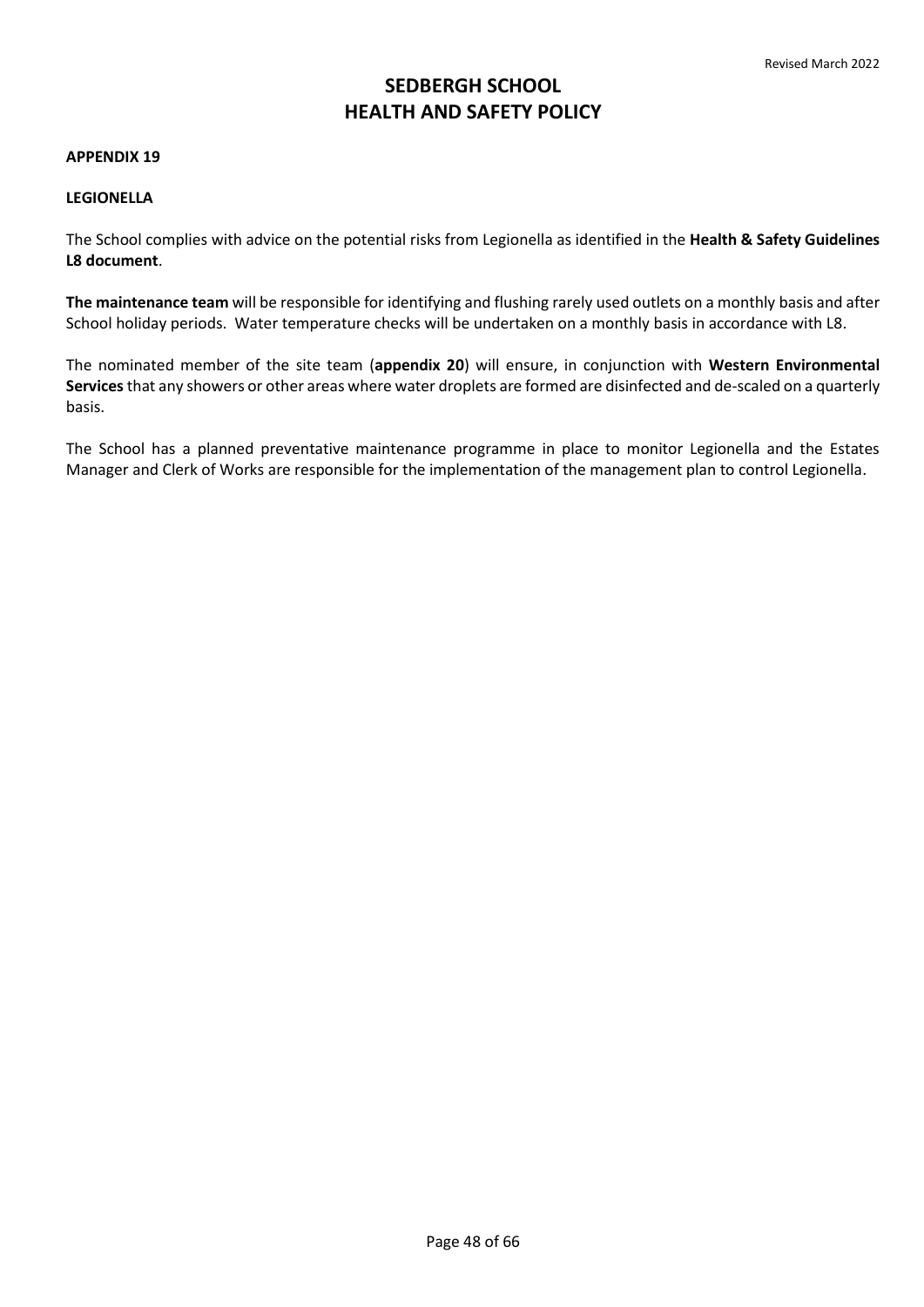### <span id="page-48-0"></span>**APPENDIX 20**

# **KEY ADVISORS IN SPECIALIST AREAS FOR HEALTH AND SAFETY**

| Justine Mahon<br>Nurse Manager, caring for sick pupils and medication                                           |  |
|-----------------------------------------------------------------------------------------------------------------|--|
|                                                                                                                 |  |
| Estates Manager - accident and near miss reporting, work at heights, Legionella, asbestos, fire<br>Glen Dugdale |  |
| Alasdair McMeechan<br>Head of Science – Science                                                                 |  |
| Simon Arnold<br>Head of Design - DT                                                                             |  |
| Clerk of Works - building repair, general maintenance, fire & pool<br>Peter Kliszat                             |  |
| School Electrician - School electrical rules, fire & security alarms<br>Mike Wilson                             |  |
| <b>Graham Staveley</b><br>Foreman Joiner - maintenance                                                          |  |
| <b>Facilities Manager</b><br>Transport and cleaning products                                                    |  |
| Chef Manager - food hygiene<br>Nick Beaumont                                                                    |  |
| SSI - weapons and ammunition<br>Ian Christy – CCF                                                               |  |
| Gwynnie Parry<br>Director of Adventure Activities - outdoor activities                                          |  |
| <b>Rev Paul Sweeting</b><br>Chaplain - pastoral care                                                            |  |

# **Trained First Aid staff:**

Hold CTRL and click **[First Aid Policy](https://sedberghschool.sharepoint.com/sites/home/School%20Policies/Forms/AllItems.aspx?id=%2Fsites%2Fhome%2FSchool%20Policies%2FISI%20Policies%2FFirst%20Aid%20Policy%2Epdf&parent=%2Fsites%2Fhome%2FSchool%20Policies%2FISI%20Policies)** to follow the link.

### **KEY MEMBERS RESPONSIBLE FOR HEALTH AND SAFETY**

# **Members of the Health and Safety Committee:**

 Toby Lehmann, Bursar (Operations) (Chairman) Dan Harrison, Senior School Headmaster Will Newman, Prep School Headmaster Colin Gunning, Senior Deputy Head, Sedbergh School Jenny Burns, Senior Deputy Head (Pastoral), Sedbergh School Tom Bennett, Deputy Head (Academic), Sedbergh School Nicky Millington, Commercial Manager Justine Mahon, School Nurse Manager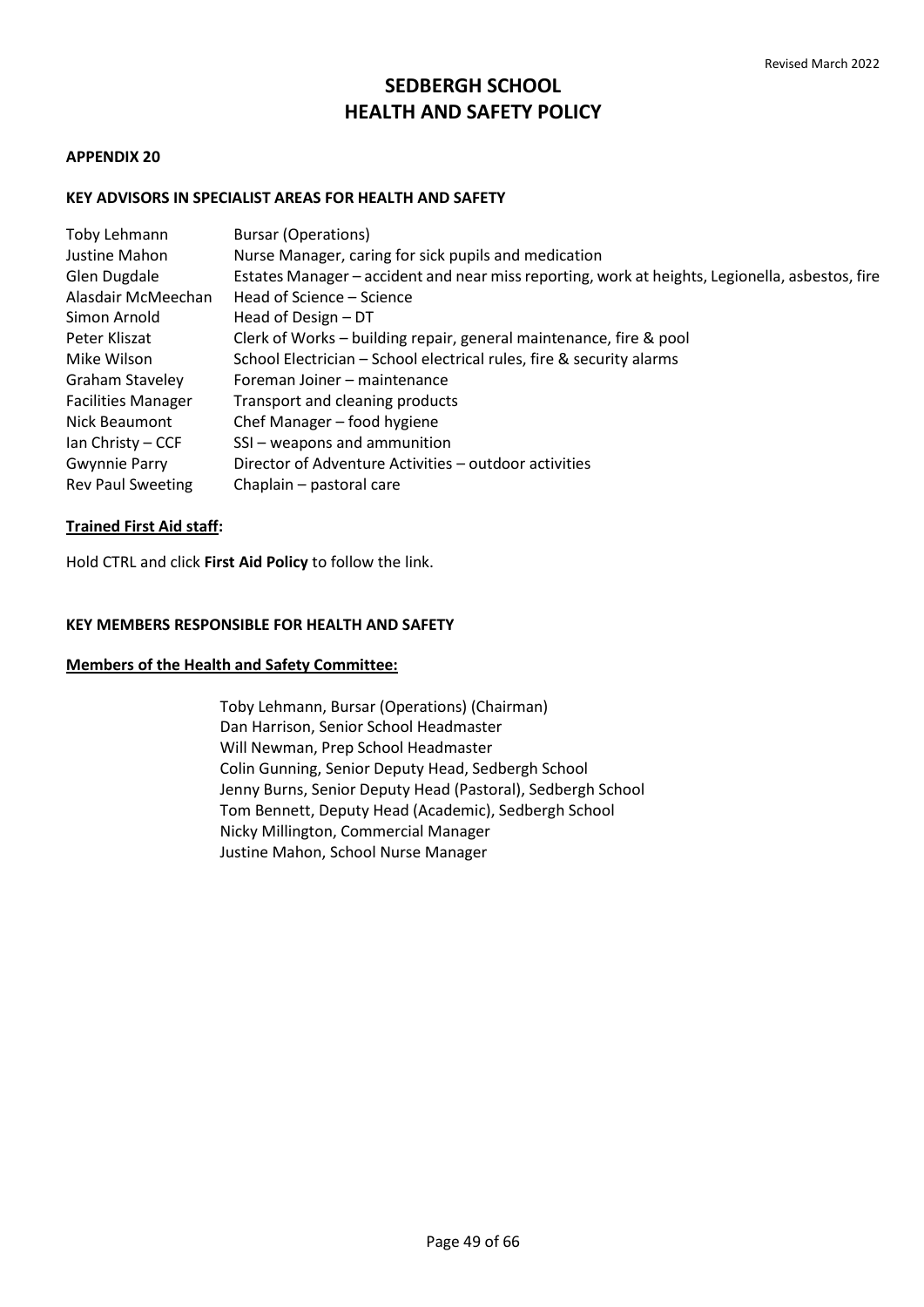#### **APPENDIX 21**

### **HIRERS, CONTRACTORS AND OTHERS**

When the premises are used for purposes not under the direction of the Headmaster or Bursar (Operations) (as appropriate) then the principal person in charge of the activities for which the premises are in use will have responsibility for safe practices as indicated in paragraph three of this document.

The Headmaster, or Bursar (Operations) (as appropriate) will seek to ensure that, so far as is reasonably practicable, hirers, contractors and others who use the School's premises conduct themselves and carry out their operations in such a manner that all statutory and advisory safety requirements are met at all times.

When the School's premises or facilities are being used out of normal School hours for a School-sponsored activity then, for the purposes of this policy, the organiser of that activity, even if an employee, will be treated as a hirer and will comply with the following requirements of this section.

When the premises are hired to persons outside the employ of the Governors, it will be a condition for all hirers, contractors and others using the School's premises or facilities that they are familiar with this policy, that they comply with all safety directives of the Governors and that they will not without the prior consent of the Governors.

- a) introduce equipment for use on the School premises
- b) alter fixed installations
- c) remove fire and safety notices or equipment

d) take any action that may create hazards for persons using the premises or the staff or pupils of the School.

All contractors who work on the School premises are required to be competent in their work and to ensure safe working practices by their own employees under the provisions of the Health and Safety at Work, etc, Act 1974 and must pay due regard to the safety of all persons using the premises in accordance with the Health and Safety at Work, etc, Act 1974.

In instances where the contractor creates hazardous conditions and these are known to the Headmaster or Bursar (Operations) (as appropriate) and refuses to eliminate them or to take action to make them safe the Headmaster or Bursar (Operations) (as appropriate) will take such actions as are necessary to prevent persons in his or her care from risk of injury.

The Governors draw the attention of all users of the School premises (including hirers and contractors) to S.8 of the Health and Safety at Work, etc, Act 1974, which states that no person shall intentionally or recklessly interfere with or misuse anything which is provided in the interests of health, safety or welfare in pursuance of any of the relevant statutory provisions.

For the avoidance of doubt, a copy of this School policy is made available to each contractor who, in turn, will furnish the School with a copy of their own Health & Safety Policy.

All hirers must receive induction and essential information on fire & evacuation procedures and contact telephone numbers in case of emergency, ie, maintenance issues etc. It will be the Commercial Manager's responsibility to prepare a written brief of these details in accordance with **[appendix 25.](#page-55-0)**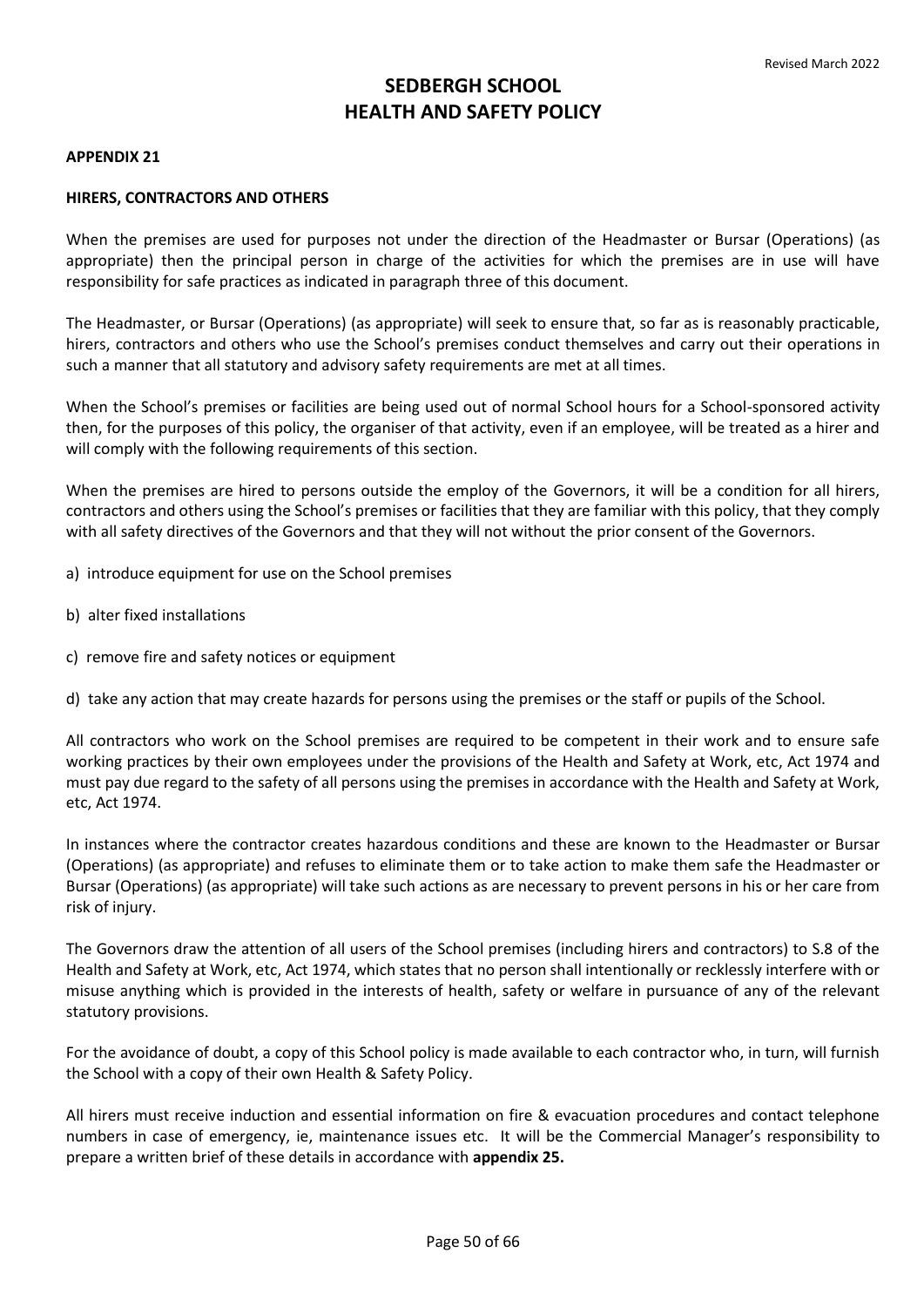# **CONSTRUCTION (DESIGN & MANAGEMENT) REGULATIONS 2015 (CDM)**

The School has a duty under the Construction (Design & Management) Regulations 2015 (CDM) to make suitable and sufficient arrangements for managing construction projects and ensuring that sufficient time and resources are allocated. Regulation 4 & 5 of the regulations are applicable to the School as client and can be found at: <http://www.hse.gov.uk/pubns/priced/l153.pdf>

Regulation 6 of the CDM 2015 states the trigger for CDM is:

- 1. Works lasting longer than 30 days and have more than 20 workers
- 2. Works exceeding 500 person days

Where works fall into this category then the HSE have to be notified by completing and submitting an F10 form. The culmination of **all works** (including industrial cleaning and catering installations are to be accounted for within the above trigger for CDM).

The School management must ensure that when they appoint key personnel on CDM projects (Designer, lead Contractor) that they are competent to carry out the role and have the necessary:

- skills
- knowledge
- experience
- training

If School staff are engaged in any works under CDM, ie cleaners, in house maintenance, etc, then they require the relevant induction, with the necessary skills, knowledge, experience and training.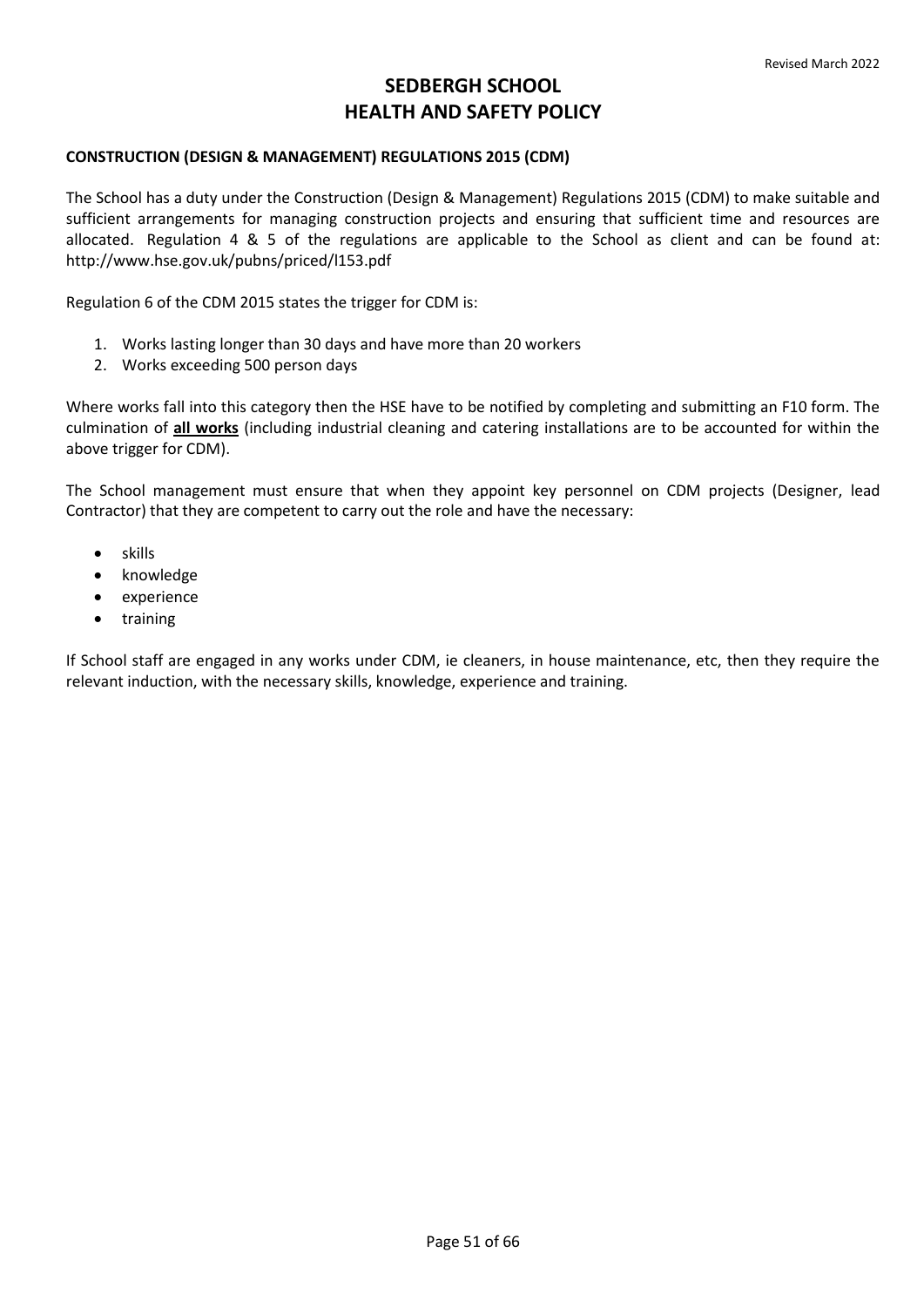### **APPENDIX 22**

# **POOL**

The pool is run and operated within the guidelines of the HSE document "Managing Health and Safety in Swimming Pools" and each School has its own **Pool Operating Procedures.** 

Hold CTRL and **[Click here for senior school](https://sedberghschool.sharepoint.com/:w:/r/sites/home/_layouts/15/Doc.aspx?sourcedoc=%7B7B7BD3DC-B598-411B-9507-0C3263861079%7D&file=Pool%20Safety%20Operating%20Procedures%20Sept%20%2718.docx&action=default&mobileredirect=true)**  Hold CTRL and **[Click here for prep school](https://sedberghschool.sharepoint.com/:w:/r/sites/home/School%20Policies/Prep%20School%20Specific/Prep%20School%20Policies/CSPS%20Pool%20SOPs%202021-04.docx?d=w29da22a581874db599b22535decfc235&csf=1&web=1&e=sL9Spz)**

Guidance within the Pool Operating Procedures includes:

Lifeguard requirement Supervision Pool security Lone swimming – THIS IS NOT ALLOWED UNDER ANY CIRCUMSTANCES First Aid Emergency Action Plan Contact Numbers Rules for outside users (hirers)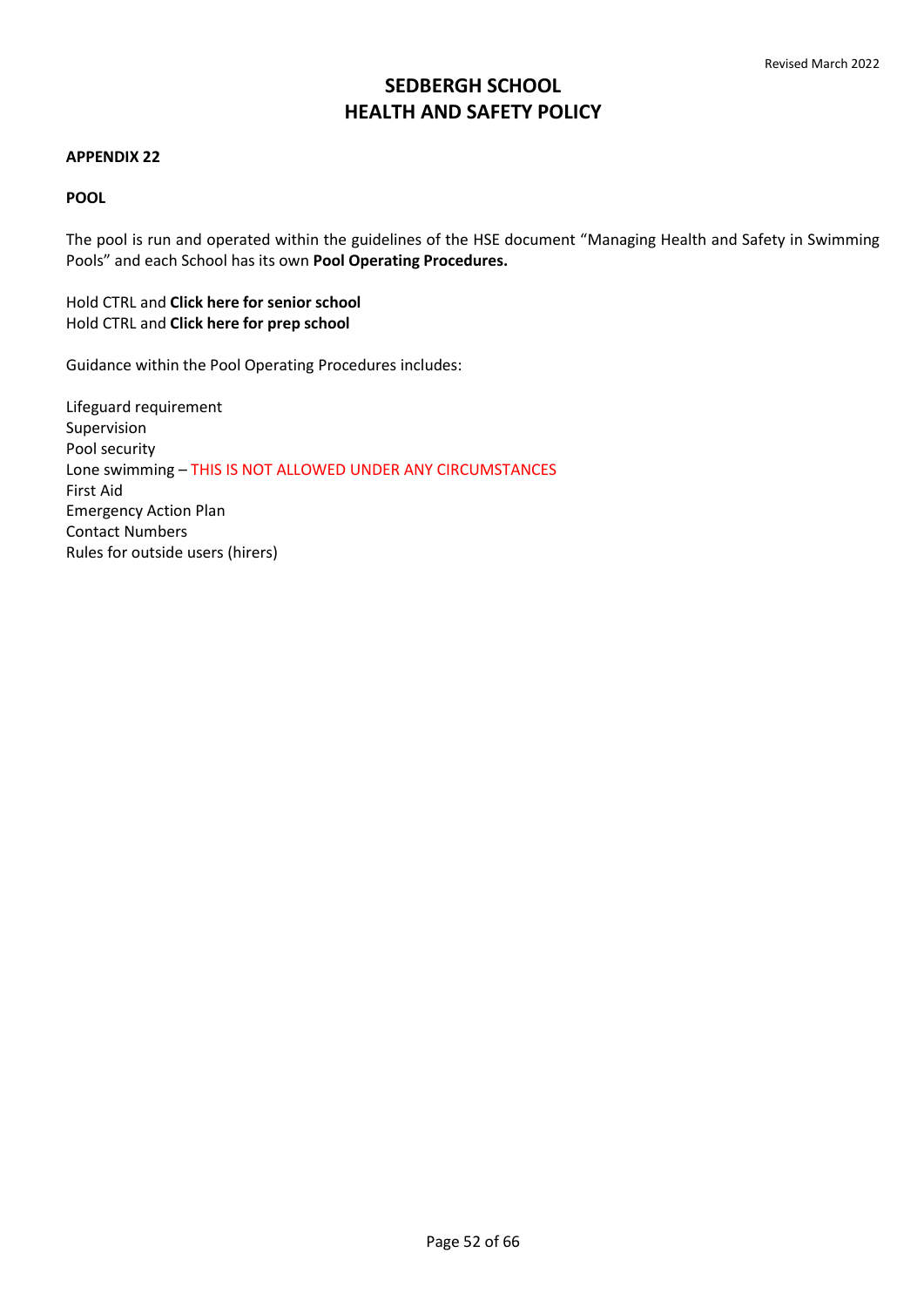### **APPENDIX 23**

### **EMERGENCY PLANS**

The Bursar (Operations) will ensure that an emergency plan is prepared to cover all foreseeable major incidents which could put at risk the occupants or users of the School. This plan will indicate the actions to be taken in the event of a major incident so that everything possible is done to:

a) save life

b) prevent injury

c) minimise loss.

This sequence will determine the priorities of the emergency plan.

The plan will address such foreseeable incidents as fire, explosion, suspicious package, telephone warning and unauthorised intrusion, be agreed by the Governors and be regularly rehearsed by staff and pupils. The result of all such rehearsals will form part of the regular risk assessment survey and the outcome will be reported to the Governors.

A separate Major Contingency Plan is held in the Bursary and Headmaster's offices at senior and prep schools, and in the homes of all SLT and SMT members, which covers the above issues, and can also be found on the School Hub.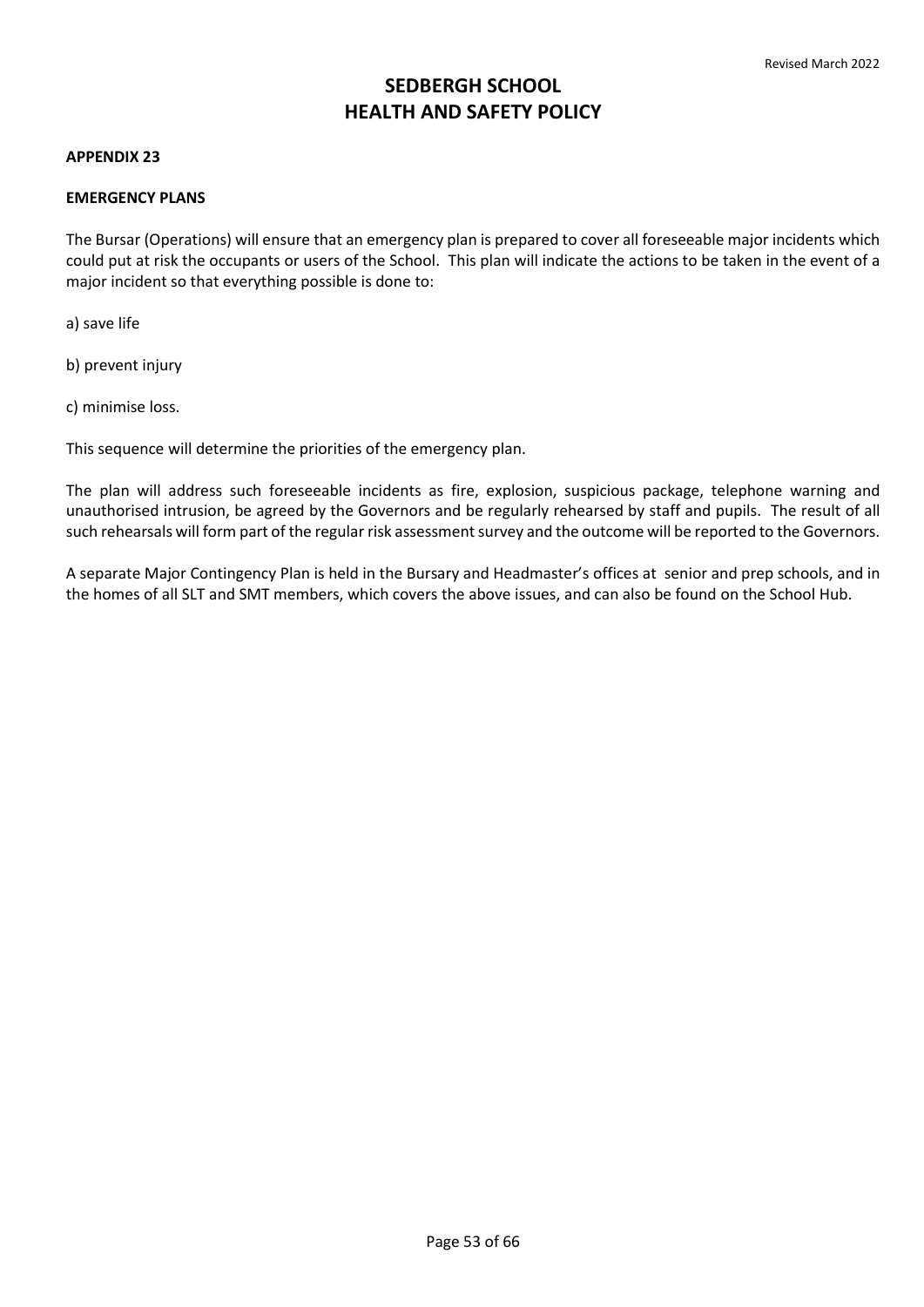#### **APPENDIX 24**

### **SECURITY ARRANGEMENTS**

### **SENIOR SCHOOL**

#### **Boarding Houses**

Housemasters/Mistresses, House Tutors and AHSMs are collectively responsible for the security of their boarding houses and in conjunction with the Deputy Head (Pastoral) they must implement rules for pupil movement to and from the boarding houses for child protection measures.

Building security is controlled by coded key pad entry on all external doors, all ground floor windows should be secured at night time and have window opening restrictors to prevent intruders and pupils absconding.

All boarding houses have intruder alarm systems on all entrances.

### **Securing of School Buildings**

All regular use School buildings are controlled by coded keypad entry on all external doors. The School Security team member (managed by the **Facilities Manager**) is responsible for securing of buildings after each day's events; however, all staff should take responsibility for their own department at the end of a working day, ie shutting windows, turning lights out and locking up.

### **Security Patrols**

The School Security team member (on a rota) will carry out a final lock up patrol between 21.00hrs and 23.00hrs, during the lock up the Security Team member will complete a security check sheet and note any security breaches; these breaches of security will be reported to the **Facilities Manager** the next working morning.

In the event of an intruder at night, call **999** and ask for the Police. Out of hours security issues which are of a health and safety/life threatening nature should be reported to the School's duty member of staff on the emergency telephone number **07795 331557**: staff should note that this number is for extreme emergencies only.

#### **PREPARATORY SCHOOL**

#### **Boarding Houses**

Housemasters/Mistresses and Matrons are collectively responsible for the security of their boarding houses and must implement rules for pupil movement to and from the boarding houses for child protection measures.

Building security is controlled by coded key pad entry on all external doors, all ground floor windows should be secured at night time and have window opening restrictors to prevent intruders and pupils absconding.

All boarding houses have installed intruder alarm systems on all ground floor bedrooms and have CCTV coverage on main entrances and other key areas.

#### **Securing of School Buildings**

The securing of School buildings is undertaken by specific School personnel on a rota basis. These personnel report directly to the **Prep School Headmaster**. They are responsible for securing of buildings after each day's events; however, all staff should take responsibility for their own department at the end of a working day, ie shutting windows, turning lights out and locking up.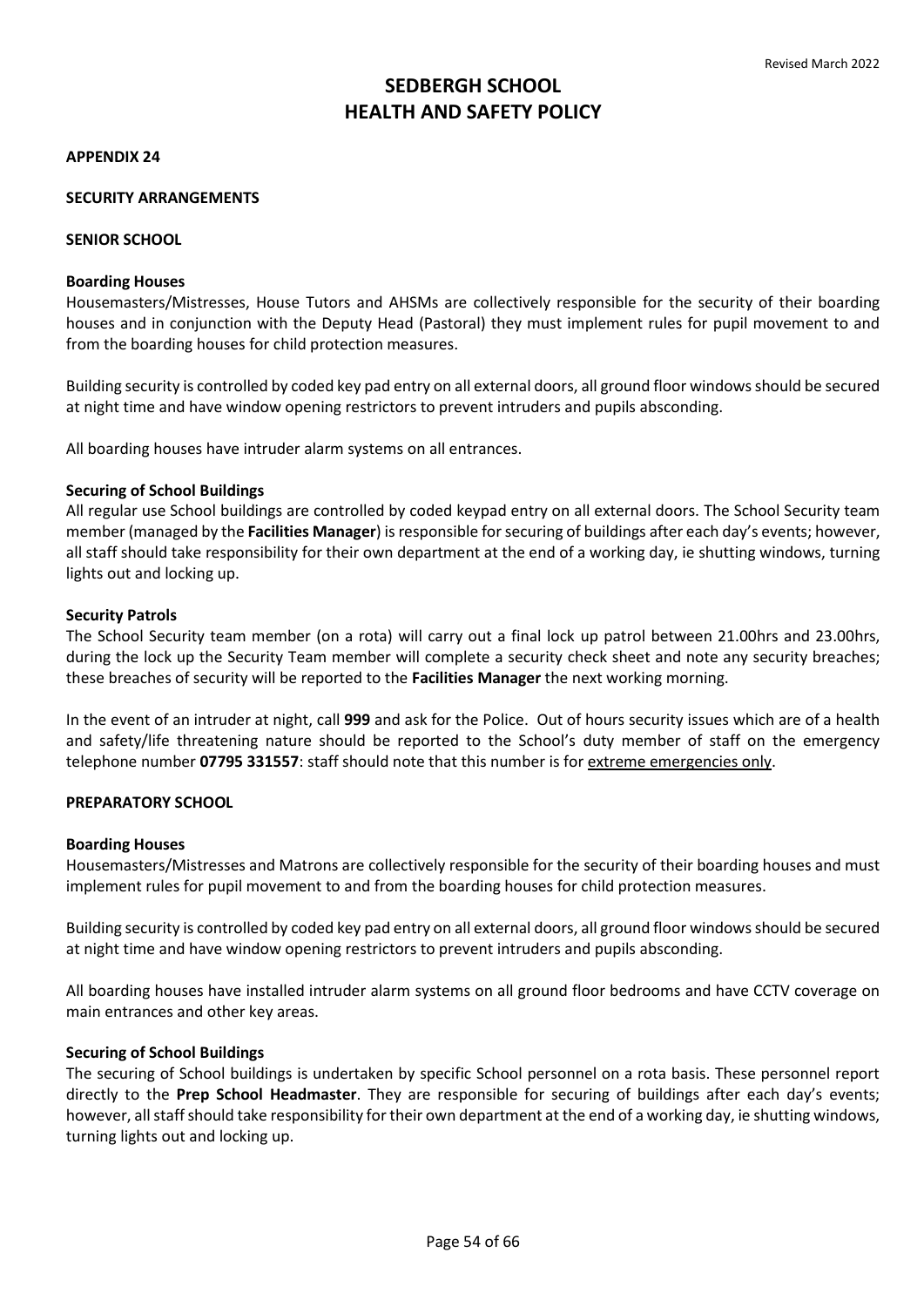# **Locking Up Procedure (School Buildings Only)**

The School lock-up personnel (on a rota) will carry out a final lock-up patrol between 22.00hrs and 23.00hrs. The member of staff will secure all windows, doors and turn off any lights before finally setting the School buildings alarm. Any breaches of security will be reported to the **Prep School Headmaster** the next working morning.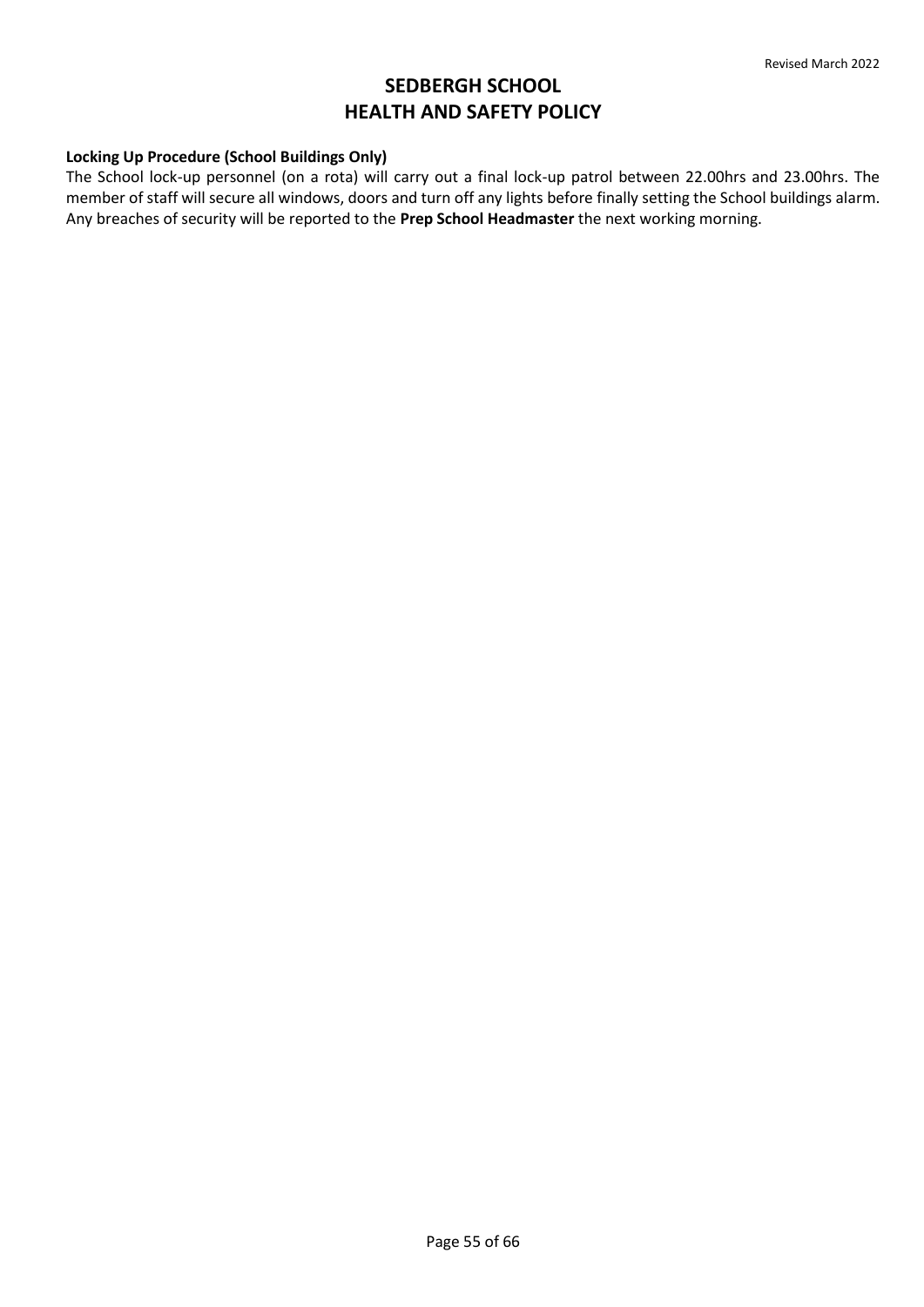#### <span id="page-55-0"></span>**APPENDIX 25**

#### **REPORTING OF DEFECTS**

In order to maintain a safe and healthy environment the School has installed an electronic reporting system for all building related defects which operates over the School intranet.

This "Help Desk" can be accessed on the intranet by clicking "**Help Desk".** Entering a new defect is simple, just log in (using network log-in details), click on "new ticket", then "works", and fill in all the details on the form. Items asterisked are mandatory.

There are three priority categories, category one is the one to choose if the defect is a health and safety immediate priority, category three is routine.

Out of hours defects which are of a health and safety/life or death nature should be reported to the School's duty member of staff on the emergency telephone number **07795 331557**: staff should note that this number is for extreme emergencies only.

Should any of the above systems fail, especially out of hours callouts, then staff may contact our nominated Contractors, **but only in extreme circumstances.** 

#### **List of approved Contractors**

#### **Electrical Problems**

| <b>CBS Electrical</b> | 07834 284838 |
|-----------------------|--------------|
| Howsons Electrical    | 07813877548  |

#### **Plumbing & Heating**

David Fairclough 01524 770932

#### **Fire Alarms**

FTS 015397 267733

#### **Building Issues & Blocked Drains**

| George Baines | 07977 514229 |
|---------------|--------------|
| Paul Hoggarth | 07968 977429 |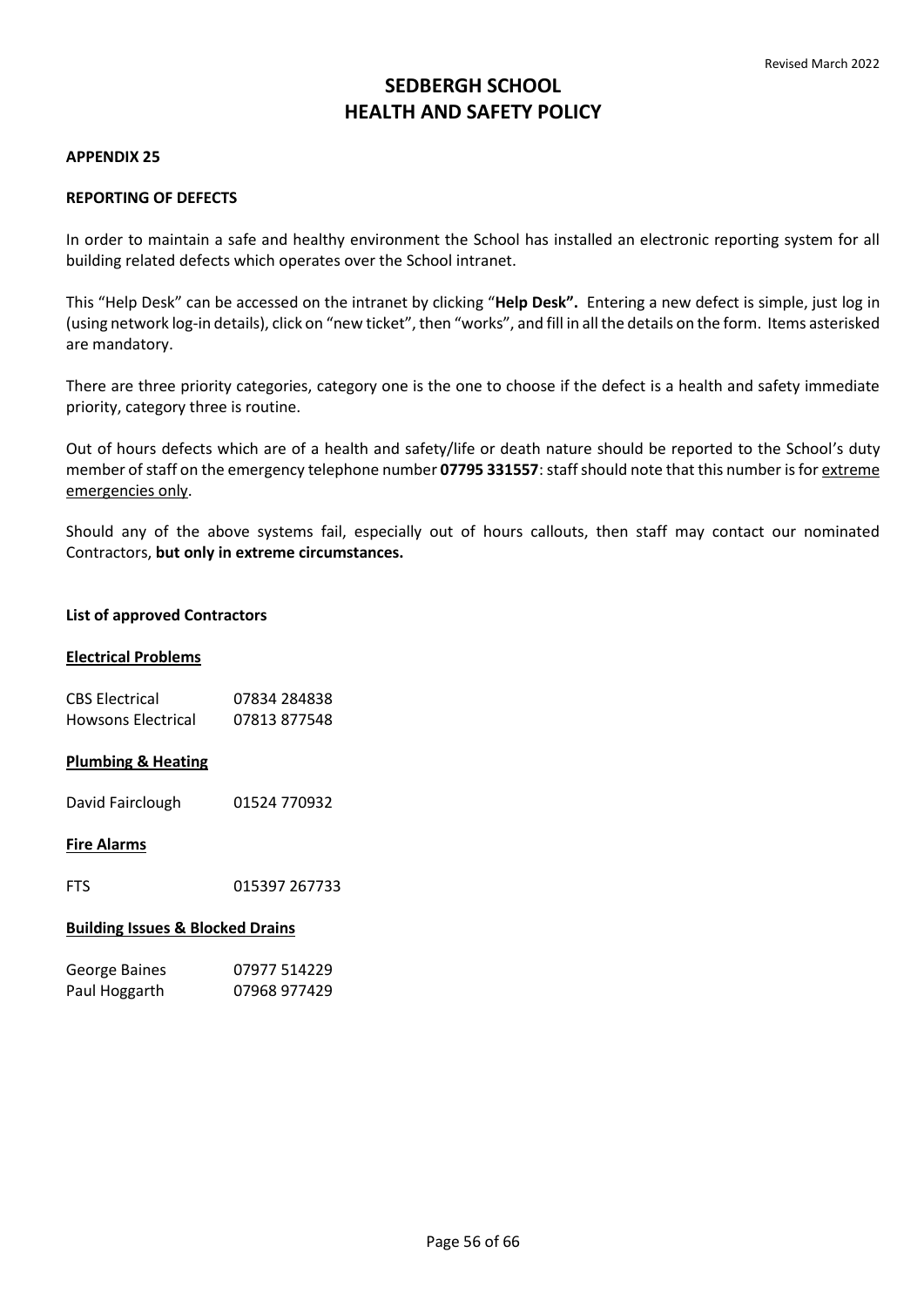### <span id="page-56-0"></span>**APPENDIX 26**

# **ELECTRICAL RULES FOR PUPILS**

# **Electrical faults and equipment are the biggest cause of fires in occupied buildings.**

The following rules have therefore been prepared solely for the safety of everyone living and working in our boarding houses:

- 1. Portable heaters are not allowed in boarding accommodation unless they have been supplied and authorised by the Estates Manager.
- 2. Electrical devices that produce heat such as kettles, toasters, fridges, rice cookers, etc are not allowed in bedrooms or studies.
- 3. Only one 4-gang electrical extension lead of no more than 2m in length and fitted with a UK 13amp plug is allowed per pupil.
- 4. All electrical appliances must be fitted with a fuse of no more than 5 amps.
- 5. Desk lamps must have a maximum of 9 watt low energy bulb and not exceeding the wattage marked on the desk lamp itself.
- 6. Multi-way adaptors, multi-sockets and mains fairy lights are not allowed.
- 7. Defective or damaged sockets, switches, cables and electrical appliances must not be used and immediately reported to AHSM or Housemaster/Housemistress.
- 8. Do not use drawing pins, nails, staples, etc in walls as there are buried electric cables beneath.
- 9. Do not tamper with the covers of electrical distribution boxes, switches, sockets, electrical appliances or any other part of the School's electrical system.

# **SEDBERGH SCHOOL ELECTRICAL GOOD PRACTICE**

- 1. Chargers and heated hair styling appliances should be switched off at the socket when not in use.
- 2. Do not cover any part of electrical appliances, cables, sockets or switches as they may overheat.
- 3. Switch off electrical appliances when they are not in use.
- 4. Keep combustible material (eg paper and curtains) away from electrical appliances.
- 5. Do not move furniture from its designated position as it may be hard wired into the mains.
- 6. Keep electrical appliances and cables away from sources of heat such as radiators and heating pipework.

All legitimate electrical items will be registered annually, and PAT tested on a biennial basis as a minimum. Items that are confirmed as being new are to be labelled "NEW" on arrival. Items which are introduced to the School will be PAT tested by the and labelled within five weeks of arrival. Any items which fail the PAT test will be handed to the AHSM for retention until they can be sent home.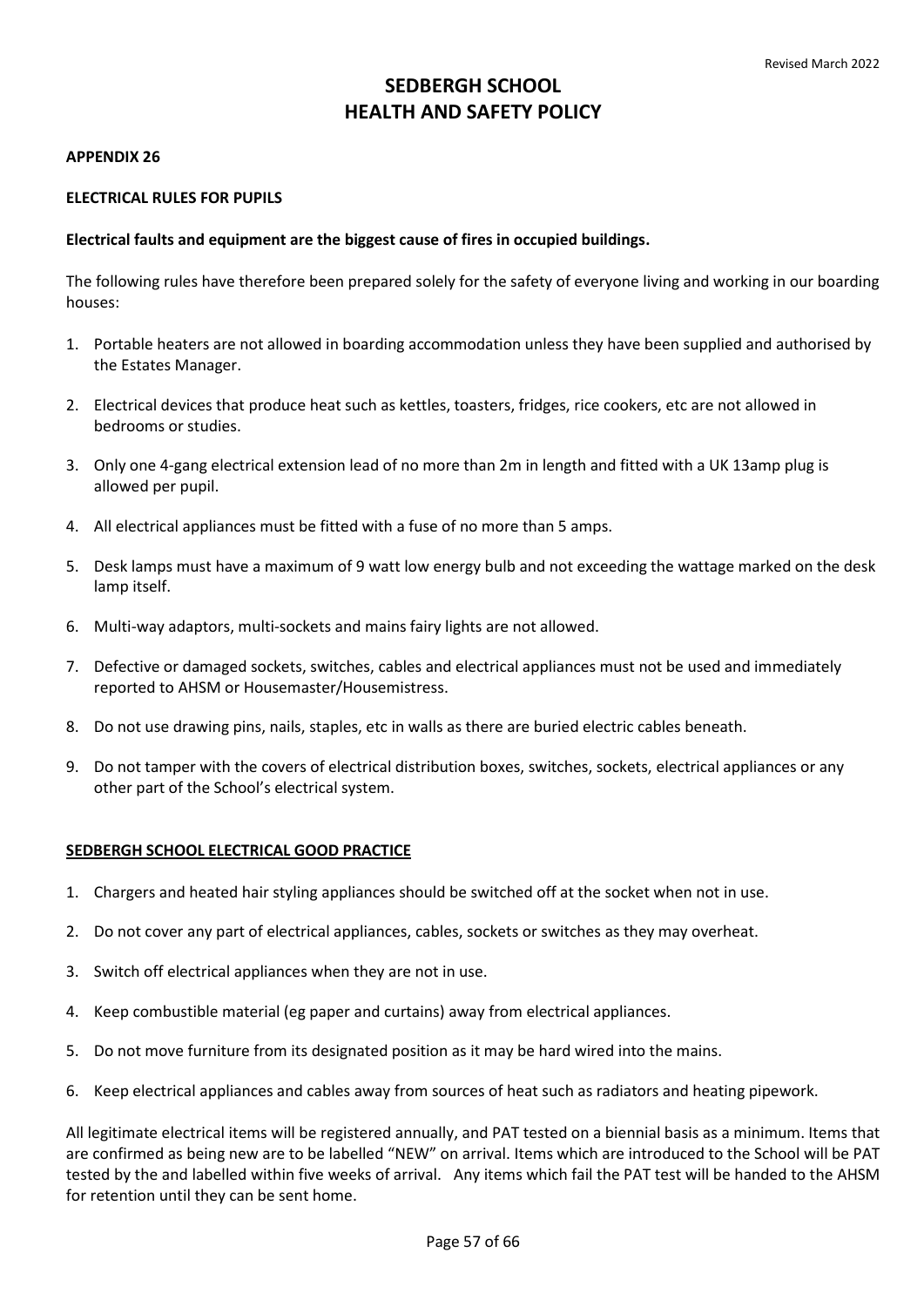Electrical items which belong to members of staff who live in boarding houses are to be tested by appointment with the School electrician within five weeks of moving into the boarding house.

The Clerk of Works or School Electrician accompanied by the AHSM and or Housemaster/Housemistress will carry out a termly inspection of pupil boarding accommodation to enforce the Electrical Rules for Pupils. Any equipment which breaches the above rules will be removed and given to Housemasters/mistresses.

If in doubt, please ask your Housemaster/Housemistress, who can obtain advice from the School Electrician.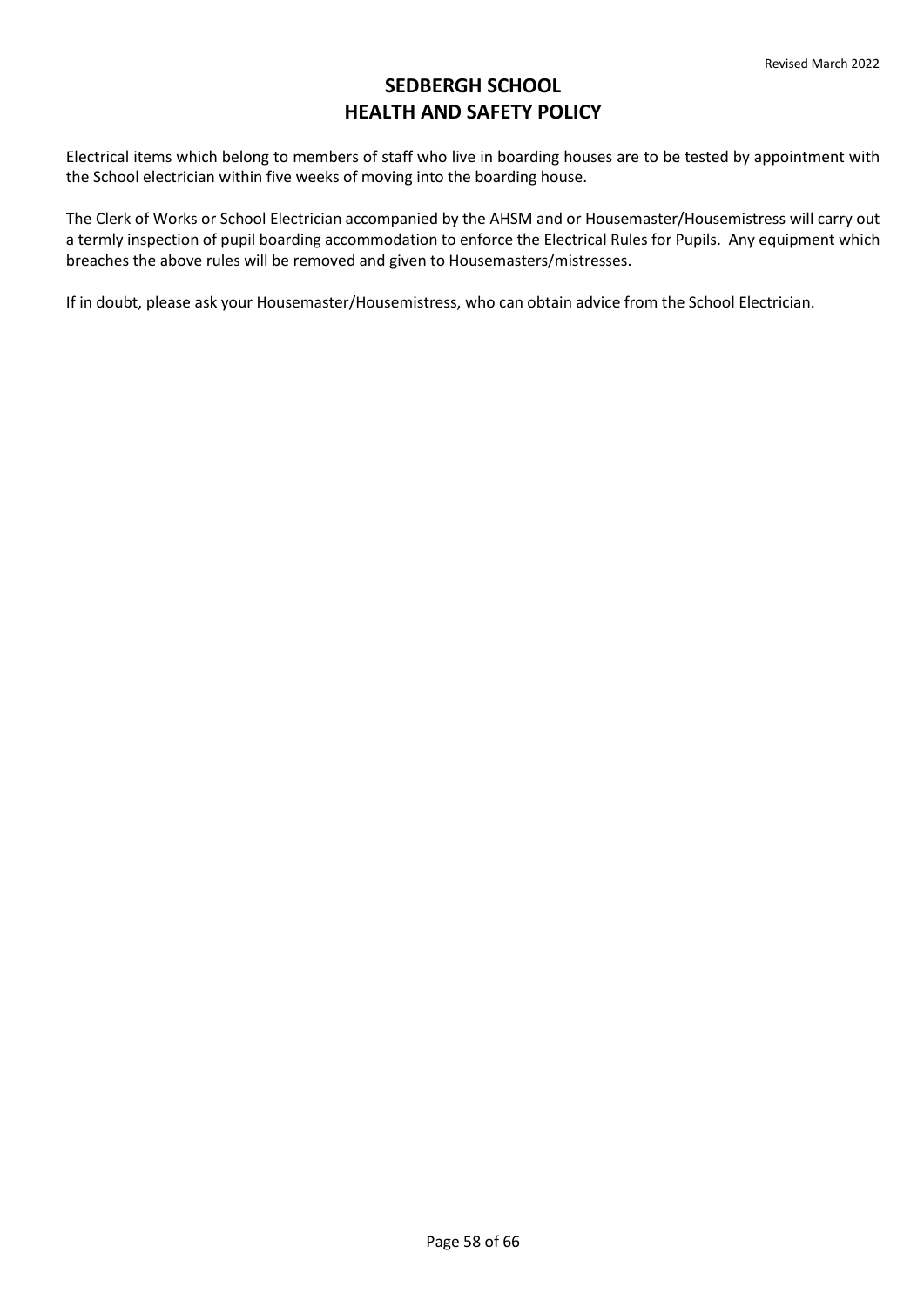## **APPENDIX 27**

### **WASTE DISPOSAL**

In the interest of the health and safety of the School community, parents and visitors, as well as the School's moral and legal obligations to preserve the environment, all waste generated on the School site must be disposed of in accordance with The Environmental Protection Act 1990, "The Controlled Waste (England & Wales) Regulations 2012, The Hazardous Waste Regulations 2005, The Waste Electrical Equipment Directive 2006, The Ionising Radiation Regulations 1999 and other such regulations.

Every time a consignment of waste is removed from site it must only be removed and disposed of by a "Licenced Registered Waste Carrier, and that waste carrier must have a licence which is issued by the Environment Agency (EA). Licenced registered waste carriers are issued with a certificate by the EA which has an expiry date and duly signed for and behalf of the Secretary of State. Great care must be taken to check the waste carriers details are bona-fide and to ensure that identities and addresses are checked. A copy of all waste carriers certificates should be handed to the Facilities Manager.

The School currently disposes of the following waste:

- 1. Commercial / domestic (general refuse)
- 2. Recycling cardboard, paper, tin, plastic, glass, wood
- 3. Builders' waste
- 4. Asbestos (via a licenced Asbestos Contractor)
- 5. Chemicals (cleaning materials)
- 6. Electrical, IT equipment, fridges, light fittings etc
- 7. Scrap metals
- 8. Clinical
- 9. Curriculum chemicals
- 10. Sludge
- 11. Cooking oils
- 12. Vehicle and machine oils
- 13. Herbicides
- 14. Radioactive materials
- 15. Feminine hygiene
- 16. Vehicle and small batteries

#### **The under mentioned personnel are responsible for the legal disposal of waste**

| <b>Type of Waste</b>     | <b>Person Responsible</b> |
|--------------------------|---------------------------|
| Commercial/domestic      | <b>Facilities Manager</b> |
| Recycling                | <b>Facilities Manager</b> |
| Sludge (septic tanks)    | <b>Estates Manager</b>    |
| Vehicle and machine oils | Department manager        |
| Wood                     | Clerk of Works            |
| <b>Builders waste</b>    | Clerk of Works            |
| Electronic waste         | Clerk of Works            |
| Scrap metals             | Clerk of Works            |
| Vehicle batteries        | Department manager        |
| Curriculum chemicals     | <b>Head of Chemistry</b>  |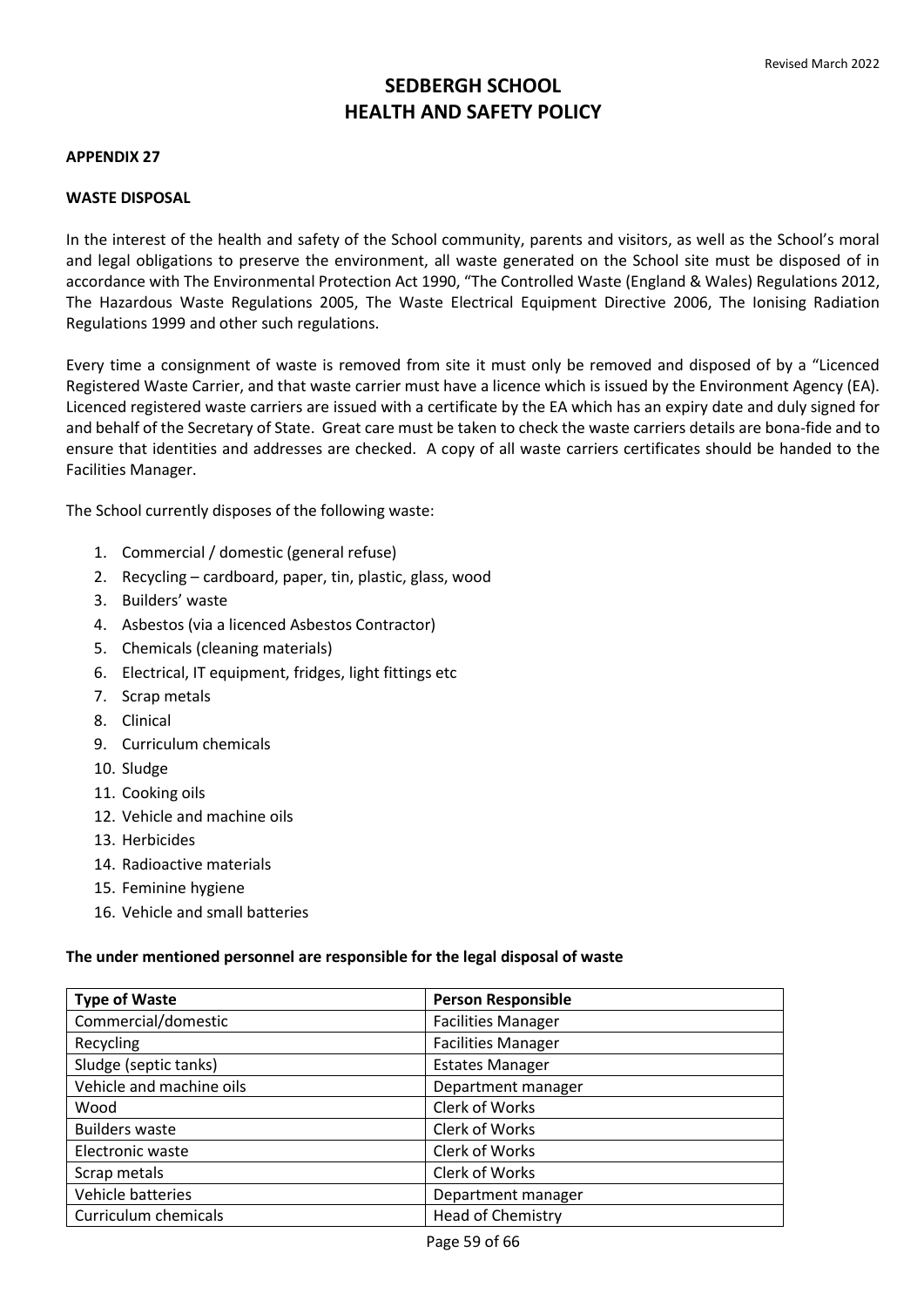| <b>Type of Waste</b>              | <b>Person Responsible</b>  |
|-----------------------------------|----------------------------|
| Cooking oils                      | Chef Manager               |
| Small batteries (torches etc)     | School Shop                |
| Herbicides/grounds care chemicals | <b>Grounds Manager</b>     |
| <b>Cleaning chemicals</b>         | <b>Cleaning Supervisor</b> |
| Feminine hygiene                  | <b>Cleaning Supervisor</b> |
| Clinical waste                    | <b>Nurse</b>               |
| Radioactive materials             | <b>Head of Physics</b>     |

Occasionally scrap metal dealers call at the School wanting to buy scrap for cash, employees are forbidden to deal with any waste carrier for cash deals. All waste must be disposed of through a licenced waste carrier and all payments must be processed through the accounts department.

The **Facilities Manager** is the coordinator of the appointment of all waste carriers/contractors and he will keep all records of waste carriers. After each waste disposal consignment a waste consignment note should be produced by the person taking the waste from site, this note has to be kept for five years by the person responsible and produced on request from the EA.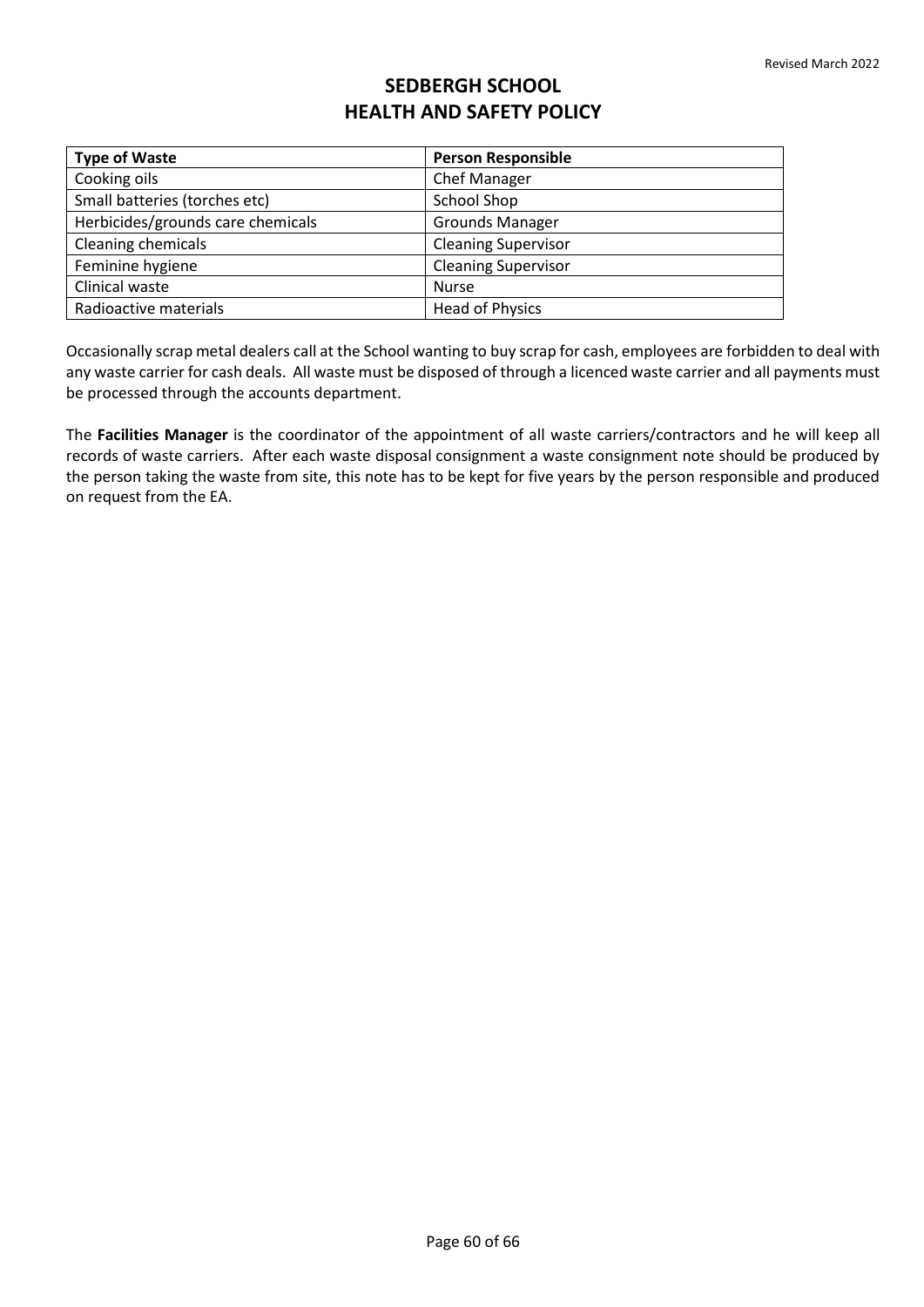#### <span id="page-60-0"></span>**APPENDIX 28**

# **ONLINE FORM FOR COMPLETION FOLLOWING A RIDDOR, ACCIDENT, INCIDENT OR NEAR MISS**

Hold CTRL and click **[here](https://fs27.formsite.com/XIy118/ahfdf77ev4/index.html?1606465692743)** to access the online accident/incident reporting form for completion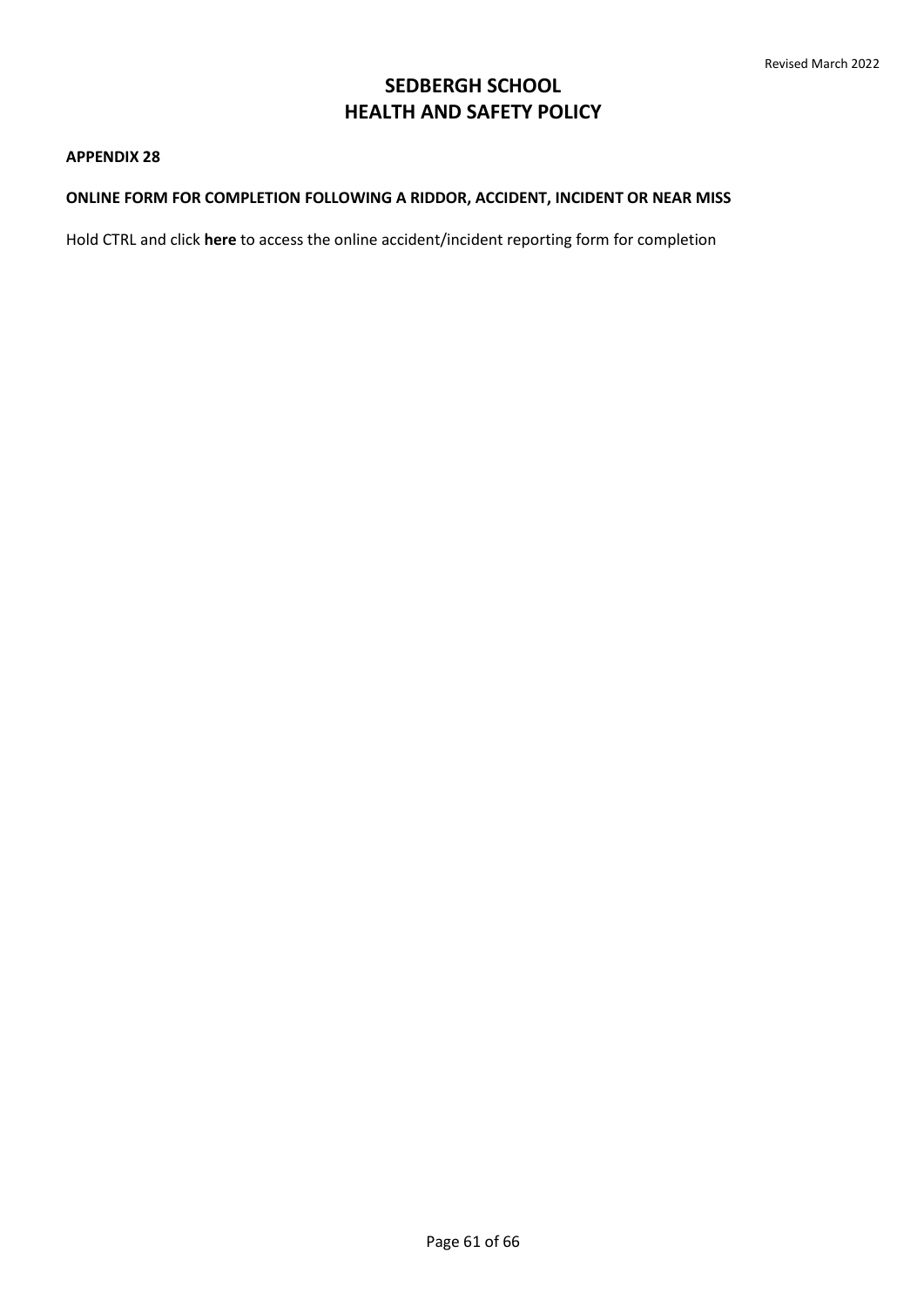#### <span id="page-61-0"></span>**APPENDIX 29**

# **SIGNIFICANT IDENTIFIED RISKS – PREP SCHOOL SITE**

[Hold CTRL and click o](file://///ullswater/mhg/Desktop/School%20Policies/Ongoing%20policy%20work/H&S%20Significant%20Risks/CSPS%20Significant%20Risks%20Identified%20Nov%20)n this **[link](https://sedberghschool.sharepoint.com/:w:/r/sites/TheHub/_layouts/15/Doc.aspx?sourcedoc=%7B78E211E8-81ED-43D4-8CFB-15C03795D61E%7D&file=CSPS%20Significant%20Risks%20Identified%20v2.docx&action=default&mobileredirect=true)**.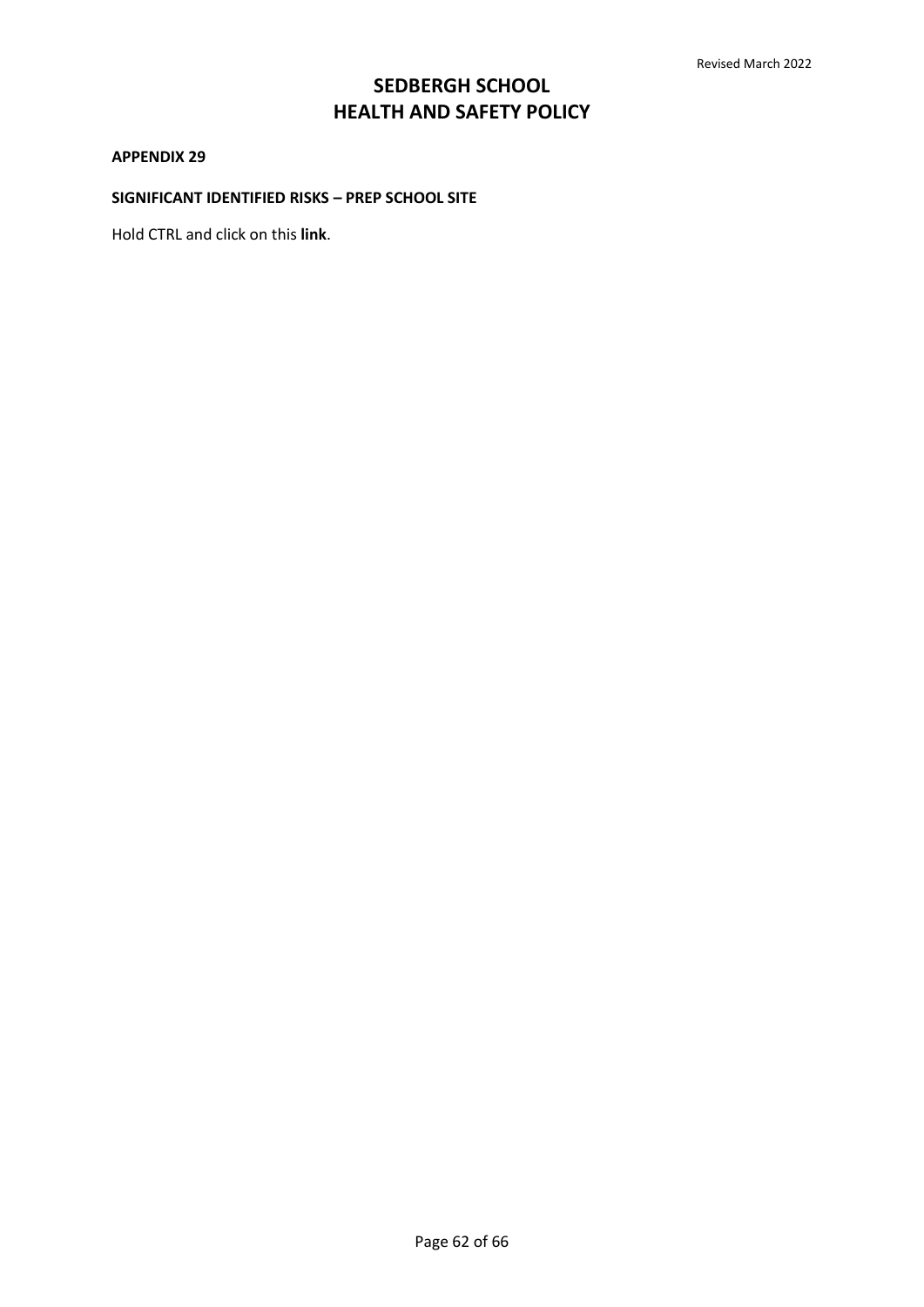### <span id="page-62-0"></span>**APPENDIX 30**

# **SIGNIFICANT IDENTIFIED RISKS – SENIOR SCHOOL SITE**

[Hold CTRL and click o](file://///ullswater/mhg/Desktop/School%20Policies/Ongoing%20policy%20work/H&S%20Significant%20Risks/Senior%20School%20Significant%20Risks%20Identified%20Aug%20)n this **[link](https://sedberghschool.sharepoint.com/:w:/r/sites/TheHub/_layouts/15/Doc.aspx?sourcedoc=%7B0632F59C-3768-456D-A6D8-E151E7097749%7D&file=Sedbergh%20Significant%20Risks%20Identified%20V4.docx&action=default&mobileredirect=true)**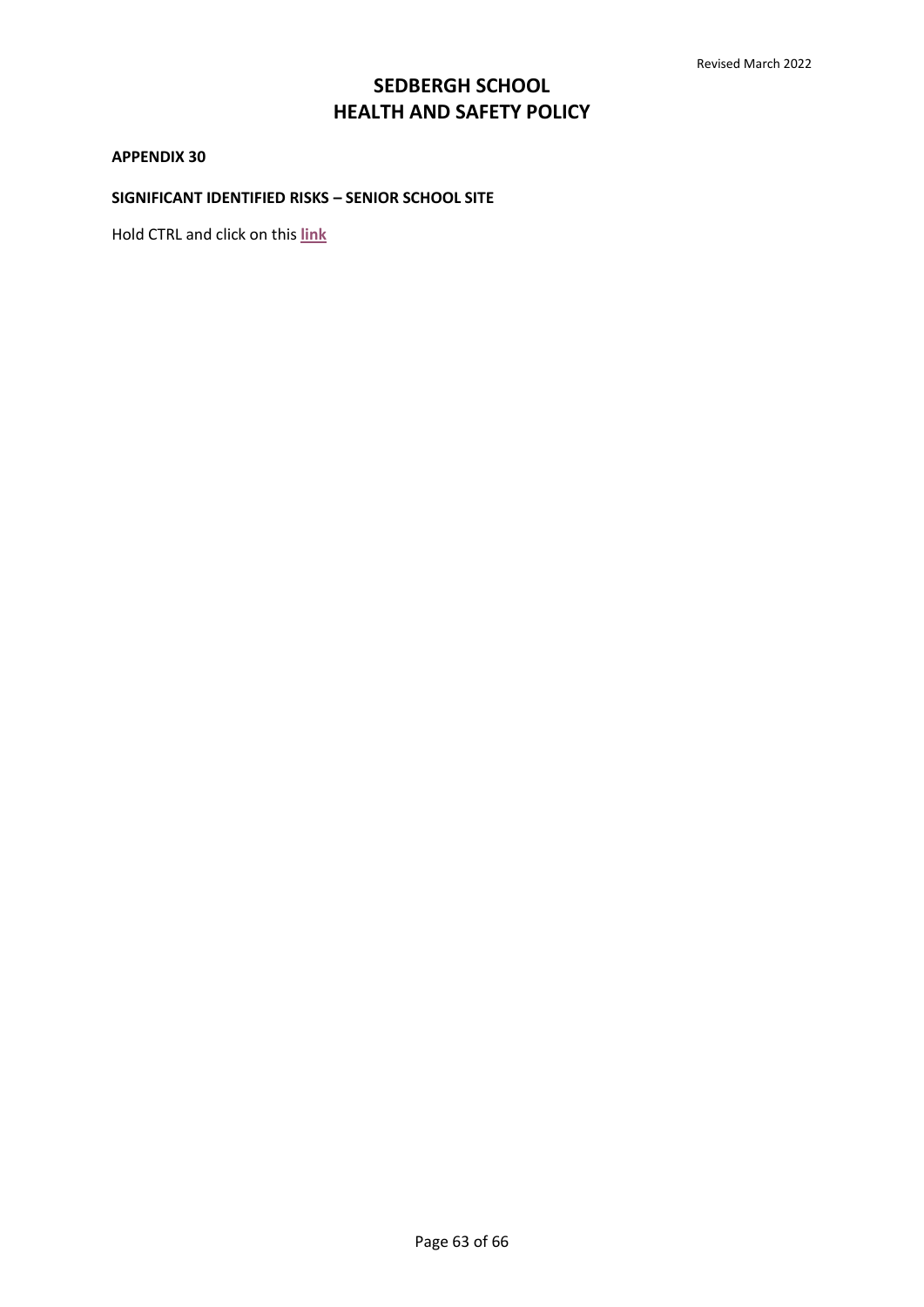#### <span id="page-63-0"></span>**APPENDIX 31**

#### **ACCESS TO HIGH RISK AREAS POLICY**

This policy is intended to ensure access to areas identified as high risk is properly controlled to minimise any risk of harm coming to pupils and staff when on Campus.

This policy covers buildings, rooms and facilities where unsupervised access by unauthorised pupils, staff, visitors, contractors or members of the public could lead to serious injury by equipment, chemicals, fixed instillations or other items held within the facility, or by the nature of the facility.

Individual risk assessments will cover the handling and use of the equipment or materials within.

#### **HIGH RISK AREAS**

The following areas of the School and wider School estate have been identified as high risk:

- All science laboratory prep rooms and hazardous material storage areas (SS and CSPS)
- Cleaning cupboards containing substances falling under Care of Substances Hazardous to Health (COSHH) regulations (SS and CSPS)
- Art, Design and Technology buildings (SS and CSPS)
- Arden Theatre
- Guldrey maintenance workshops
- CSPS maintenance and grounds workshops and yard
- Grounds pavilion and store (SS and CSPS)
- Swimming Pools and plant room (SS and CSPS)
- Sid's Barn (Grounds equipment storage)
- Akay Barn (Grounds equipment storage)
- School commercial kitchens (SS and CSPS)
- Weights room
- Hirst Centre fitness suite
- CCF armoury, stores and ranges
- Boiler houses (SS and CSPS)
- Temporary scaffolding (SS and CSPS)
- Roofs or any other area not accessible through specifically designed access intended for all to use (SS and CSPS)
- Areas fenced off or marked to deny general access (SS and CSPS)

#### **ORGANISATION**

The key personnel responsible for the safe control of high risk areas are:

- Department Heads of relevant departments
- Duty personnel who normally work in those areas:
	- o Laboratory technicians,
	- o Maintenance and grounds staff
	- o Theatre technician
	- o DT technician
	- o Swimming pool maintenance and lifeguards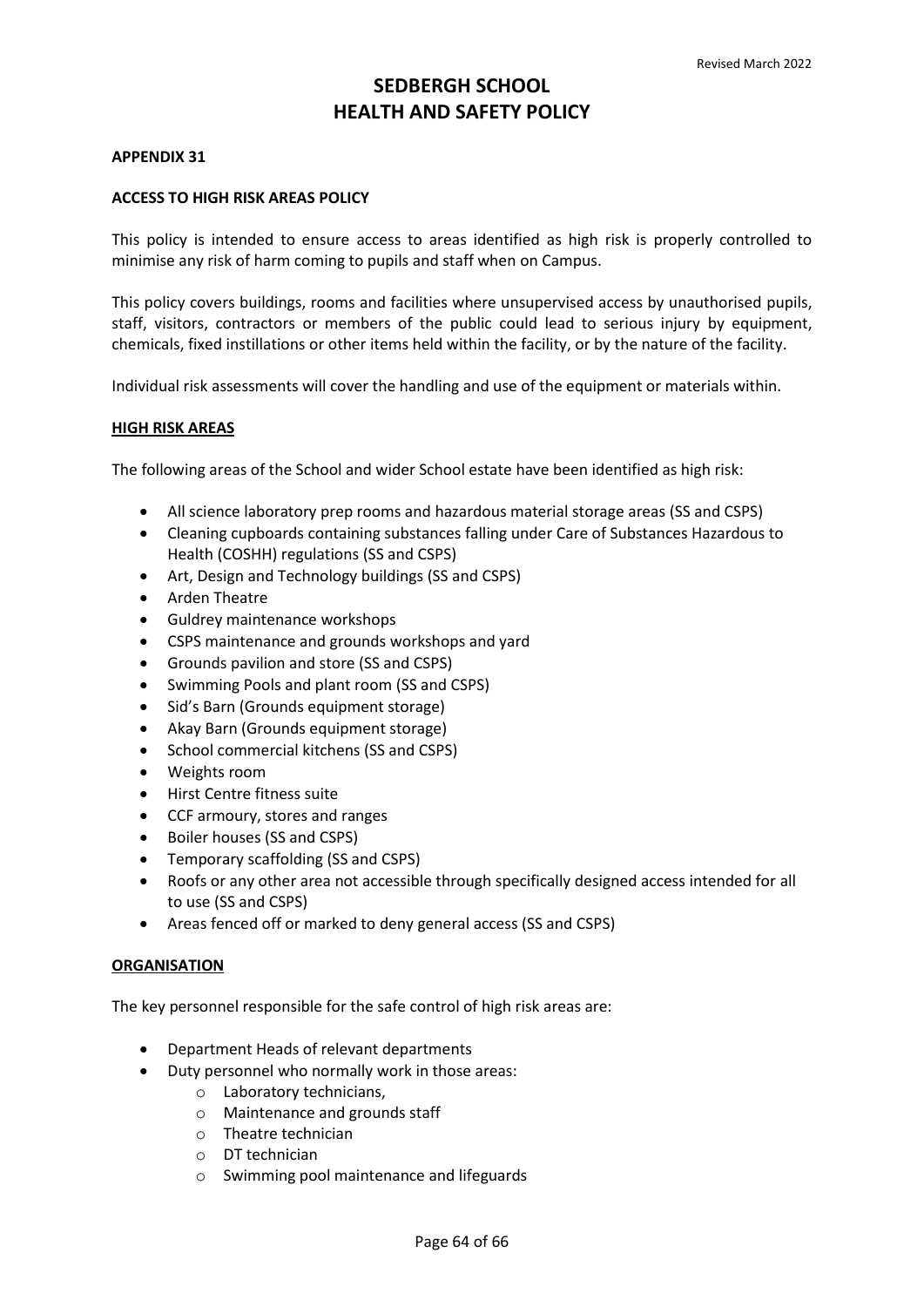- o CCF SSI
- o Sports and PT staff
- o Chefs and Kitchen Assistants
- o Relevant members of the teaching staff
- Security team

### **ARRANGEMENTS**

The following rules apply for areas that are listed as high risk and any which members of staff assess that are high risk:

- High risk areas are only to be accessed by staff qualified to work in those areas
- High risk areas are to remain locked unless in use
- High risk areas are out of bounds to pupils, members of staff, visitors and members of the public unless they are accompanied and supervised by a qualified adult and they have a legitimate reason for being in the area. A list of examples that is not exhaustive includes:
	- o Swimming
	- o Supervised kitchen activity
	- o Theatre crew
	- o As members of the audience of a production
	- o Pupils attending lessons in Drama, Art and DT
	- o Pupils, staff and visitors in the fitness suite or weights room
	- $\circ$  Pupils, staff and visitors who are under the direct supervision of a qualified adult for a specific approved purpose
- The following areas are only to be accessed by qualified members of the Maintenance and Grounds staff:
	- o Boiler rooms
	- o Guldrey workshop
	- o Grounds pavilion
	- o Sid's Barn
	- o Akay Barn
	- o Roofs
	- o Temporary scaffolding
	- o Areas of construction and repair
- High risk areas are to be checked by the relevant staff at the end of the working day to ensure that they have been correctly secured.
- Key high risk buildings will be checked by the School Security Team during the silent hours security check.
- •